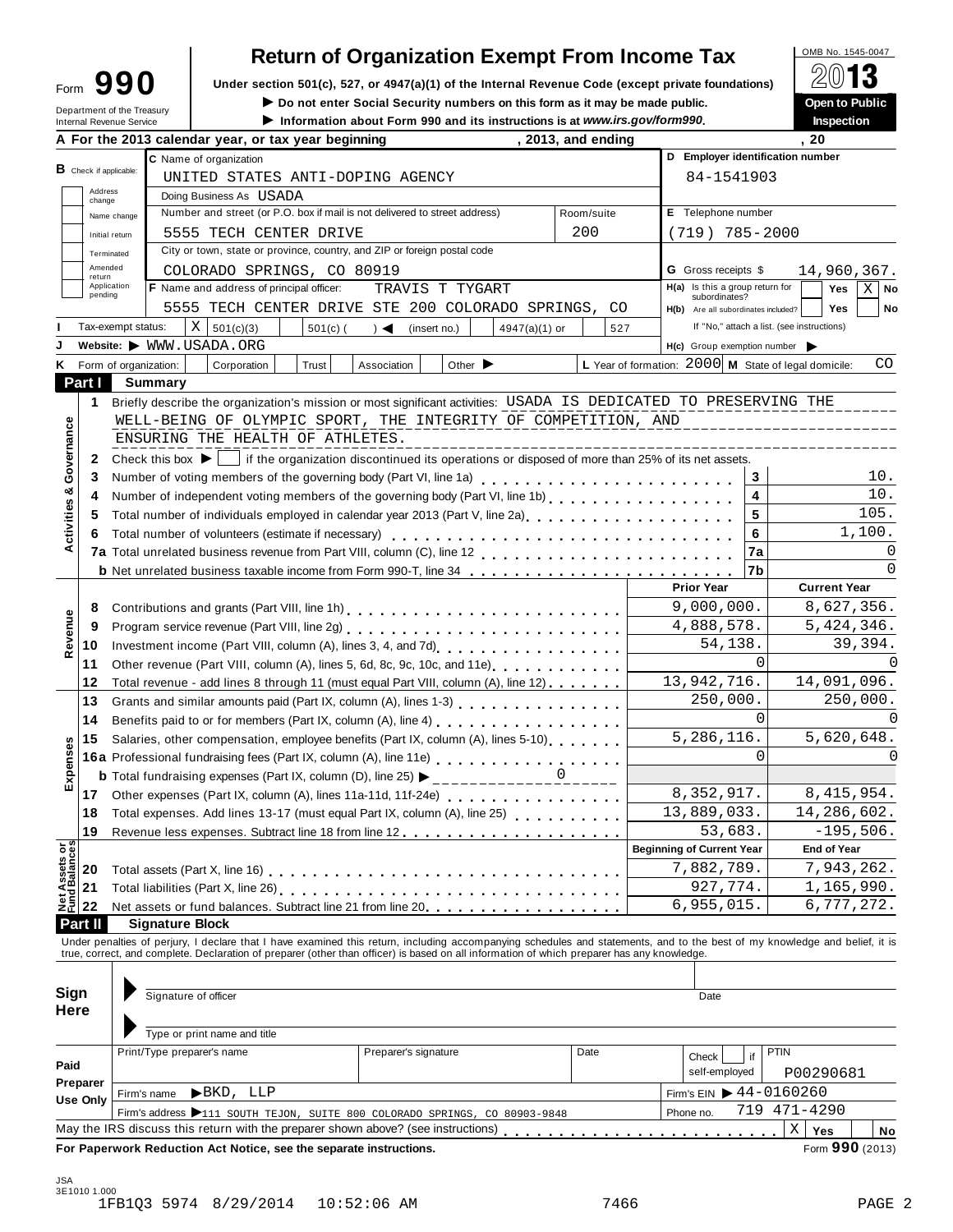|                       | Cumulative E-File History 2013                  |
|-----------------------|-------------------------------------------------|
|                       | <b>FED - EXT</b>                                |
| Locator:              | 1FB1Q3                                          |
|                       | Taxpayer Name: United States Anti-Doping Agency |
| Return Type:          | 990, 990                                        |
| <b>Submitted Date</b> | 5/12/2014 11:39:21 PM                           |
|                       | Acknowledgement Date 5/12/2014 11:56:53 PM      |
| <b>Status</b>         | Accepted                                        |
| Submission ID         | 84022720141325000013                            |
| Print                 | Close                                           |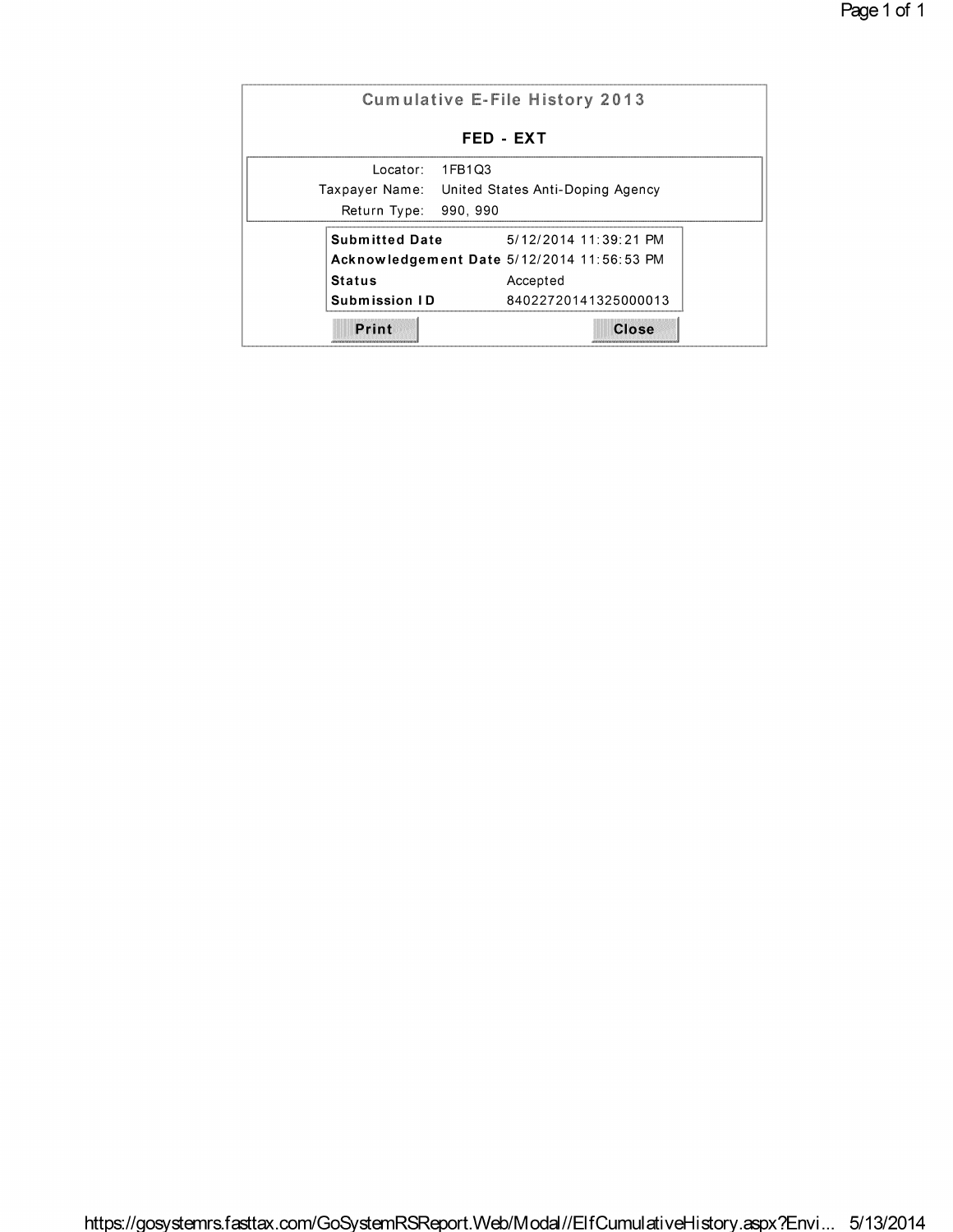|                       | <b>Cumulative E-File History 2013</b>           |
|-----------------------|-------------------------------------------------|
|                       | FED - EXT                                       |
| Locator:              | 1FB1Q3                                          |
|                       | Taxpayer Name: United States Anti-Doping Agency |
| Return Type:          | 990, 990                                        |
| <b>Submitted Date</b> | 8/13/2014 3:26:23 PM                            |
|                       | Acknowledgement Date 8/13/2014 3:57:44 PM       |
| Status                | Accepted                                        |
| Submission ID         | 84022720142255000015                            |
| Print                 | Close                                           |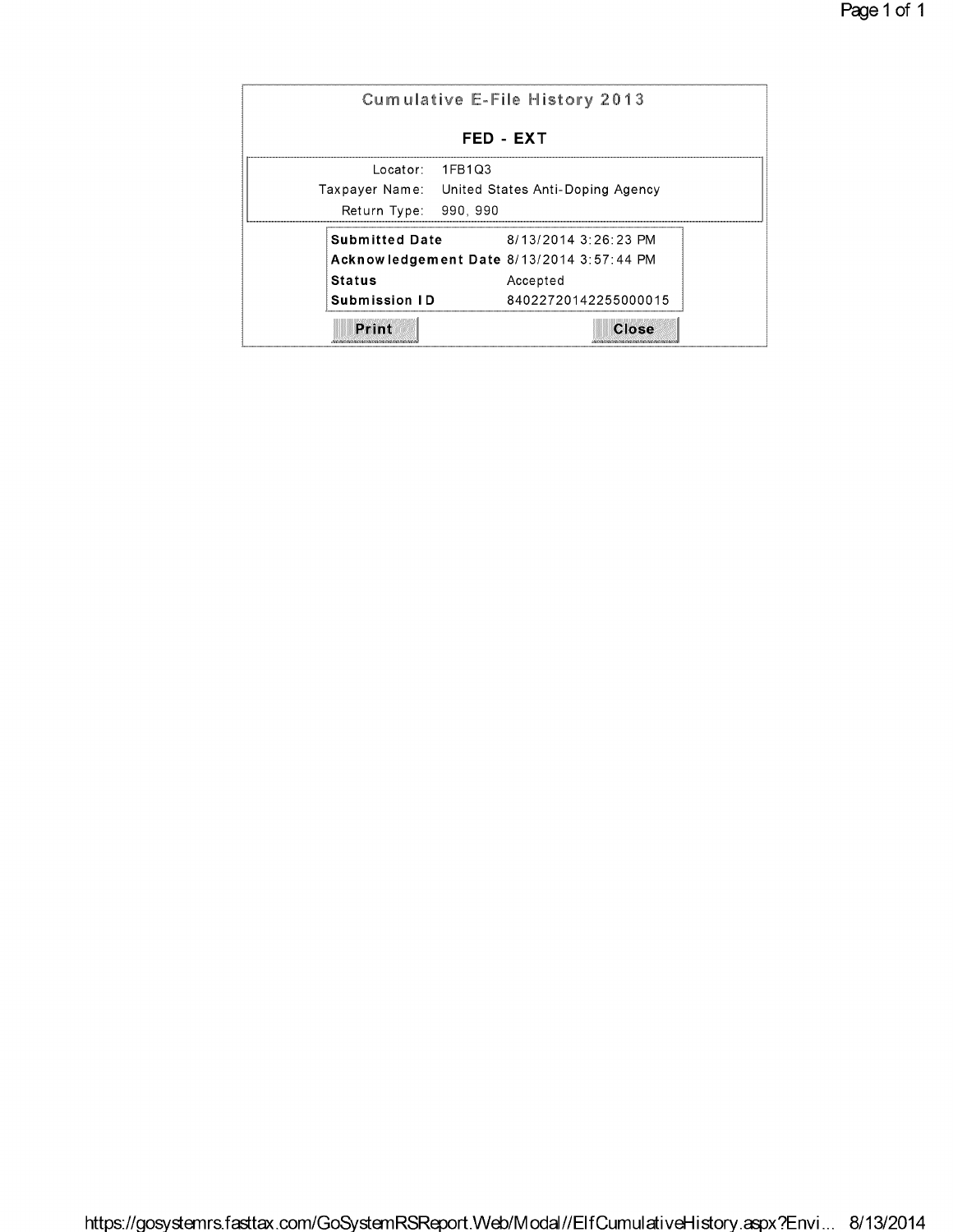|  |  | UNITED STATES ANTI-DOPING AGENCY |  |
|--|--|----------------------------------|--|
|--|--|----------------------------------|--|

|            | Form 990 (2013)<br>Page 2<br>Part III<br><b>Statement of Program Service Accomplishments</b>                                               |
|------------|--------------------------------------------------------------------------------------------------------------------------------------------|
|            | -X I                                                                                                                                       |
| 1          | Briefly describe the organization's mission:                                                                                               |
|            | ATTACHMENT 1                                                                                                                               |
|            |                                                                                                                                            |
|            |                                                                                                                                            |
|            |                                                                                                                                            |
|            | 2 Did the organization undertake any significant program services during the year which were not listed on the                             |
|            | $ X $ No<br>Yes                                                                                                                            |
|            | If "Yes," describe these new services on Schedule O.                                                                                       |
|            | 3 Did the organization cease conducting, or make significant changes in how it conducts, any program<br>$\vert$ X $\vert$ No<br><b>Yes</b> |
|            | If "Yes," describe these changes on Schedule O.                                                                                            |
|            | 4 Describe the organization's program service accomplishments for each of its three largest program services, as measured by               |
|            | expenses. Section $501(c)(3)$ and $501(c)(4)$ organizations are required to report the amount of grants and allocations to others,         |
|            | the total expenses, and revenue, if any, for each program service reported.                                                                |
|            |                                                                                                                                            |
|            | $($ Revenue \$ $(3,792,389.)$<br>$\frac{7,386,146}{ }$ including grants of \$<br>4a (Code:<br>) (Expenses \$                               |
|            | DRUG TESTING- PERSONNEL (DOPING CONTROL OFFICERS/CHAPERONES) AND                                                                           |
|            | NECESSARY SUPPLIES FOR THE COLLECTION OF ATHLETES' SAMPLES BOTH                                                                            |
|            | IN-COMPETITION AND OUT-OF-COMPETITION, SHIPPING CHARGES FOR THE                                                                            |
|            | COLLECTED SAMPLES, AND FEES FOR ANALYSES OF THE COLLECTED SAMPLES                                                                          |
|            | AT WADA-ACCREDITED LABORATORIES.                                                                                                           |
|            |                                                                                                                                            |
|            |                                                                                                                                            |
|            |                                                                                                                                            |
|            |                                                                                                                                            |
|            |                                                                                                                                            |
|            |                                                                                                                                            |
|            |                                                                                                                                            |
|            |                                                                                                                                            |
|            | 4b (Code:<br>$2,473,032$ , including grants of \$<br>) (Revenue \$<br>) (Expenses \$<br>$660,950.$ )                                       |
|            | ATHLETE EDUCATION AND COMMUNICATIONS- EDUCATION SESSIONS AND                                                                               |
|            | PUBLICATIONS PROMOTING HEALTHY AND ETHICAL DECISION-MAKING BY                                                                              |
|            | ATHLETES, PARENTS, COACHES, AND OTHER SUPPORT PERSONNEL HELP TO                                                                            |
|            | DETER THE USE OF PROHIBITED SUBSTANCES AND METHODS.                                                                                        |
|            |                                                                                                                                            |
|            |                                                                                                                                            |
|            |                                                                                                                                            |
|            |                                                                                                                                            |
|            |                                                                                                                                            |
|            |                                                                                                                                            |
|            |                                                                                                                                            |
|            |                                                                                                                                            |
|            | $1,639,100$ . including grants of \$<br>) (Revenue \$<br>4c (Code:<br>) (Expenses \$<br>438,070.                                           |
|            | RESULTS MANAGEMENT- RESULTS NOTIFICATION OF EVERY ATHLETE TESTED                                                                           |
|            | BY USADA AND, WHEN APPROPRIATE, ADJUDICATING POTENTIAL VIOLATIONS                                                                          |
|            | UNDER THE USADA PROTOCOL FOR OLYMPIC MOVEMENT TESTING TO INCLUDE,                                                                          |
|            | IN SOME CASES, A HEARING BEFORE THE AMERICAN ARBITRATION                                                                                   |
|            |                                                                                                                                            |
|            |                                                                                                                                            |
|            | ASSOCIATION AND/OR THE COURT OF ARBITRATION FOR SPORT.                                                                                     |
|            |                                                                                                                                            |
|            |                                                                                                                                            |
|            |                                                                                                                                            |
|            |                                                                                                                                            |
|            |                                                                                                                                            |
|            |                                                                                                                                            |
|            |                                                                                                                                            |
|            | ATTACHMENT 2<br>4d Other program services (Describe in Schedule O.)                                                                        |
|            | (Expenses \$<br>$_{1,994,056}$ including grants of \$<br>) (Revenue \$<br>250,000.<br>532,937.                                             |
|            | 4e Total program service expenses > 13,492,334.                                                                                            |
| <b>JSA</b> | Form 990 (2013)<br>3E1020 2.000                                                                                                            |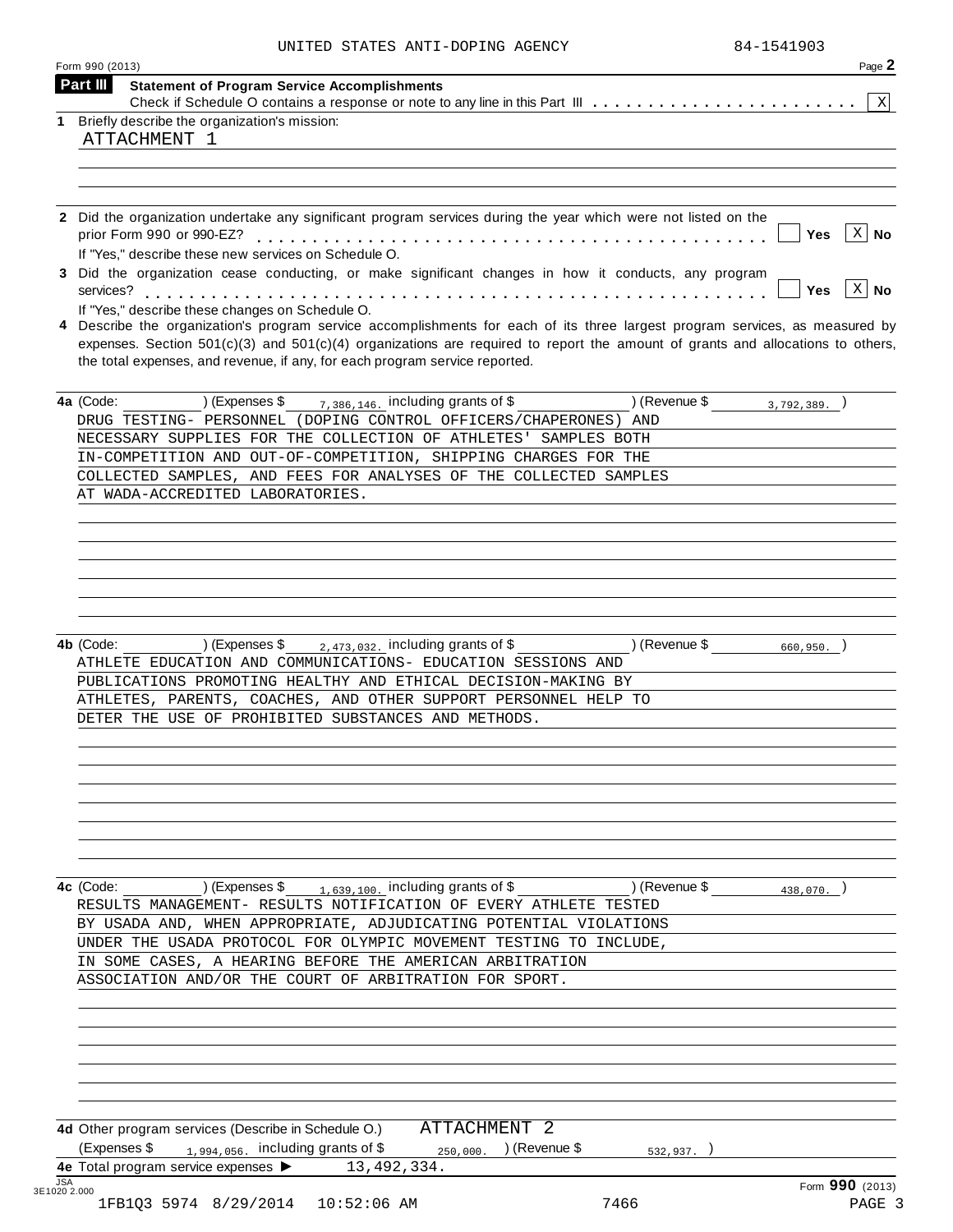|                | Form 990 (2013)                                                                                                                     |             | Page 3                  |
|----------------|-------------------------------------------------------------------------------------------------------------------------------------|-------------|-------------------------|
| <b>Part IV</b> | <b>Checklist of Required Schedules</b>                                                                                              |             |                         |
|                |                                                                                                                                     | Yes         | No                      |
| 1              | Is the organization described in section $501(c)(3)$ or $4947(a)(1)$ (other than a private foundation)? If "Yes,"                   |             |                         |
|                | 1                                                                                                                                   | Χ           |                         |
| 2              | Is the organization required to complete Schedule B, Schedule of Contributors (see instructions)?<br>$\mathbf{2}$                   | $\mathbf X$ |                         |
| 3              | Did the organization engage in direct or indirect political campaign activities on behalf of or in opposition to                    |             |                         |
|                | candidates for public office? If "Yes," complete Schedule C, Part I.<br>3                                                           |             | Χ                       |
| 4              | Section 501(c)(3) organizations. Did the organization engage in lobbying activities, or have a section 501(h)                       |             |                         |
|                | 4                                                                                                                                   | Χ           |                         |
| 5              | Is the organization a section $501(c)(4)$ , $501(c)(5)$ , or $501(c)(6)$ organization that receives membership dues,                |             |                         |
|                | assessments, or similar amounts as defined in Revenue Procedure 98-19? If "Yes," complete Schedule C,                               |             |                         |
|                | 5                                                                                                                                   |             | Χ                       |
| 6              | Did the organization maintain any donor advised funds or any similar funds or accounts for which donors                             |             |                         |
|                | have the right to provide advice on the distribution or investment of amounts in such funds or accounts? If                         |             |                         |
|                | 6                                                                                                                                   |             | Χ                       |
| 7              | Did the organization receive or hold a conservation easement, including easements to preserve open space,                           |             |                         |
|                | $\overline{7}$<br>the environment, historic land areas, or historic structures? If "Yes," complete Schedule D, Part II.             |             | Χ                       |
| 8              | Did the organization maintain collections of works of art, historical treasures, or other similar assets? If "Yes,"                 |             |                         |
|                | 8                                                                                                                                   |             | Χ                       |
| 9              | Did the organization report an amount in Part X, line 21, for escrow or custodial account liability; serve as a                     |             |                         |
|                | custodian for amounts not listed in Part X; or provide credit counseling, debt management, credit repair, or<br>9                   |             | Χ                       |
|                | Did the organization, directly or through a related organization, hold assets in temporarily restricted                             |             |                         |
| 10             | endowments, permanent endowments, or quasi-endowments? If "Yes," complete Schedule D, Part V<br>10                                  |             | Χ                       |
| 11             | If the organization's answer to any of the following questions is "Yes," then complete Schedule D, Parts VI,                        |             |                         |
|                | VII, VIII, IX, or X as applicable.                                                                                                  |             |                         |
|                | a Did the organization report an amount for land, buildings, and equipment in Part X, line 10? If "Yes,"                            |             |                         |
|                | 11a                                                                                                                                 | Χ           |                         |
|                | <b>b</b> Did the organization report an amount for investments-other securities in Part X, line 12 that is 5% or more               |             |                         |
|                | of its total assets reported in Part X, line 16? If "Yes," complete Schedule D, Part VII<br>11 <sub>b</sub>                         |             | Χ                       |
|                | c Did the organization report an amount for investments-program related in Part X, line 13 that is 5% or more                       |             |                         |
|                | of its total assets reported in Part X, line 16? If "Yes," complete Schedule D, Part VIII<br>11c                                    |             | Χ                       |
|                | d Did the organization report an amount for other assets in Part X, line 15 that is 5% or more of its total assets                  |             |                         |
|                | 11d<br>reported in Part X, line 16? If "Yes," complete Schedule D, Part IX                                                          |             | Χ                       |
|                | 11e<br>e Did the organization report an amount for other liabilities in Part X, line 25? If "Yes," complete Schedule D, Part X      |             | $\mathbf X$             |
|                | f Did the organization's separate or consolidated financial statements for the tax year include a footnote that addresses           |             |                         |
|                | 11f<br>the organization's liability for uncertain tax positions under FIN 48 (ASC 740)? If "Yes," complete Schedule D, Part X       |             | Χ                       |
|                | 12a Did the organization obtain separate, independent audited financial statements for the tax year? If "Yes,"                      |             |                         |
|                | 12a                                                                                                                                 | Χ           |                         |
|                | <b>b</b> Was the organization included in consolidated, independent audited financial statements for the tax year? If "Yes," and if |             |                         |
|                | 12 <sub>b</sub><br>the organization answered "No" to line 12a, then completing Schedule D, Parts XI and XII is optional             |             | X                       |
| 13             | 13<br>Is the organization a school described in section $170(b)(1)(A)(ii)?$ If "Yes," complete Schedule E                           |             | $\overline{\textbf{X}}$ |
|                | 14a<br>14 a Did the organization maintain an office, employees, or agents outside of the United States?.                            |             | Χ                       |
|                | <b>b</b> Did the organization have aggregate revenues or expenses of more than \$10,000 from grantmaking,                           |             |                         |
|                | fundraising, business, investment, and program service activities outside the United States, or aggregate                           |             |                         |
|                | 14b<br>foreign investments valued at \$100,000 or more? If "Yes," complete Schedule F, Parts I and IV                               | Χ           |                         |
| 15             | Did the organization report on Part IX, column (A), line 3, more than \$5,000 of grants or other assistance to or                   |             |                         |
|                | 15                                                                                                                                  |             | X                       |
| 16             | Did the organization report on Part IX, column (A), line 3, more than \$5,000 of aggregate grants or other                          |             |                         |
|                | 16<br>assistance to or for foreign individuals? If "Yes," complete Schedule F, Parts III and IV                                     |             | X                       |
| 17             | Did the organization report a total of more than \$15,000 of expenses for professional fundraising services on                      |             |                         |
|                | 17<br>Part IX, column (A), lines 6 and 11e? If "Yes," complete Schedule G, Part I (see instructions)<br>.                           |             | X                       |
| 18             | Did the organization report more than \$15,000 total of fundraising event gross income and contributions on                         |             |                         |
|                | 18                                                                                                                                  |             | X                       |
| 19             | Did the organization report more than \$15,000 of gross income from gaming activities on Part VIII, line 9a?                        |             |                         |
|                | 19                                                                                                                                  |             | X                       |
|                | 20 a Did the organization operate one or more hospital facilities? If "Yes," complete Schedule H<br>20a                             |             | $\mathbf X$             |
|                | 20b<br><b>b</b> If "Yes" to line 20a, did the organization attach a copy of its audited financial statements to this return?        |             |                         |

Form **990** (2013) JSA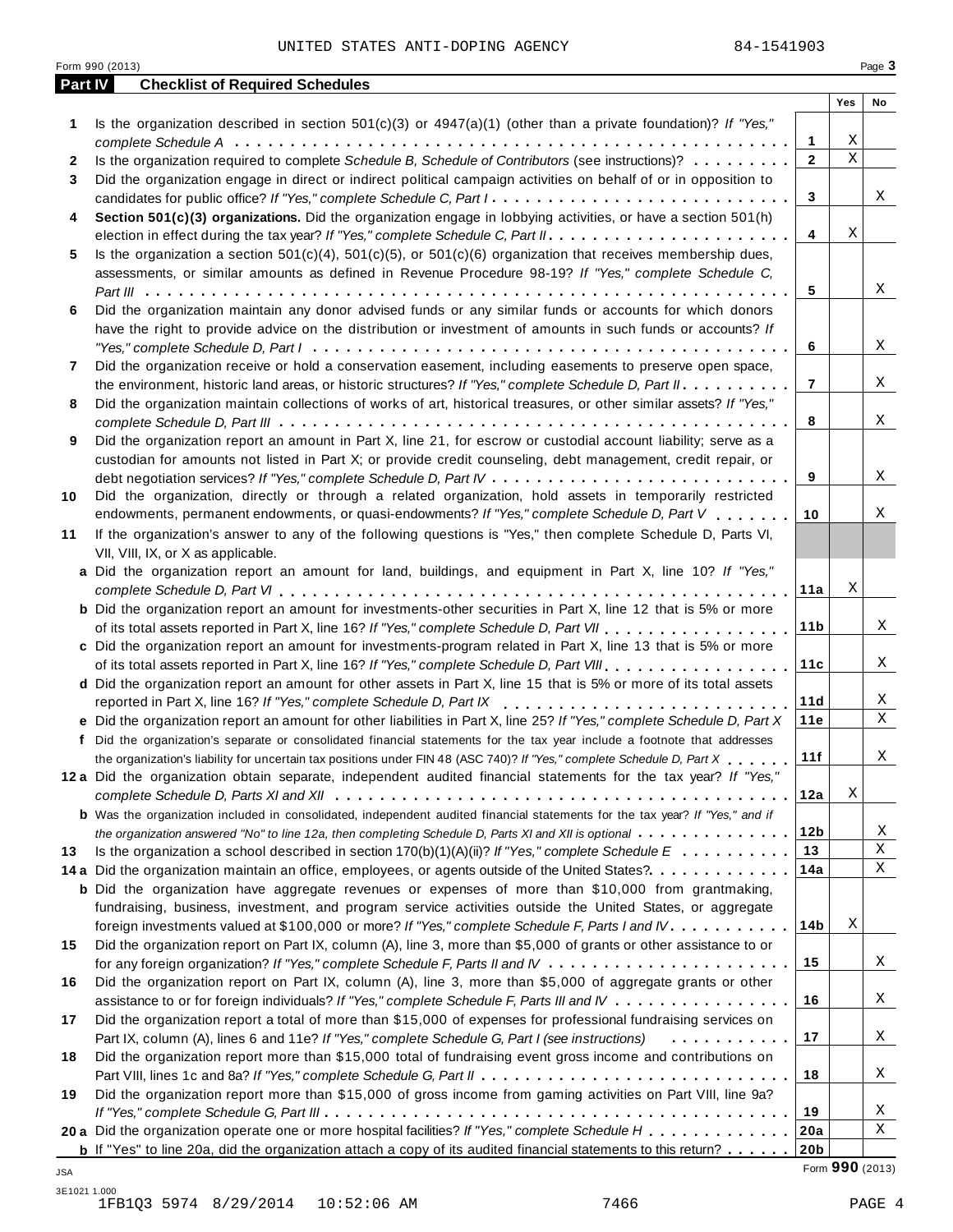### UNITED STATES ANTI-DOPING AGENCY 84-1541903

|                | Form 990 (2013)                                                                                                                   |                 |     | Page 4      |
|----------------|-----------------------------------------------------------------------------------------------------------------------------------|-----------------|-----|-------------|
| <b>Part IV</b> | <b>Checklist of Required Schedules (continued)</b>                                                                                |                 |     |             |
|                |                                                                                                                                   |                 | Yes | No          |
| 21             | Did the organization report more than \$5,000 of grants or other assistance to any domestic organization or                       |                 |     |             |
|                | government on Part IX, column (A), line 1? If "Yes," complete Schedule I, Parts I and II                                          | 21              | Χ   |             |
| 22             | Did the organization report more than \$5,000 of grants or other assistance to individuals in the United States                   |                 |     |             |
|                |                                                                                                                                   | 22              |     | Χ           |
| 23             | Did the organization answer "Yes" to Part VII, Section A, line 3, 4, or 5 about compensation of the                               |                 |     |             |
|                | organization's current and former officers, directors, trustees, key employees, and highest compensated                           |                 |     |             |
|                |                                                                                                                                   | 23              | Χ   |             |
| 24 a           | Did the organization have a tax-exempt bond issue with an outstanding principal amount of more than                               |                 |     |             |
|                | \$100,000 as of the last day of the year, that was issued after December 31, 2002? If "Yes," answer lines 24b                     |                 |     |             |
|                | through 24d and complete Schedule K. If "No," go to line 25a                                                                      | 24a             |     | Χ           |
| b              | Did the organization invest any proceeds of tax-exempt bonds beyond a temporary period exception?                                 | 24b             |     |             |
| c              | Did the organization maintain an escrow account other than a refunding escrow at any time during the year                         |                 |     |             |
|                |                                                                                                                                   | 24c             |     |             |
|                | <b>d</b> Did the organization act as an "on behalf of" issuer for bonds outstanding at any time during the year? $\ldots$         | 24d             |     |             |
| 25 a           | Section $501(c)(3)$ and $501(c)(4)$ organizations. Did the organization engage in an excess benefit transaction                   |                 |     |             |
|                | with a disqualified person during the year? If "Yes," complete Schedule L, Part I.                                                | 25a             |     | Χ           |
| b              | Is the organization aware that it engaged in an excess benefit transaction with a disqualified person in a prior                  |                 |     |             |
|                | year, and that the transaction has not been reported on any of the organization's prior Forms 990 or 990-EZ?                      |                 |     |             |
|                |                                                                                                                                   | 25 <sub>b</sub> |     | Χ           |
| 26             | Did the organization report any amount on Part X, line 5, 6, or 22 for receivables from or payable to any                         |                 |     |             |
|                | current or former officers, directors, trustees, key employees, highest compensated employees, or                                 |                 |     |             |
|                |                                                                                                                                   | 26              |     | Χ           |
| 27             | Did the organization provide a grant or other assistance to an officer, director, trustee, key employee,                          |                 |     |             |
|                | substantial contributor or employee thereof, a grant selection committee member, or to a 35% controlled                           |                 |     |             |
|                | entity or family member of any of these persons? If "Yes," complete Schedule L, Part III.                                         | 27              |     | Χ           |
| 28             | Was the organization a party to a business transaction with one of the following parties (see Schedule L,                         |                 |     |             |
|                | Part IV instructions for applicable filing thresholds, conditions, and exceptions):                                               | 28a             |     | Χ           |
| a              | A current or former officer, director, trustee, or key employee? If "Yes," complete Schedule L, Part IV                           |                 |     |             |
| b              | A family member of a current or former officer, director, trustee, or key employee? If "Yes," complete                            | 28b             |     | Χ           |
| c              | An entity of which a current or former officer, director, trustee, or key employee (or a family member thereof)                   |                 |     |             |
|                | was an officer, director, trustee, or direct or indirect owner? If "Yes," complete Schedule L, Part IV.                           | 28c             |     | Χ           |
| 29             | Did the organization receive more than \$25,000 in non-cash contributions? If "Yes," complete Schedule M                          | 29              |     | $\mathbf X$ |
| 30             | Did the organization receive contributions of art, historical treasures, or other similar assets, or qualified                    |                 |     |             |
|                |                                                                                                                                   | 30              |     | X           |
| 31             | Did the organization liquidate, terminate, or dissolve and cease operations? If "Yes," complete Schedule N,                       |                 |     |             |
|                |                                                                                                                                   | 31              |     | Χ           |
| 32             | Did the organization sell, exchange, dispose of, or transfer more than 25% of its net assets? If "Yes,"                           |                 |     |             |
|                |                                                                                                                                   | 32              |     | Χ           |
| 33             | Did the organization own 100% of an entity disregarded as separate from the organization under Regulations                        |                 |     |             |
|                | sections 301.7701-2 and 301.7701-3? If "Yes," complete Schedule R, Part $l_1, \ldots, l_l, \ldots, l_l, \ldots, l_l, \ldots, l_l$ | 33              |     | Χ           |
| 34             | Was the organization related to any tax-exempt or taxable entity? If "Yes," complete Schedule R, Part II, III,                    |                 |     |             |
|                |                                                                                                                                   | 34              |     | Χ           |
| 35 a           |                                                                                                                                   | 35a             |     | $\mathbf X$ |
| b              | If "Yes" to line 35a, did the organization receive any payment from or engage in any transaction with a                           |                 |     |             |
|                | controlled entity within the meaning of section 512(b)(13)? If "Yes," complete Schedule R, Part V, line 2.,,,,                    | 35 <sub>b</sub> |     |             |
| 36             | Section 501(c)(3) organizations. Did the organization make any transfers to an exempt non-charitable                              |                 |     |             |
|                |                                                                                                                                   | 36              |     |             |
| 37             | Did the organization conduct more than 5% of its activities through an entity that is not a related organization                  |                 |     |             |
|                | and that is treated as a partnership for federal income tax purposes? If "Yes," complete Schedule R,                              |                 |     |             |
|                |                                                                                                                                   | 37              |     | Χ           |
| 38             | Did the organization complete Schedule O and provide explanations in Schedule O for Part VI, lines 11b and                        |                 |     |             |
|                |                                                                                                                                   | 38              | Χ   |             |

Form **990** (2013)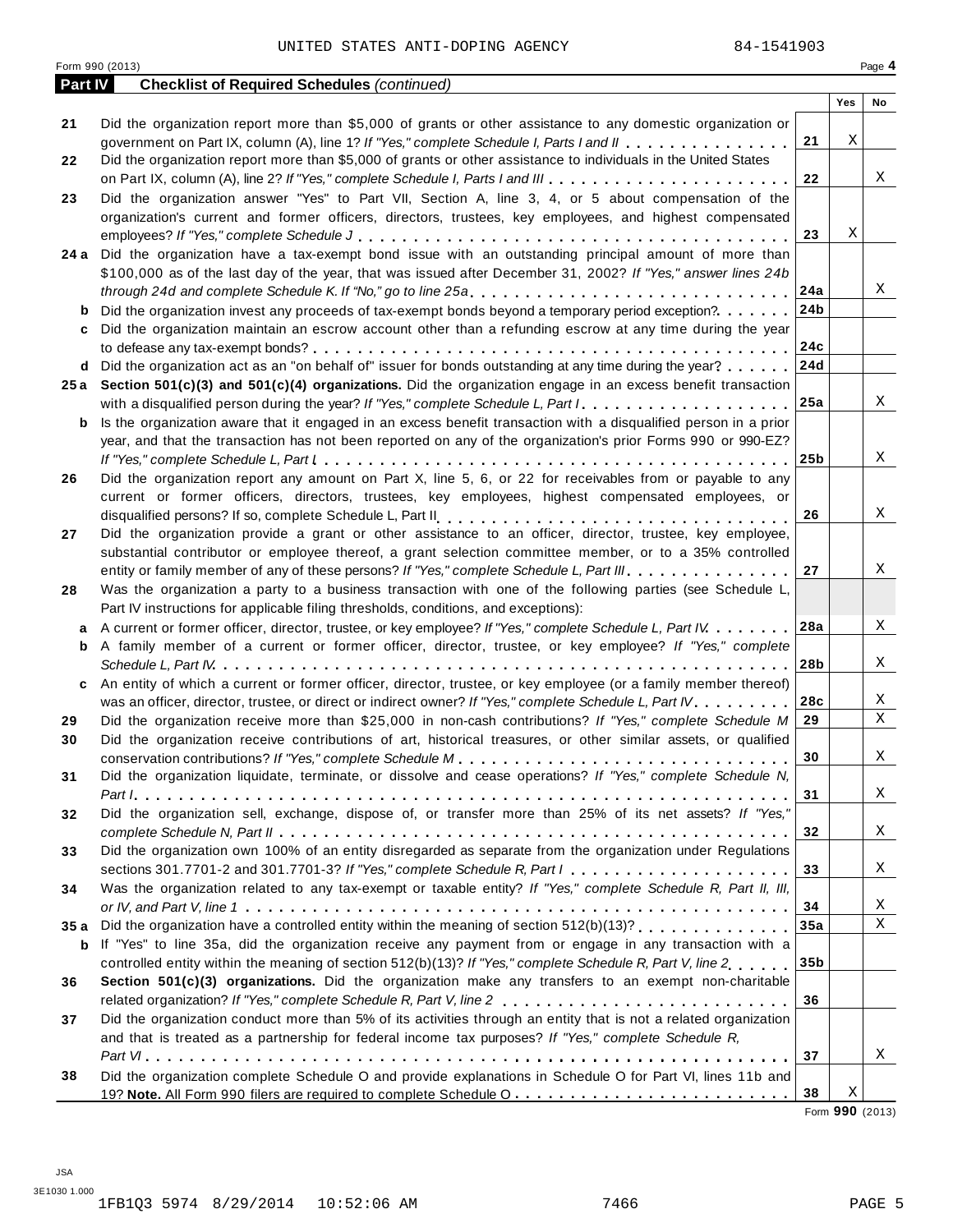|  | UNITED STATES ANTI-DOPING AGENCY |  |
|--|----------------------------------|--|
|  |                                  |  |

Form 990 (2013) Page **5**

|    | <b>Part V</b><br><b>Statements Regarding Other IRS Filings and Tax Compliance</b>                                                                                                                                                       |                        |            |    |
|----|-----------------------------------------------------------------------------------------------------------------------------------------------------------------------------------------------------------------------------------------|------------------------|------------|----|
|    | Check if Schedule O contains a response or note to any line in this Part V                                                                                                                                                              |                        | <b>Yes</b> | No |
|    | 216<br>1a<br>1a Enter the number reported in Box 3 of Form 1096. Enter -0- if not applicable                                                                                                                                            |                        |            |    |
|    | $\Omega$<br>1b<br><b>b</b> Enter the number of Forms W-2G included in line 1a. Enter -0- if not applicable                                                                                                                              |                        |            |    |
|    | c Did the organization comply with backup withholding rules for reportable payments to vendors and                                                                                                                                      |                        |            |    |
|    |                                                                                                                                                                                                                                         | 1с                     | Χ          |    |
|    | 2a Enter the number of employees reported on Form W-3, Transmittal of Wage and Tax                                                                                                                                                      |                        |            |    |
|    | 105<br>Statements, filed for the calendar year ending with or within the year covered by this return<br>2a                                                                                                                              |                        |            |    |
|    | <b>b</b> If at least one is reported on line 2a, did the organization file all required federal employment tax returns?                                                                                                                 | 2 <sub>b</sub>         | Χ          |    |
|    | Note. If the sum of lines 1a and 2a is greater than 250, you may be required to e-file (see instructions)                                                                                                                               |                        |            |    |
|    | 3a Did the organization have unrelated business gross income of \$1,000 or more during the year?                                                                                                                                        | 3a                     |            | Χ  |
|    | <b>b</b> If "Yes," has it filed a Form 990-T for this year? If "No" to line 3b, provide an explanation in Schedule O $\ldots$ ,                                                                                                         | 3 <sub>b</sub>         |            |    |
|    | 4a At any time during the calendar year, did the organization have an interest in, or a signature or other authority                                                                                                                    |                        |            |    |
|    | over, a financial account in a foreign country (such as a bank account, securities account, or other financial                                                                                                                          |                        |            |    |
|    |                                                                                                                                                                                                                                         | 4a                     |            | Χ  |
|    | <b>b</b> If "Yes," enter the name of the foreign country: $\triangleright$ ________________________                                                                                                                                     |                        |            |    |
|    | See instructions for filing requirements for Form TD F 90-22.1, Report of Foreign Bank and Financial Accounts.                                                                                                                          |                        |            |    |
|    | 5a Was the organization a party to a prohibited tax shelter transaction at any time during the tax year?                                                                                                                                | 5a                     |            | Χ  |
|    | <b>b</b> Did any taxable party notify the organization that it was or is a party to a prohibited tax shelter transaction?                                                                                                               | 5b                     |            | Χ  |
|    | c If "Yes" to line 5a or 5b, did the organization file Form 8886-T?                                                                                                                                                                     | 5c                     |            |    |
|    | 6a Does the organization have annual gross receipts that are normally greater than \$100,000, and did the                                                                                                                               |                        |            |    |
|    | organization solicit any contributions that were not tax deductible as charitable contributions?                                                                                                                                        | 6a                     |            | Χ  |
|    | b If "Yes," did the organization include with every solicitation an express statement that such contributions or                                                                                                                        |                        |            |    |
|    |                                                                                                                                                                                                                                         | 6b                     |            |    |
| 7  | Organizations that may receive deductible contributions under section 170(c).                                                                                                                                                           |                        |            |    |
|    | a Did the organization receive a payment in excess of \$75 made partly as a contribution and partly for goods                                                                                                                           |                        |            |    |
|    |                                                                                                                                                                                                                                         | 7а                     |            | X  |
|    | <b>b</b> If "Yes," did the organization notify the donor of the value of the goods or services provided?                                                                                                                                | 7b                     |            |    |
|    | c Did the organization sell, exchange, or otherwise dispose of tangible personal property for which it was                                                                                                                              |                        |            |    |
|    |                                                                                                                                                                                                                                         | 7c                     |            | X  |
|    | 7d<br>d If "Yes," indicate the number of Forms 8282 filed during the year                                                                                                                                                               |                        |            |    |
|    | e Did the organization receive any funds, directly or indirectly, to pay premiums on a personal benefit contract?                                                                                                                       | 7е                     |            | Χ  |
|    | Did the organization, during the year, pay premiums, directly or indirectly, on a personal benefit contract?                                                                                                                            | 7f                     |            | Χ  |
|    | If the organization received a contribution of qualified intellectual property, did the organization file Form 8899 as required?                                                                                                        | 7g                     |            |    |
|    | h If the organization received a contribution of cars, boats, airplanes, or other vehicles, did the organization file a Form 1098-C?                                                                                                    | 7h                     |            |    |
| 8  | Sponsoring organizations maintaining donor advised funds and section 509(a)(3) supporting                                                                                                                                               |                        |            |    |
|    | organizations. Did the supporting organization, or a donor advised fund maintained by a sponsoring                                                                                                                                      |                        |            |    |
|    |                                                                                                                                                                                                                                         | 8                      |            |    |
| 9  | Sponsoring organizations maintaining donor advised funds.                                                                                                                                                                               |                        |            |    |
|    |                                                                                                                                                                                                                                         | 9а                     |            |    |
|    |                                                                                                                                                                                                                                         | 9b                     |            |    |
| 10 | Section 501(c)(7) organizations. Enter:                                                                                                                                                                                                 |                        |            |    |
|    | 10a<br>a Initiation fees and capital contributions included on Part VIII, line 12                                                                                                                                                       |                        |            |    |
|    | 10 <sub>b</sub><br><b>b</b> Gross receipts, included on Form 990, Part VIII, line 12, for public use of club facilities                                                                                                                 |                        |            |    |
| 11 | Section 501(c)(12) organizations. Enter:                                                                                                                                                                                                |                        |            |    |
| a  | 11a<br>Gross income from members or shareholders                                                                                                                                                                                        |                        |            |    |
|    | <b>b</b> Gross income from other sources (Do not net amounts due or paid to other sources                                                                                                                                               |                        |            |    |
|    | 11 <sub>b</sub>                                                                                                                                                                                                                         |                        |            |    |
|    | 12a Section 4947(a)(1) non-exempt charitable trusts. Is the organization filing Form 990 in lieu of Form 1041?                                                                                                                          | 12a                    |            |    |
|    | 12 <sub>b</sub><br><b>b</b> If "Yes," enter the amount of tax-exempt interest received or accrued during the year                                                                                                                       |                        |            |    |
| 13 | Section 501(c)(29) qualified nonprofit health insurance issuers.                                                                                                                                                                        |                        |            |    |
|    | a Is the organization licensed to issue qualified health plans in more than one state?                                                                                                                                                  | 13a                    |            |    |
|    | Note. See the instructions for additional information the organization must report on Schedule O.                                                                                                                                       |                        |            |    |
|    | <b>b</b> Enter the amount of reserves the organization is required to maintain by the states in which                                                                                                                                   |                        |            |    |
|    | 13 <sub>b</sub>                                                                                                                                                                                                                         |                        |            |    |
|    |                                                                                                                                                                                                                                         |                        |            |    |
|    | 13c                                                                                                                                                                                                                                     |                        |            |    |
|    | 14a Did the organization receive any payments for indoor tanning services during the tax year?<br>and a share and<br><b>b</b> If "Yes," has it filed a Form 720 to report these payments? If "No," provide an explanation in Schedule O | 14a<br>14 <sub>b</sub> |            | Χ  |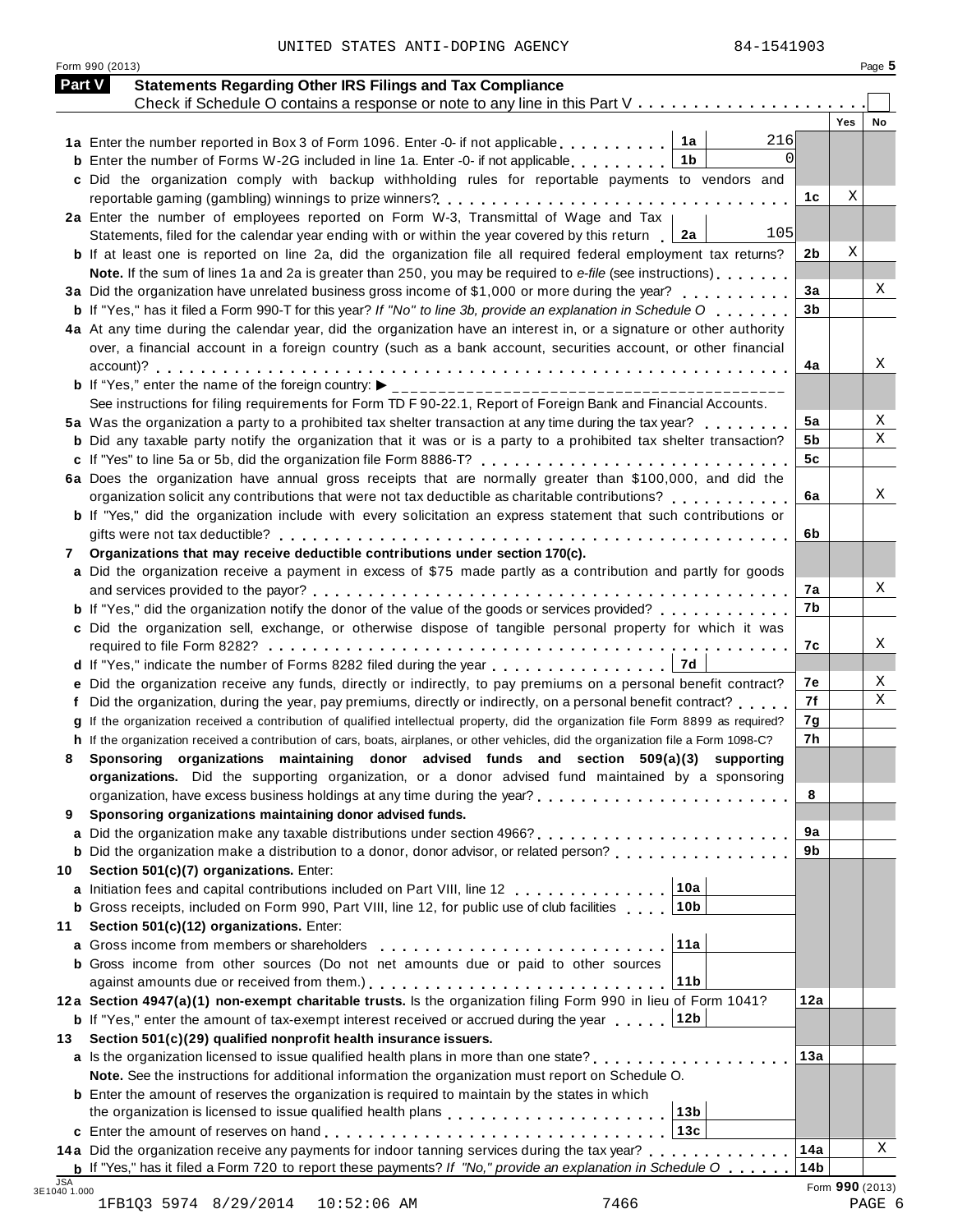|                | UNITED STATES ANTI-DOPING AGENCY<br>Form 990 (2013)                                                                                                                                                                                     | 84-1541903      |     | Page 6          |
|----------------|-----------------------------------------------------------------------------------------------------------------------------------------------------------------------------------------------------------------------------------------|-----------------|-----|-----------------|
| <b>Part VI</b> | Governance, Management, and Disclosure For each "Yes" response to lines 2 through 7b below, and for a "No"<br>response to line 8a, 8b, or 10b below, describe the circumstances, processes, or changes in Schedule O. See instructions. |                 |     |                 |
|                |                                                                                                                                                                                                                                         |                 |     | $\mathbf X$     |
|                | <b>Section A. Governing Body and Management</b>                                                                                                                                                                                         |                 |     |                 |
|                |                                                                                                                                                                                                                                         |                 | Yes | No.             |
|                | 1a<br>1a Enter the number of voting members of the governing body at the end of the tax year                                                                                                                                            | 10              |     |                 |
|                | If there are material differences in voting rights among members of the governing body, or if the governing                                                                                                                             |                 |     |                 |
|                | body delegated broad authority to an executive committee or similar committee, explain in Schedule O.                                                                                                                                   |                 |     |                 |
| b              | 1b<br>Enter the number of voting members included in line 1a, above, who are independent                                                                                                                                                | 10              |     |                 |
| 2              | Did any officer, director, trustee, or key employee have a family relationship or a business relationship with                                                                                                                          |                 |     |                 |
|                |                                                                                                                                                                                                                                         | 2               |     | Χ               |
| 3              | Did the organization delegate control over management duties customarily performed by or under the direct                                                                                                                               |                 |     |                 |
|                | supervision of officers, directors, or trustees, or key employees to a management company or other person?                                                                                                                              | 3               |     | Χ               |
| 4              | Did the organization make any significant changes to its governing documents since the prior Form 990 was filed?                                                                                                                        | 4               |     | Χ               |
| 5              | Did the organization become aware during the year of a significant diversion of the organization's assets?                                                                                                                              | 5               |     | Χ               |
| 6              |                                                                                                                                                                                                                                         | 6               |     | X               |
| 7a             | Did the organization have members, stockholders, or other persons who had the power to elect or appoint                                                                                                                                 |                 |     |                 |
|                |                                                                                                                                                                                                                                         | 7a              |     | Χ               |
| b              | Are any governance decisions of the organization reserved to (or subject to approval by) members,                                                                                                                                       |                 |     |                 |
|                |                                                                                                                                                                                                                                         | 7b              |     | Χ               |
| 8              | Did the organization contemporaneously document the meetings held or written actions undertaken during                                                                                                                                  |                 |     |                 |
|                | the year by the following:                                                                                                                                                                                                              |                 |     |                 |
| а              |                                                                                                                                                                                                                                         | 8a              | Χ   |                 |
| b              |                                                                                                                                                                                                                                         | 8b              | Χ   |                 |
| 9              | Is there any officer, director, trustee, or key employee listed in Part VII, Section A, who cannot be reached at                                                                                                                        |                 |     |                 |
|                | the organization's mailing address? If "Yes," provide the names and addresses in Schedule O                                                                                                                                             | 9               |     | Χ               |
|                | Section B. Policies (This Section B requests information about policies not required by the Internal Revenue Code.)                                                                                                                     |                 |     |                 |
|                |                                                                                                                                                                                                                                         |                 | Yes | No              |
| 10a            | Did the organization have local chapters, branches, or affiliates?                                                                                                                                                                      | 10a             |     | Χ               |
| b              | If "Yes," did the organization have written policies and procedures governing the activities of such chapters,                                                                                                                          |                 |     |                 |
|                | affiliates, and branches to ensure their operations are consistent with the organization's exempt purposes?                                                                                                                             | 10 <sub>b</sub> |     |                 |
| 11 a           | Has the organization provided a complete copy of this Form 990 to all members of its governing body before filing the form?                                                                                                             | 11a             | X   |                 |
| b              | Describe in Schedule O the process, if any, used by the organization to review this Form 990.                                                                                                                                           |                 |     |                 |
| 12a            | Did the organization have a written conflict of interest policy? If "No," go to line 13                                                                                                                                                 | 12a             | Χ   |                 |
| b              | Were officers, directors, or trustees, and key employees required to disclose annually interests that could give                                                                                                                        |                 |     |                 |
|                |                                                                                                                                                                                                                                         | 12 <sub>b</sub> | X   |                 |
|                | Did the organization regularly and consistently monitor and enforce compliance with the policy? If "Yes,                                                                                                                                |                 |     |                 |
|                |                                                                                                                                                                                                                                         | 12c             | X   |                 |
| 13             | Did the organization have a written whistleblower policy?                                                                                                                                                                               | 13              | X   |                 |
| 14             | Did the organization have a written document retention and destruction policy?                                                                                                                                                          | 14              | Χ   |                 |
| 15             | Did the process for determining compensation of the following persons include a review and approval by                                                                                                                                  |                 |     |                 |
|                | independent persons, comparability data, and contemporaneous substantiation of the deliberation and decision?                                                                                                                           |                 |     |                 |
| а              |                                                                                                                                                                                                                                         | 15a             | Χ   |                 |
|                |                                                                                                                                                                                                                                         | 15 <sub>b</sub> | X   |                 |
|                | If "Yes" to line 15a or 15b, describe the process in Schedule O (see instructions).                                                                                                                                                     |                 |     |                 |
|                | 16a Did the organization invest in, contribute assets to, or participate in a joint venture or similar arrangement                                                                                                                      |                 |     |                 |
|                |                                                                                                                                                                                                                                         | 16a             |     | Χ               |
|                | <b>b</b> If "Yes," did the organization follow a written policy or procedure requiring the organization to evaluate its                                                                                                                 |                 |     |                 |
|                | participation in joint venture arrangements under applicable federal tax law, and take steps to safeguard the                                                                                                                           |                 |     |                 |
|                |                                                                                                                                                                                                                                         | 16 <sub>b</sub> |     |                 |
|                | <b>Section C. Disclosure</b>                                                                                                                                                                                                            |                 |     |                 |
| 17             |                                                                                                                                                                                                                                         |                 |     |                 |
| 18             | Section 6104 requires an organization to make its Forms 1023 (or 1024 if applicable), 990, and 990-T (Section 501(c)(3)s only)                                                                                                          |                 |     |                 |
|                | available for public inspection. Indicate how you made these available. Check all that apply.                                                                                                                                           |                 |     |                 |
|                | Another's website<br>$X$ Upon request<br>X<br>Own website<br>Other (explain in Schedule O)                                                                                                                                              |                 |     |                 |
|                |                                                                                                                                                                                                                                         |                 |     |                 |
| 19             | Describe in Schedule O whether (and if so, how) the organization made its governing documents, conflict of interest policy, and                                                                                                         |                 |     |                 |
|                | financial statements available to the public during the tax year.                                                                                                                                                                       |                 |     |                 |
| 20             | State the name, physical address, and telephone number of the person who possesses the books and records of the<br>organization: SANDRA BRIGGS 5555 TECH CENTER DRIVE COLORADO SPRINGS, CO 80919<br>719-785-2000                        |                 |     |                 |
| <b>JSA</b>     |                                                                                                                                                                                                                                         |                 |     | Form 990 (2013) |
|                |                                                                                                                                                                                                                                         |                 |     |                 |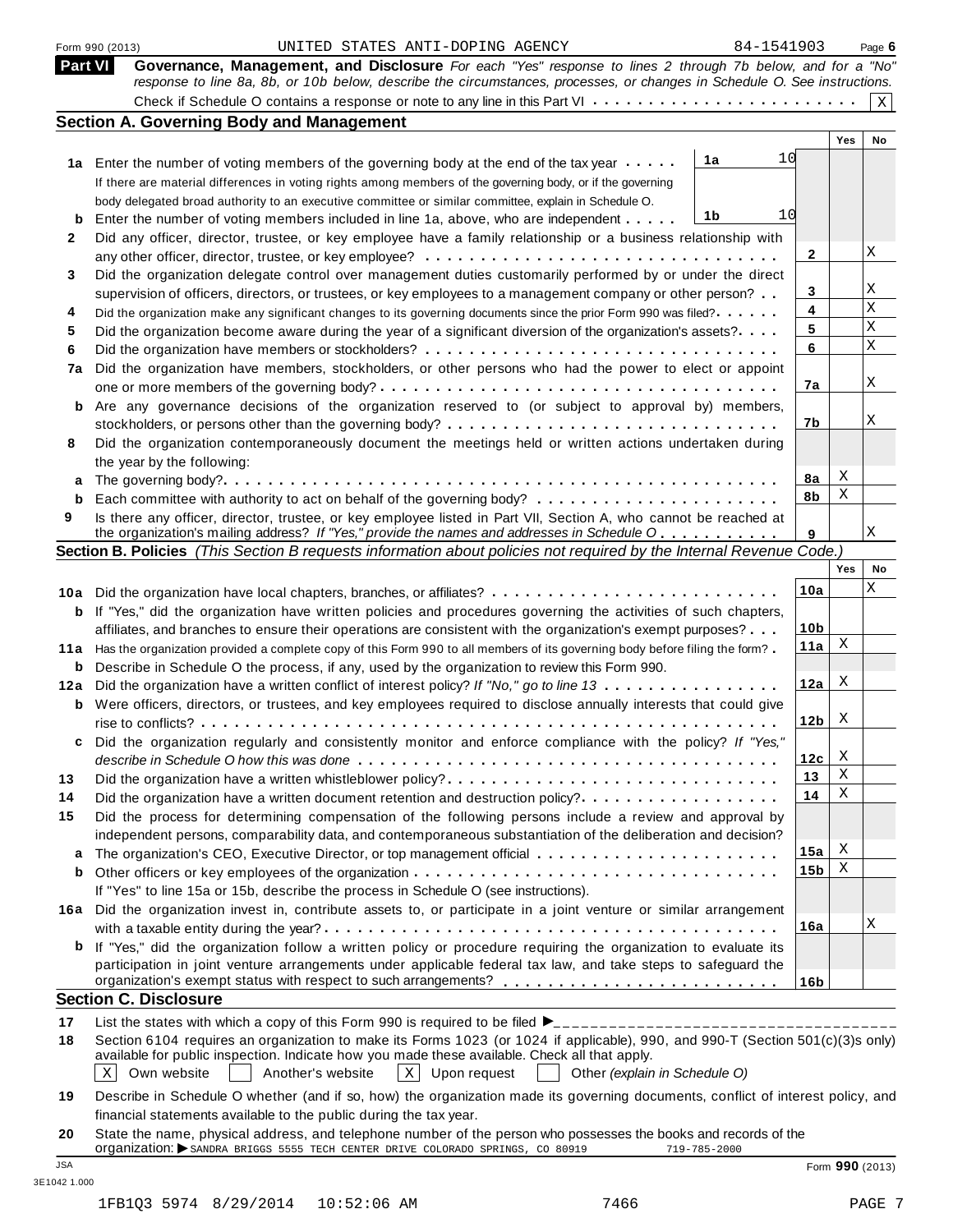organization's tax year.

| <b>Part VII</b> | Compensation of Officers, Directors, Trustees, Key Employees, Highest Compensated Employees, and<br><b>Independent Contractors</b> |
|-----------------|------------------------------------------------------------------------------------------------------------------------------------|
|                 |                                                                                                                                    |
|                 | Section A. Officers, Directors, Trustees, Key Employees, and Highest Compensated Employees                                         |
|                 | 1a Complete this table for all persons required to be listed. Report compensation for the calendar year ending with or within the  |

anization's lax year.<br>● List all of the organization's **current** officers, directors, trustees (whether individuals or organizations), regardless of amount of<br>nnensation Enter -0- in columns (D) (E) and (E) if no compensa compensation. Enter -0- in columns (D), (E), and (F) if no compensation was paid.

• List all of the organization's **current** key employees, if any. See instructions for definition of "key employee."<br>● List the experientials five expect highest expressed explores (other than an efficer director of

**Example in the organization's current** key employees, if any. See instructions for definition of key employee.<br>• List the organization's five **current** highest compensated employees (other than an officer, director, trust who received reportable compensation (Box 5 of Form W-2 and/or Box 7 of Form 1099-MISC) of more than \$100,000 from the

organization and any related organizations.<br>• List all of the organization's **former** officers, key employees, and highest compensated employees who received more than<br>\$1.00.000 of reportable componention from the erganiza \$100,000 of reportable compensation from the organization and any related organizations.

% List all of the organization's **former directors or trustees** that received, in the capacity as a former director or trustee of the organization, more than \$10,000 of reportable compensation from the organization and any related organizations.

List persons in the following order: individual trustees or directors; institutional trustees; officers; key employees; highest compensated employees; and former such persons.

Т

Check this box if neither the organization nor any related organization compensated any current officer, director, or trustee.

Т

| (A)<br>Name and Title          | (B)<br>Average<br>hours per<br>Week (list any<br>hours for<br>related<br>organizations<br>below dotted<br>line) | or directo<br>Individual trustee | Institutional trustee | Officer | (C)<br>Position<br>Key employee | (do not check more than one<br>box, unless person is both an<br>officer and a director/trustee)<br>Highest compensated<br>employee | Former | (D)<br>Reportable<br>compensation<br>from<br>the<br>organization<br>(W-2/1099-MISC) | (E)<br>Reportable<br>compensation from<br>related<br>organizations<br>(W-2/1099-MISC) | (F)<br>Estimated<br>amount of<br>other<br>compensation<br>from the<br>organization<br>and related<br>organizations |
|--------------------------------|-----------------------------------------------------------------------------------------------------------------|----------------------------------|-----------------------|---------|---------------------------------|------------------------------------------------------------------------------------------------------------------------------------|--------|-------------------------------------------------------------------------------------|---------------------------------------------------------------------------------------|--------------------------------------------------------------------------------------------------------------------|
| (1)RICHARD CLARK               | 1.00                                                                                                            |                                  |                       |         |                                 |                                                                                                                                    |        |                                                                                     |                                                                                       |                                                                                                                    |
| VICE CHAIR                     |                                                                                                                 | Χ                                |                       | Χ       |                                 |                                                                                                                                    |        | 10,000.                                                                             | 0                                                                                     | 0                                                                                                                  |
| (2) DON GAMBRILL               | 1.00                                                                                                            |                                  |                       |         |                                 |                                                                                                                                    |        |                                                                                     |                                                                                       |                                                                                                                    |
| DIRECTOR                       |                                                                                                                 | Χ                                |                       |         |                                 |                                                                                                                                    |        | 10,000.                                                                             | 0                                                                                     | 0                                                                                                                  |
| (3) CARL SWENSON               | 1.00                                                                                                            |                                  |                       |         |                                 |                                                                                                                                    |        |                                                                                     |                                                                                       |                                                                                                                    |
| TREASURER                      |                                                                                                                 | Χ                                |                       | Χ       |                                 |                                                                                                                                    |        | 10,000.                                                                             | 0                                                                                     | 0                                                                                                                  |
| (4) EDWIN MOSES                | 1.00                                                                                                            |                                  |                       |         |                                 |                                                                                                                                    |        |                                                                                     |                                                                                       |                                                                                                                    |
| CHAIR                          |                                                                                                                 | Χ                                |                       | Χ       |                                 |                                                                                                                                    |        | 10,000                                                                              | 0                                                                                     | 0                                                                                                                  |
| (5) MARCIA LEE TAYLOR          | 1.00                                                                                                            |                                  |                       |         |                                 |                                                                                                                                    |        |                                                                                     |                                                                                       |                                                                                                                    |
| SECRETARY                      |                                                                                                                 | Χ                                |                       | Χ       |                                 |                                                                                                                                    |        | 10,000.                                                                             | 0                                                                                     | 0                                                                                                                  |
| (6) JAMES KOOLER               | 1.00                                                                                                            |                                  |                       |         |                                 |                                                                                                                                    |        |                                                                                     |                                                                                       |                                                                                                                    |
| <b>DIRECTOR</b>                |                                                                                                                 | Χ                                |                       |         |                                 |                                                                                                                                    |        | 10,000.                                                                             | 0                                                                                     | $\Omega$                                                                                                           |
| (7)JOHN BARDIS                 | 1.00                                                                                                            |                                  |                       |         |                                 |                                                                                                                                    |        |                                                                                     |                                                                                       |                                                                                                                    |
| DIRECTOR                       |                                                                                                                 | Χ                                |                       |         |                                 |                                                                                                                                    |        | 10,000.                                                                             | 0                                                                                     | $\Omega$                                                                                                           |
| (8) CHERI BLAUWET              | 1.00                                                                                                            |                                  |                       |         |                                 |                                                                                                                                    |        |                                                                                     |                                                                                       |                                                                                                                    |
| <b>DIRECTOR</b>                |                                                                                                                 | Χ                                |                       |         |                                 |                                                                                                                                    |        | 10,000.                                                                             | $\overline{0}$                                                                        | $\Omega$                                                                                                           |
| (9)ROBERT RASKOPF              | 1.00                                                                                                            |                                  |                       |         |                                 |                                                                                                                                    |        |                                                                                     |                                                                                       |                                                                                                                    |
| DIRECTOR                       |                                                                                                                 | Χ                                |                       |         |                                 |                                                                                                                                    |        | 10,000                                                                              | $\mathbf 0$                                                                           | $\Omega$                                                                                                           |
| (10) KENNETH WRIGHT            | 1.00                                                                                                            |                                  |                       |         |                                 |                                                                                                                                    |        |                                                                                     |                                                                                       |                                                                                                                    |
| <b>DIRECTOR</b>                |                                                                                                                 | Χ                                |                       |         |                                 |                                                                                                                                    |        | 10,000.                                                                             | 0                                                                                     | $\Omega$                                                                                                           |
| (11)TRAVIS TYGART              | 40.00                                                                                                           |                                  |                       |         |                                 |                                                                                                                                    |        |                                                                                     |                                                                                       |                                                                                                                    |
| CEO                            |                                                                                                                 |                                  |                       | Χ       |                                 |                                                                                                                                    |        | 349, 318.                                                                           | 0                                                                                     | 40, 471.                                                                                                           |
| (12) JOHN FROTHINGHAM          | 40.00                                                                                                           |                                  |                       |         |                                 |                                                                                                                                    |        |                                                                                     |                                                                                       |                                                                                                                    |
| COO                            |                                                                                                                 |                                  |                       | Χ       |                                 |                                                                                                                                    |        | 196,605.                                                                            | 0                                                                                     | 36,001.                                                                                                            |
| (13) LARRY BOWERS              | 40.00                                                                                                           |                                  |                       |         |                                 |                                                                                                                                    |        |                                                                                     |                                                                                       |                                                                                                                    |
| CHIEF SCIENCE OFFICER          |                                                                                                                 |                                  |                       | Χ       |                                 |                                                                                                                                    |        | 221,887.                                                                            | 0                                                                                     | 30,627.                                                                                                            |
| (14) SANDRA BRIGGS             | 40.00                                                                                                           |                                  |                       |         |                                 |                                                                                                                                    |        |                                                                                     |                                                                                       |                                                                                                                    |
| BUSINESS AFFAIRS & FINANCE DIR |                                                                                                                 |                                  |                       | Χ       |                                 |                                                                                                                                    |        | 133,188.                                                                            | 0                                                                                     | 31,709.                                                                                                            |

Form **990** (2013) JSA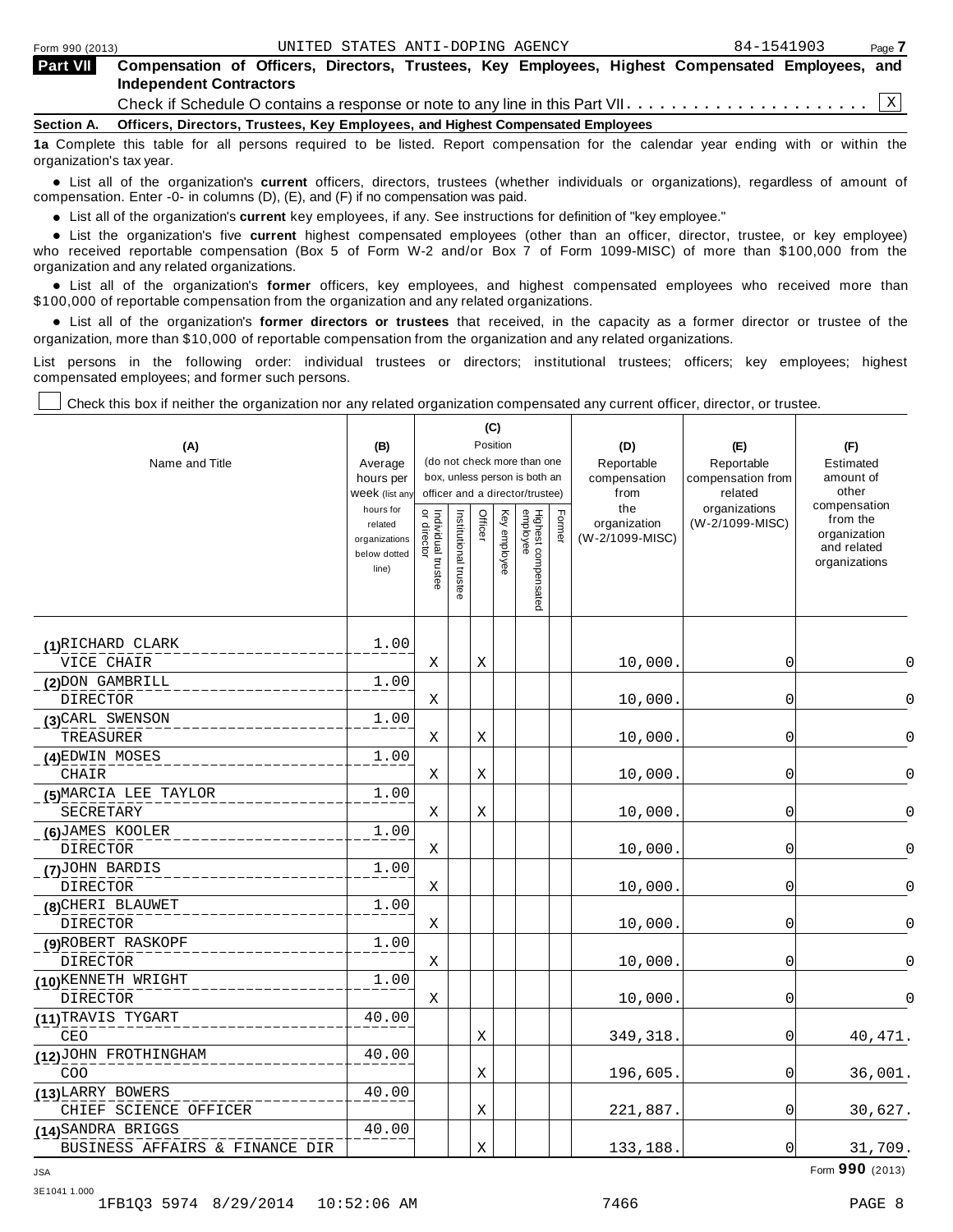|  | Form 990 (2013) |  |
|--|-----------------|--|

| (A)                                                                                                                                                                                                                                                                                                          | (B)                                                            |                                           |                       | (C)      |              |                                                                    |        | (D)                                    | (E)                                        | (F)                                                                      |
|--------------------------------------------------------------------------------------------------------------------------------------------------------------------------------------------------------------------------------------------------------------------------------------------------------------|----------------------------------------------------------------|-------------------------------------------|-----------------------|----------|--------------|--------------------------------------------------------------------|--------|----------------------------------------|--------------------------------------------|--------------------------------------------------------------------------|
| Name and title                                                                                                                                                                                                                                                                                               | Average<br>hours per<br>week (list any                         |                                           |                       | Position |              | (do not check more than one<br>box, unless person is both an       |        | Reportable<br>compensation<br>from     | Reportable<br>compensation from<br>related | Estimated<br>amount of<br>other                                          |
|                                                                                                                                                                                                                                                                                                              | hours for<br>related<br>organizations<br>below dotted<br>line) | <br>  Individual trustee<br>  or director | Institutional trustee | Officer  | Key employee | officer and a director/trustee)<br>Highest compensated<br>employee | Former | the<br>organization<br>(W-2/1099-MISC) | organizations<br>(W-2/1099-MISC)           | compensation<br>from the<br>organization<br>and related<br>organizations |
| (15) CHINWUBA O. IKWUAKOR                                                                                                                                                                                                                                                                                    | 40.00                                                          |                                           |                       |          |              |                                                                    |        |                                        |                                            |                                                                          |
| LEGAL AFFAIRS DIRECTOR                                                                                                                                                                                                                                                                                       |                                                                |                                           |                       |          |              | Χ                                                                  |        | 128,104.                               | 01                                         | 20,085.                                                                  |
| (16) ERIN HANNAN                                                                                                                                                                                                                                                                                             | 40.00                                                          |                                           |                       |          |              |                                                                    |        |                                        |                                            |                                                                          |
| COMMUNICATIONS DIRECTOR                                                                                                                                                                                                                                                                                      |                                                                |                                           |                       |          |              | Χ                                                                  |        | 112,506.                               | 0l                                         | 21,326.                                                                  |
| 17) MATTHEW FEDORUK<br><b>SCIENCE DIRECTOR</b>                                                                                                                                                                                                                                                               | 40.00                                                          |                                           |                       |          |              | Χ                                                                  |        | 109,369.                               | 0l                                         | 21,311.                                                                  |
|                                                                                                                                                                                                                                                                                                              |                                                                |                                           |                       |          |              |                                                                    |        |                                        |                                            |                                                                          |
|                                                                                                                                                                                                                                                                                                              |                                                                |                                           |                       |          |              |                                                                    |        |                                        |                                            |                                                                          |
|                                                                                                                                                                                                                                                                                                              |                                                                |                                           |                       |          |              |                                                                    |        |                                        |                                            |                                                                          |
|                                                                                                                                                                                                                                                                                                              |                                                                |                                           |                       |          |              |                                                                    |        |                                        |                                            |                                                                          |
|                                                                                                                                                                                                                                                                                                              |                                                                |                                           |                       |          |              |                                                                    |        |                                        |                                            |                                                                          |
|                                                                                                                                                                                                                                                                                                              |                                                                |                                           |                       |          |              |                                                                    |        |                                        |                                            |                                                                          |
|                                                                                                                                                                                                                                                                                                              |                                                                |                                           |                       |          |              |                                                                    |        |                                        |                                            |                                                                          |
|                                                                                                                                                                                                                                                                                                              |                                                                |                                           |                       |          |              |                                                                    |        |                                        |                                            |                                                                          |
| 1b Sub-total                                                                                                                                                                                                                                                                                                 |                                                                |                                           |                       |          |              |                                                                    |        | 1,000,998.                             | $\Omega$                                   | 138,808.                                                                 |
| c Total from continuation sheets to Part VII, Section A                                                                                                                                                                                                                                                      |                                                                |                                           |                       |          |              |                                                                    |        | 349,979.                               |                                            | 62, 722.                                                                 |
| 2 Total number of individuals (including but not limited to those listed above) who received more than \$100,000 of<br>reportable compensation from the organization ▶                                                                                                                                       |                                                                |                                           | 7                     |          |              |                                                                    |        | 1,350,977.                             |                                            | 201,530.                                                                 |
| Did the organization list any former officer, director, or trustee, key employee, or highest compensated<br>3<br>employee on line 1a? If "Yes," complete Schedule J for such individual                                                                                                                      |                                                                |                                           |                       |          |              |                                                                    |        |                                        |                                            | <b>Yes</b><br>No.<br>Χ                                                   |
| For any individual listed on line 1a, is the sum of reportable compensation and other compensation from the<br>4<br>organization and related organizations greater than \$150,000? If "Yes," complete Schedule J for such                                                                                    |                                                                |                                           |                       |          |              |                                                                    |        |                                        |                                            | 3                                                                        |
| Did any person listed on line 1a receive or accrue compensation from any unrelated organization or individual<br>5.                                                                                                                                                                                          |                                                                |                                           |                       |          |              |                                                                    |        |                                        |                                            | Χ<br>4                                                                   |
| for services rendered to the organization? If "Yes," complete Schedule J for such person                                                                                                                                                                                                                     |                                                                |                                           |                       |          |              |                                                                    |        |                                        |                                            | 5<br>Χ                                                                   |
| <b>Section B. Independent Contractors</b><br>Complete this table for your five highest compensated independent contractors that received more than \$100,000 of<br>1.<br>compensation from the organization. Report compensation for the calendar year ending with or within the organization's tax<br>year. |                                                                |                                           |                       |          |              |                                                                    |        |                                        |                                            |                                                                          |
|                                                                                                                                                                                                                                                                                                              |                                                                |                                           |                       |          |              |                                                                    |        | (B)                                    |                                            | (C)                                                                      |
|                                                                                                                                                                                                                                                                                                              | (A)<br>Name and business address                               |                                           |                       |          |              |                                                                    |        | Description of services                |                                            | Compensation                                                             |

**2** Total number of independent contractors (including but not limited to those listed above) who received more than \$100,000 in compensation from the organization  $\triangleright$ <br>3E1055 1.000 7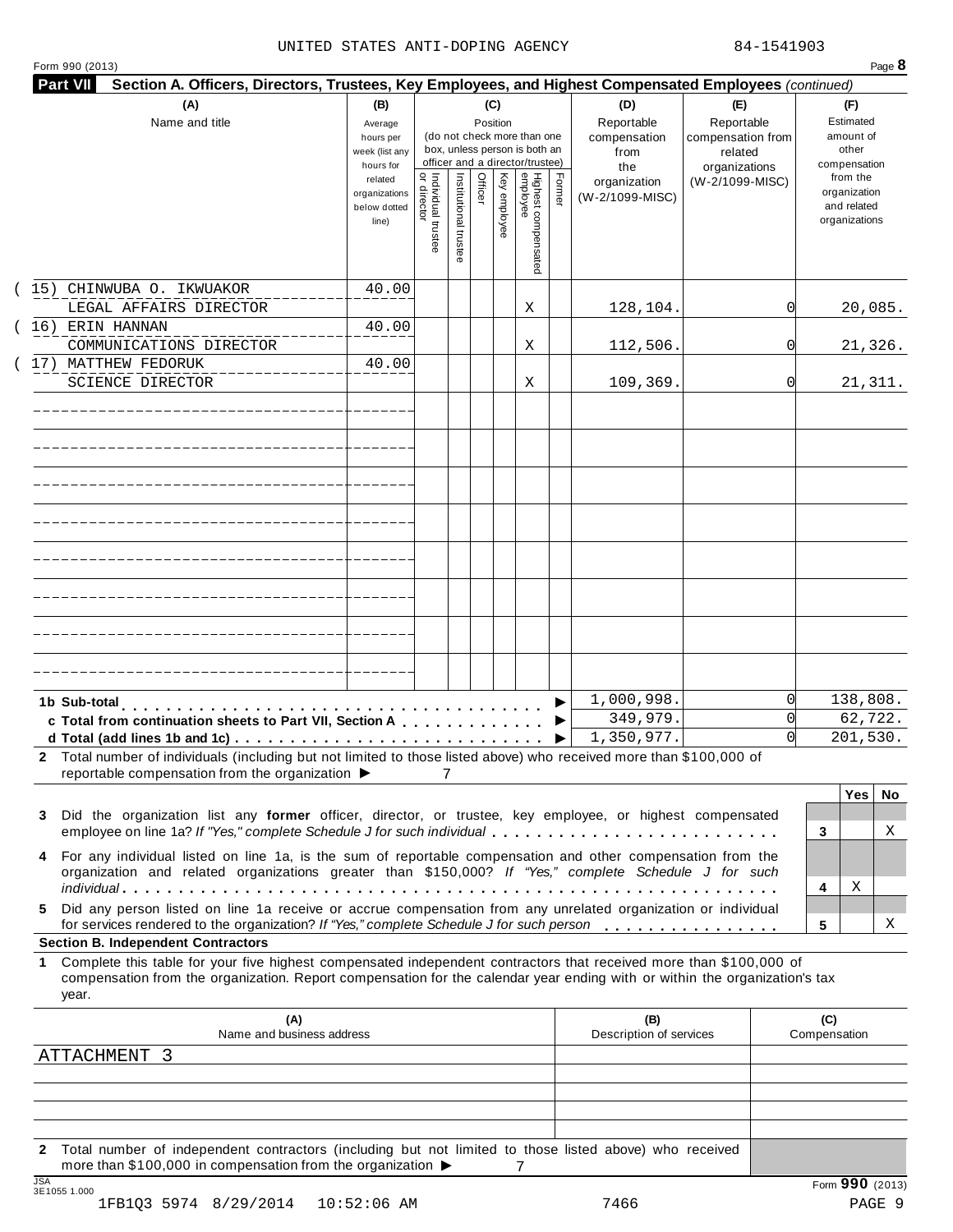| Form 990 (2013 |  |  |
|----------------|--|--|
|                |  |  |

|                                                                  | <b>Part VIII</b>                      | <b>Statement of Revenue</b>                                                                                                                                                                                                                                                                                                                                                                                                                                                                                                                                                                            |                                          |                                       |                                                    |                                         |                                                                  |
|------------------------------------------------------------------|---------------------------------------|--------------------------------------------------------------------------------------------------------------------------------------------------------------------------------------------------------------------------------------------------------------------------------------------------------------------------------------------------------------------------------------------------------------------------------------------------------------------------------------------------------------------------------------------------------------------------------------------------------|------------------------------------------|---------------------------------------|----------------------------------------------------|-----------------------------------------|------------------------------------------------------------------|
|                                                                  |                                       |                                                                                                                                                                                                                                                                                                                                                                                                                                                                                                                                                                                                        |                                          | (A)<br>Total revenue                  | (B)<br>Related or<br>exempt<br>function<br>revenue | (C)<br>Unrelated<br>business<br>revenue | (D)<br>Revenue<br>excluded from tax<br>under sections<br>512-514 |
| <b>Contributions, Gifts, Grants</b><br>and Other Similar Amounts | 1a<br>b<br>c<br>d<br>е<br>f<br>g<br>h | 1a<br>Federated campaigns <b>Federated</b><br>1 b<br>Membership dues <b>All Accords</b> Membership dues<br>1c<br>Fundraising events <b>Fundraising</b> events<br>1d<br>Related organizations <b>and the set of the set of the set of the set of the set of the set of the set of the set of the set of the set of the set of the set of the set of the set of the set of the set of the set of the set </b><br>1е<br>Government grants (contributions)<br>All other contributions, gifts, grants,<br>1f<br>and similar amounts not included above<br>Noncash contributions included in lines 1a-1f: \$ | 8,627,356.                               | 8,627,356.                            |                                                    |                                         |                                                                  |
|                                                                  | 2a                                    | USOC CONTRACTUAL AGREEMENT                                                                                                                                                                                                                                                                                                                                                                                                                                                                                                                                                                             | <b>Business Code</b><br>541900<br>541900 | 3,606,000.                            | 3,606,000.                                         |                                         |                                                                  |
| Program Service Revenue                                          | b<br>c<br>d                           | DRUG TESTING                                                                                                                                                                                                                                                                                                                                                                                                                                                                                                                                                                                           |                                          | 1,818,346.                            | 1,818,346.                                         |                                         |                                                                  |
|                                                                  | е<br>f<br>g                           | All other program service revenue                                                                                                                                                                                                                                                                                                                                                                                                                                                                                                                                                                      |                                          | 5,424,346.                            |                                                    |                                         |                                                                  |
|                                                                  | 3<br>4<br>5<br>6a                     | Investment income (including dividends, interest, and<br>Income from investment of tax-exempt bond proceeds<br>Royalties <b>Provessed Access</b><br>(i) Real<br>Gross rents <b>Container and Container</b>                                                                                                                                                                                                                                                                                                                                                                                             | ▶<br>(ii) Personal                       | 32,604.<br>$\mathbf 0$<br>$\mathbf 0$ |                                                    |                                         | 32,604.                                                          |
| Other Revenue                                                    | b<br>c<br>d<br>7а                     | Less: rental expenses<br>Rental income or (loss)<br>Net rental income or (loss) ▶<br>(i) Securities<br>Gross amount from sales of                                                                                                                                                                                                                                                                                                                                                                                                                                                                      | (ii) Other                               | $\mathbf 0$                           |                                                    |                                         |                                                                  |
|                                                                  | b<br>c                                | 876,061.<br>assets other than inventory<br>Less: cost or other basis<br>869,271<br>and sales expenses<br>6,790.<br>Gain or (loss)                                                                                                                                                                                                                                                                                                                                                                                                                                                                      |                                          |                                       |                                                    |                                         |                                                                  |
|                                                                  | d<br>8a                               | Gross income from fundraising<br>events (not including \$<br>of contributions reported on line 1c).<br>See Part IV, line 18 a                                                                                                                                                                                                                                                                                                                                                                                                                                                                          |                                          | 6,790.                                |                                                    |                                         | 6,790                                                            |
|                                                                  | b<br>с                                | Less: direct expenses b<br>Net income or (loss) from fundraising events <b></b> ▶<br>9a Gross income from gaming activities.<br>See Part IV, line 19 a                                                                                                                                                                                                                                                                                                                                                                                                                                                 |                                          | $\Omega$                              |                                                    |                                         |                                                                  |
|                                                                  | b<br>c<br>10a                         | Less: direct expenses b<br>Net income or (loss) from gaming activities <u>entitled</u> by Detail Details<br>Gross sales of inventory, less                                                                                                                                                                                                                                                                                                                                                                                                                                                             |                                          | $\Omega$                              |                                                    |                                         |                                                                  |
|                                                                  | b                                     | returns and allowances a<br>Net income or (loss) from sales of inventory <b>example a</b> ▶                                                                                                                                                                                                                                                                                                                                                                                                                                                                                                            | <u> 1999 - Jan Jawa</u>                  |                                       |                                                    |                                         |                                                                  |
|                                                                  | 11a                                   | Miscellaneous Revenue<br><u> 1989 - Johann Barn, mars ann an t-Amhair ann an t-Amhair ann an t-Amhair ann an t-Amhair ann an t-Amhair ann a</u>                                                                                                                                                                                                                                                                                                                                                                                                                                                        | <b>Business Code</b>                     | $\Omega$                              |                                                    |                                         |                                                                  |
|                                                                  | b<br>c<br>d                           | the control of the control of the control of the control of the control of<br>the control of the control of the control of the control of the control of the control of<br>All other revenue entitled and the control of the control of the control of the control of the control of the control of the control of the control of the control of the control of the control of the control of the control                                                                                                                                                                                              |                                          |                                       |                                                    |                                         |                                                                  |
|                                                                  | е<br>12                               |                                                                                                                                                                                                                                                                                                                                                                                                                                                                                                                                                                                                        |                                          | $\mathbf 0$<br>14,091,096.            | 5,424,346.                                         |                                         | 39,394.                                                          |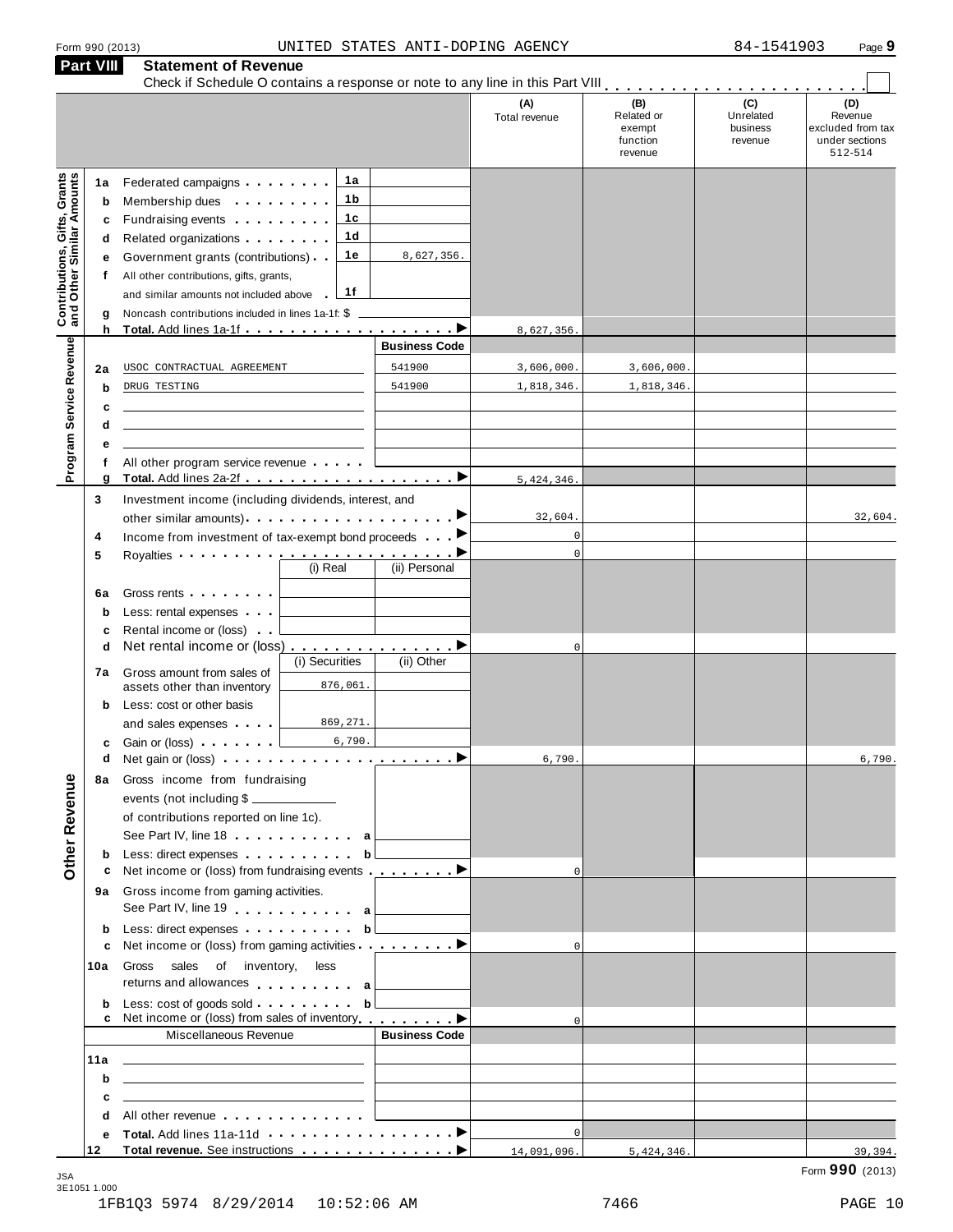|            | <b>Part IX</b> Statement of Functional Expenses                                                                                                                                                                                      |                       |                                    |                                    |                                |
|------------|--------------------------------------------------------------------------------------------------------------------------------------------------------------------------------------------------------------------------------------|-----------------------|------------------------------------|------------------------------------|--------------------------------|
|            | Section 501(c)(3) and 501(c)(4) organizations must complete all columns. All other organizations must complete column (A).                                                                                                           |                       |                                    |                                    |                                |
|            |                                                                                                                                                                                                                                      |                       |                                    |                                    |                                |
|            | Do not include amounts reported on lines 6b, 7b,<br>8b, 9b, and 10b of Part VIII.                                                                                                                                                    | (A)<br>Total expenses | (B)<br>Program service<br>expenses | Management and<br>general expenses | (D)<br>Fundraising<br>expenses |
|            | 1 Grants and other assistance to governments and                                                                                                                                                                                     |                       |                                    |                                    |                                |
|            | organizations in the United States. See Part IV, line 21                                                                                                                                                                             | 250,000.              | 250,000.                           |                                    |                                |
|            | 2 Grants and other assistance to individuals in<br>the United States. See Part IV, line 22                                                                                                                                           | 0                     |                                    |                                    |                                |
|            | 3 Grants and other assistance to governments,                                                                                                                                                                                        |                       |                                    |                                    |                                |
|            | organizations, and individuals outside the                                                                                                                                                                                           |                       |                                    |                                    |                                |
|            | United States. See Part IV, lines 15 and 16                                                                                                                                                                                          | 0                     |                                    |                                    |                                |
|            | 4 Benefits paid to or for members                                                                                                                                                                                                    | $\Omega$              |                                    |                                    |                                |
|            | 5 Compensation of current officers, directors,                                                                                                                                                                                       |                       |                                    |                                    |                                |
|            | trustees, and key employees expressed and the set of the set of the set of the set of the set of the set of the set of the set of the set of the set of the set of the set of the set of the set of the set of the set of the        | 1,139,806.            | 994,539.                           | 145,267.                           |                                |
|            | 6 Compensation not included above, to disqualified<br>persons (as defined under section 4958(f)(1)) and<br>persons described in section 4958(c)(3)(B)                                                                                |                       |                                    |                                    |                                |
|            |                                                                                                                                                                                                                                      | 3,389,086.            | 3, 253, 289.                       | 135,797.                           |                                |
|            | 7 Other salaries and wages                                                                                                                                                                                                           |                       |                                    |                                    |                                |
|            | 8 Pension plan accruals and contributions (include section<br>401(k) and 403(b) employer contributions)                                                                                                                              | 194,757.              | 188,577.                           | 6,180.                             |                                |
|            | 9 Other employee benefits                                                                                                                                                                                                            | 584,143.              | 546,646.                           | 37,497.                            |                                |
| 10         |                                                                                                                                                                                                                                      | 312,856.              | 298,408.                           | 14,448.                            |                                |
|            | 11 Fees for services (non-employees):                                                                                                                                                                                                |                       |                                    |                                    |                                |
|            | a Management                                                                                                                                                                                                                         |                       |                                    |                                    |                                |
|            | b Legal entering the service of the service of the service of the service of the service of the service of the                                                                                                                       | 929,053.              | 929,053.                           |                                    |                                |
|            | c Accounting experience and the contract of the contract of the contract of the contract of the contract of the contract of the contract of the contract of the contract of the contract of the contract of the contract of th       | 38,750.               | 24,769.                            | 13,981.                            |                                |
|            | d Lobbying                                                                                                                                                                                                                           | 120,165.              | 76,808.                            | 43,357.                            |                                |
|            | e Professional fundraising services. See Part IV, line 17                                                                                                                                                                            |                       |                                    |                                    |                                |
|            | f Investment management fees                                                                                                                                                                                                         | 17,324.               |                                    | 17,324.                            |                                |
|            | <b>g</b> Other. (If line 11g amount exceeds 10% of line 25, column                                                                                                                                                                   |                       |                                    |                                    |                                |
|            | (A) amount, list line 11g expenses on Schedule O.).                                                                                                                                                                                  | 897,995.              | 865,156.                           | 32,839.                            |                                |
|            | 12 Advertising and promotion                                                                                                                                                                                                         | $\Omega$              |                                    |                                    |                                |
| 13         | Office expenses extensive to the set of the set of the set of the set of the set of the set of the set of the                                                                                                                        | 134, 118.             | 115,760.                           | 18,358.                            |                                |
| 14         | Information technology                                                                                                                                                                                                               | 721,982.              | 688,480.                           | 33,502.                            |                                |
| 15         |                                                                                                                                                                                                                                      | <sup>0</sup>          |                                    |                                    |                                |
|            | 16 Occupancy <b>contract of the contract of the contract of the contract of the contract of the contract of the contract of the contract of the contract of the contract of the contract of the contract of the contract of the </b> | 468, 316.             | 301,240.                           | 167,076.                           |                                |
|            |                                                                                                                                                                                                                                      | 1, 175, 841.          | 1,152,948.                         | 22,893.                            |                                |
|            | 18 Payments of travel or entertainment expenses<br>for any federal, state, or local public officials                                                                                                                                 | 0                     |                                    |                                    |                                |
|            |                                                                                                                                                                                                                                      | 140,390.              | 134, 112.                          | 6,278.                             |                                |
|            | 19 Conferences, conventions, and meetings                                                                                                                                                                                            | 0                     |                                    |                                    |                                |
| 20<br>21   | Payments to affiliates <b>Exercise 2.1 Fig. 1.1 Fig. 1.1</b>                                                                                                                                                                         | $\Omega$              |                                    |                                    |                                |
| 22         | Depreciation, depletion, and amortization                                                                                                                                                                                            | 74,888.               | 47,867.                            | 27,021.                            |                                |
| 23         | Insurance the contract of the contract of the contract of the contract of the contract of the contract of the contract of the contract of the contract of the contract of the contract of the contract of the contract of the        | 192,464.              | 123,021.                           | 69,443.                            |                                |
| 24         | Other expenses. Itemize expenses not covered                                                                                                                                                                                         |                       |                                    |                                    |                                |
|            | above (List miscellaneous expenses in line 24e. If                                                                                                                                                                                   |                       |                                    |                                    |                                |
|            | line 24e amount exceeds 10% of line 25, column                                                                                                                                                                                       |                       |                                    |                                    |                                |
|            | (A) amount, list line 24e expenses on Schedule O.)                                                                                                                                                                                   |                       |                                    |                                    |                                |
|            | a SAMPLE COLLECTION/ANALYSIS                                                                                                                                                                                                         | 3,233,894.            | 3,233,894.                         |                                    |                                |
|            | <b>bEDUCATION/OUTREACH PROGRAMS</b>                                                                                                                                                                                                  | 241,470.              | 241,470.                           |                                    |                                |
|            | <b>cBAD DEBT EXPENSE</b>                                                                                                                                                                                                             | 9,564.                | 9,564.                             |                                    |                                |
|            | dMISCELLANEOUS EXPENSE                                                                                                                                                                                                               | 19,740.               | 16,733.                            | 3,007.                             |                                |
|            | e All other expenses $\frac{1}{1}$                                                                                                                                                                                                   |                       |                                    |                                    |                                |
|            | 25 Total functional expenses. Add lines 1 through 24e                                                                                                                                                                                | 14,286,602.           | 13,492,334.                        | 794,268.                           |                                |
|            | 26 Joint costs. Complete this line only if the<br>organization reported in column (B) joint costs<br>from a combined educational campaign and<br>fundraising solicitation. Check here<br>if.                                         |                       |                                    |                                    |                                |
|            | following SOP 98-2 (ASC 958-720) $\qquad$                                                                                                                                                                                            | 0                     |                                    |                                    |                                |
| <b>JSA</b> | 3E1052 1.000                                                                                                                                                                                                                         |                       |                                    |                                    | Form 990 (2013)                |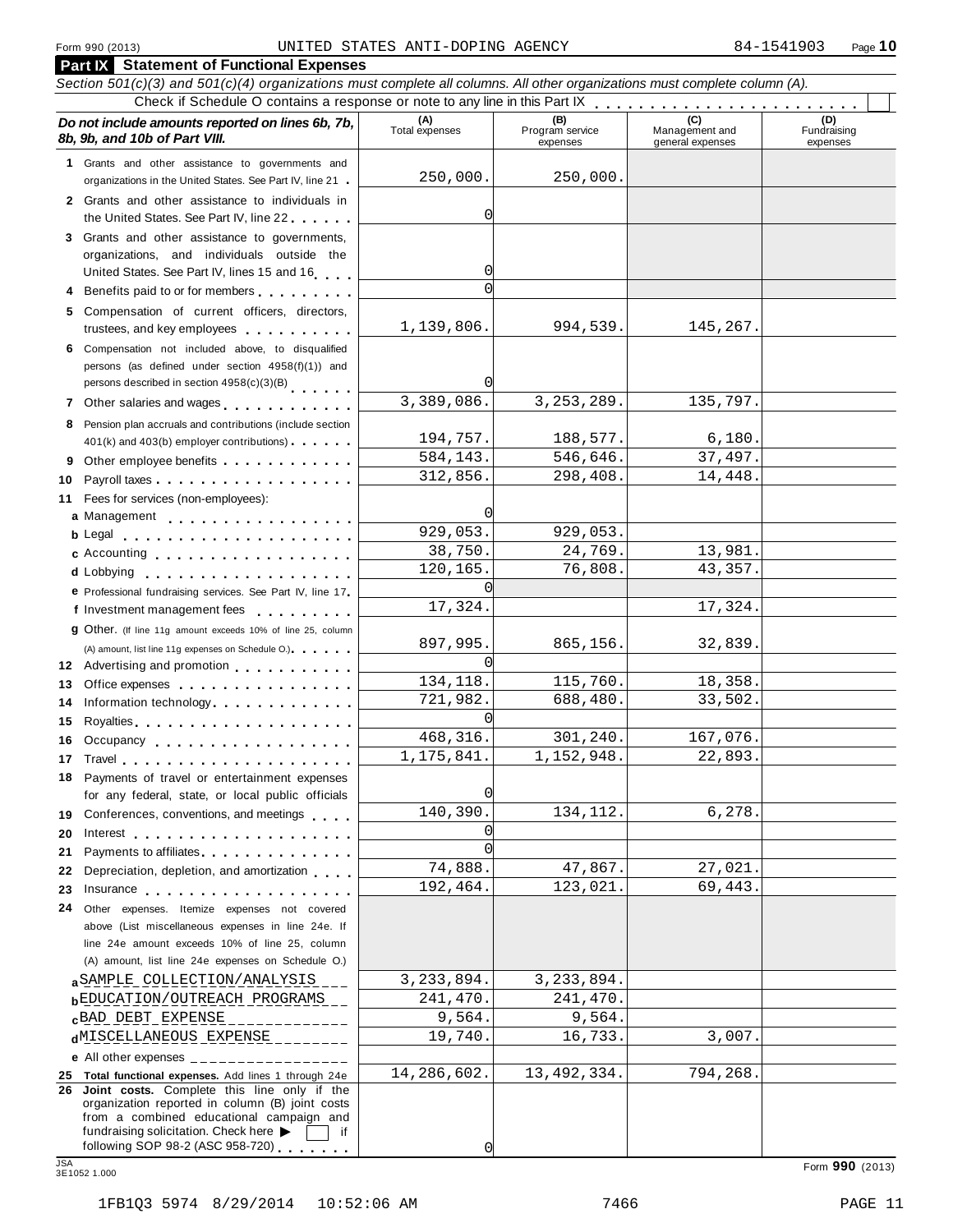### UNITED STATES ANTI-DOPING AGENCY 84-1541903

| ı<br><b>Case</b> |
|------------------|
|------------------|

|                                      |        | Form 990 (2013)                                                                                                                                                                                                                |                              | Page 11            |
|--------------------------------------|--------|--------------------------------------------------------------------------------------------------------------------------------------------------------------------------------------------------------------------------------|------------------------------|--------------------|
|                                      | Part X | <b>Balance Sheet</b>                                                                                                                                                                                                           |                              |                    |
|                                      |        |                                                                                                                                                                                                                                |                              | X                  |
|                                      |        |                                                                                                                                                                                                                                | (A)<br>Beginning of year     | (B)<br>End of year |
|                                      | 1      |                                                                                                                                                                                                                                | 2,727,991.<br>$\overline{1}$ | 3,521,829.         |
|                                      | 2      | Savings and temporary cash investments                                                                                                                                                                                         | 1,788,672.<br>$\overline{2}$ | 1,805,489.         |
|                                      | 3      | Pledges and grants receivable, net                                                                                                                                                                                             | 691,448.<br>$\mathbf{3}$     |                    |
|                                      | 4      | Accounts receivable, net                                                                                                                                                                                                       | 734,247.<br>$\overline{4}$   | 693,131.           |
|                                      | 5      | Loans and other receivables from current and former officers, directors,                                                                                                                                                       |                              |                    |
|                                      |        | trustees, key employees, and highest compensated employees.                                                                                                                                                                    |                              |                    |
|                                      |        | Complete Part II of Schedule L<br>Loans and other receivables from other disqualified persons (as defined under section                                                                                                        | 01<br>5                      |                    |
|                                      | 6      | 4958(f)(1)), persons described in section 4958(c)(3)(B), and contributing employers                                                                                                                                            |                              |                    |
|                                      |        | and sponsoring organizations of section 501(c)(9) voluntary employees' beneficiary                                                                                                                                             |                              |                    |
|                                      |        | organizations (see instructions). Complete Part II of Schedule Letter and Letter Letter Letter                                                                                                                                 | 0l<br>6                      |                    |
| Assets                               | 7      |                                                                                                                                                                                                                                | $\overline{7}$               |                    |
|                                      | 8      | Inventories for sale or use enterprise and and all the contracts of the contracts of the contracts of the contracts of the contracts of the contracts of the contracts of the contracts of the contracts of the contracts of t | 94,365.<br>8                 | 108,154.           |
|                                      | 9      |                                                                                                                                                                                                                                | 204,164.<br>9                | 214,669.           |
|                                      |        | 10a Land, buildings, and equipment: cost or                                                                                                                                                                                    |                              |                    |
|                                      |        | other basis. Complete Part VI of Schedule D $\vert$ 10a $\vert$ 1,640,606.                                                                                                                                                     |                              |                    |
|                                      |        | <b>b</b> Less: accumulated depreciation $\begin{bmatrix} 10b & 1,547,230. \end{bmatrix}$                                                                                                                                       | $158, 264.$ 10c              | 93,376.            |
|                                      | 11     | Investments - publicly traded securities $\ldots \ldots \ldots$ $\textbf{ATCH}$ 4.                                                                                                                                             | 1,483,638.<br>11             | 1,506,614.         |
|                                      | 12     |                                                                                                                                                                                                                                | OI.<br>12                    |                    |
|                                      | 13     | Investments - program-related. See Part IV, line 11                                                                                                                                                                            | <sub>O</sub><br>13           | $\Omega$           |
|                                      | 14     | Intangible assets enterpreteration of the contract of the contract of the contract of the contract of the contract of the contract of the contract of the contract of the contract of the contract of the contract of the cont | 0l<br>14                     | $\Omega$           |
|                                      | 15     |                                                                                                                                                                                                                                | U<br>15                      | $\Omega$           |
|                                      | 16     | Total assets. Add lines 1 through 15 (must equal line 34)                                                                                                                                                                      | 7,882,789.<br>16             | 7,943,262.         |
|                                      | 17     | Accounts payable and accrued expenses                                                                                                                                                                                          | 892,399.<br>17               | 1,141,740.         |
|                                      | 18     |                                                                                                                                                                                                                                | N<br>18                      |                    |
|                                      | 19     |                                                                                                                                                                                                                                | 35,375.<br>19<br>Ol          | 24,250.            |
|                                      | 20     |                                                                                                                                                                                                                                | 20<br>0l                     |                    |
|                                      | 21     | Escrow or custodial account liability. Complete Part IV of Schedule D                                                                                                                                                          | 21                           |                    |
| Liabilities                          | 22     | Loans and other payables to current and former officers, directors,                                                                                                                                                            |                              |                    |
|                                      |        | trustees, key employees, highest compensated employees, and<br>disqualified persons. Complete Part II of Schedule L.                                                                                                           | 0122                         | $\Omega$           |
|                                      | 23     | Secured mortgages and notes payable to unrelated third parties                                                                                                                                                                 | 0l<br>23                     | 0                  |
|                                      | 24     | Unsecured notes and loans payable to unrelated third parties with a set of the set of the United States                                                                                                                        | $0\sqrt{24}$                 | $\Omega$           |
|                                      | 25     | Other liabilities (including federal income tax, payables to related third                                                                                                                                                     |                              |                    |
|                                      |        | parties, and other liabilities not included on lines 17-24). Complete Part X                                                                                                                                                   |                              |                    |
|                                      |        |                                                                                                                                                                                                                                | $0\vert 25$                  |                    |
|                                      | 26     | Total liabilities. Add lines 17 through 25                                                                                                                                                                                     | 927,774.<br>26               | 1,165,990.         |
|                                      |        | $ X $ and<br>Organizations that follow SFAS 117 (ASC 958), check here ▶                                                                                                                                                        |                              |                    |
|                                      |        | complete lines 27 through 29, and lines 33 and 34.                                                                                                                                                                             |                              |                    |
| <b>Balances</b>                      | 27     |                                                                                                                                                                                                                                | 6,955,015.<br>27             | 6,777,272.         |
|                                      | 28     |                                                                                                                                                                                                                                | 28                           | 0                  |
|                                      | 29     | Permanently restricted net assets                                                                                                                                                                                              | Ol<br>29                     | $\Omega$           |
| Fund<br>$\overleftarrow{\mathtt{o}}$ |        | Organizations that do not follow SFAS 117 (ASC 958), check here ▶ │<br>complete lines 30 through 34.                                                                                                                           | and                          |                    |
|                                      | 30     |                                                                                                                                                                                                                                | 30                           |                    |
| Assets                               | 31     | Paid-in or capital surplus, or land, building, or equipment fund<br>                                                                                                                                                           | 31                           |                    |
|                                      | 32     | Retained earnings, endowment, accumulated income, or other funds                                                                                                                                                               | 32                           |                    |
| Net                                  | 33     |                                                                                                                                                                                                                                | 6,955,015.<br>33             | 6,777,272.         |
|                                      | 34     | Total liabilities and net assets/fund balances                                                                                                                                                                                 | 7,882,789.<br>34             | 7,943,262.         |

Form **990** (2013)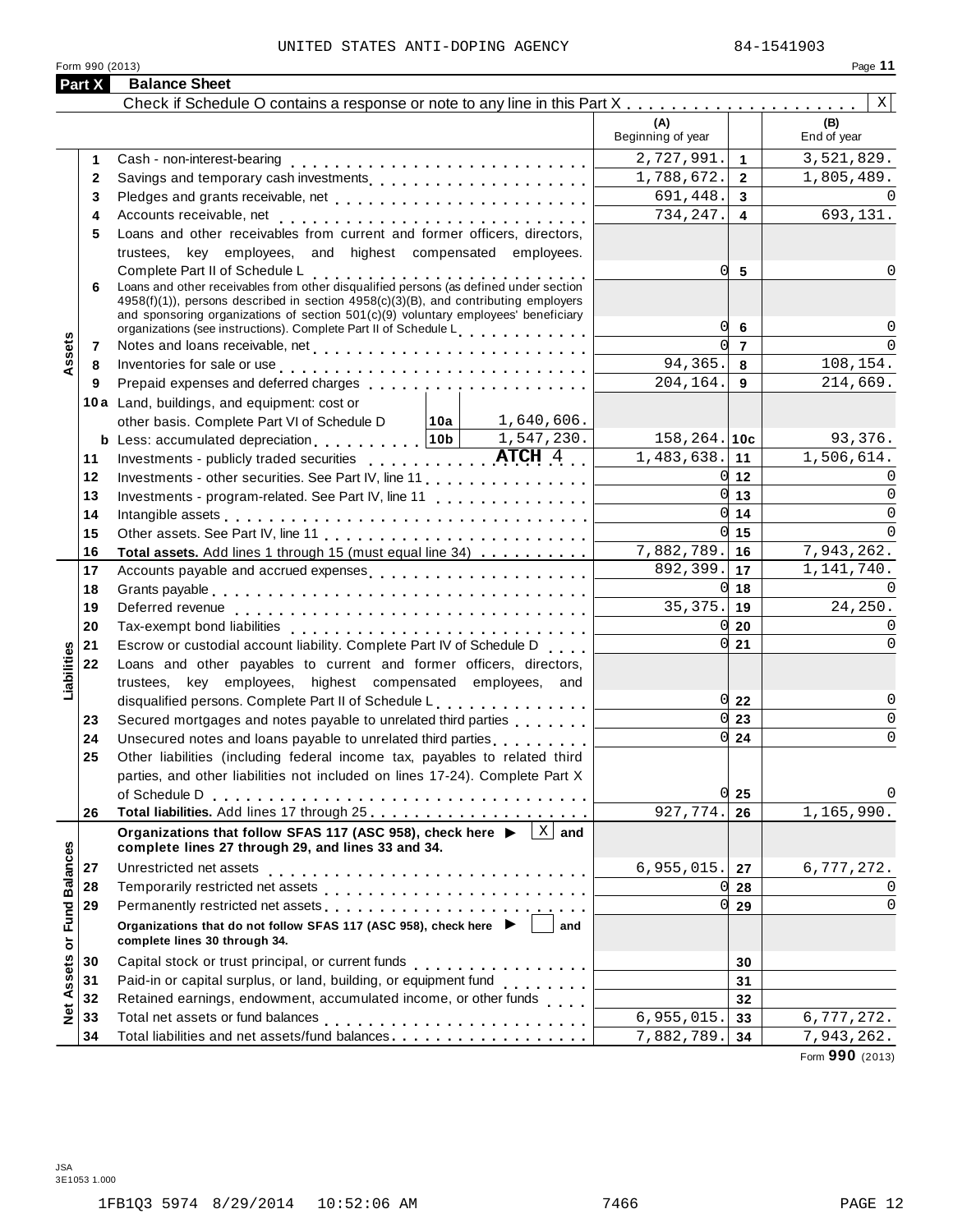|  |  |  | UNITED STATES ANTI-DOPING AGENCY |  |
|--|--|--|----------------------------------|--|
|--|--|--|----------------------------------|--|

|                          | Form 990 (2013)                                                                                                                                                |                         |                |             | Page 12     |
|--------------------------|----------------------------------------------------------------------------------------------------------------------------------------------------------------|-------------------------|----------------|-------------|-------------|
| <b>Part XI</b>           | <b>Reconciliation of Net Assets</b>                                                                                                                            |                         |                |             |             |
|                          | Check if Schedule O contains a response or note to any line in this Part XI                                                                                    |                         |                |             |             |
| 1                        |                                                                                                                                                                | $\mathbf{1}$            |                | 14,091,096. |             |
| $\mathbf{2}$             |                                                                                                                                                                | $\overline{2}$          |                | 14,286,602. |             |
| 3                        |                                                                                                                                                                | 3                       |                | $-195,506.$ |             |
| 4                        | Net assets or fund balances at beginning of year (must equal Part X, line 33, column (A))                                                                      | 4                       |                | 6,955,015.  |             |
| 5                        |                                                                                                                                                                | 5                       |                | 17,763.     |             |
| 6                        |                                                                                                                                                                | 6                       |                |             | $\Omega$    |
| $\overline{\phantom{a}}$ |                                                                                                                                                                | $\overline{\mathbf{r}}$ |                |             | 0           |
| 8                        |                                                                                                                                                                | 8                       |                |             | $\mathbf 0$ |
| 9                        | Other changes in net assets or fund balances (explain in Schedule O)                                                                                           | 9                       |                |             | $\Omega$    |
| 10                       | Net assets or fund balances at end of year. Combine lines 3 through 9 (must equal Part X, line                                                                 |                         |                |             |             |
|                          |                                                                                                                                                                | 10                      |                | 6,777,272.  |             |
| Part XII                 | <b>Financial Statements and Reporting</b>                                                                                                                      |                         |                |             |             |
|                          |                                                                                                                                                                |                         |                |             |             |
|                          |                                                                                                                                                                |                         |                | $Yes \mid$  | <b>No</b>   |
| 1                        | $X$ Accrual<br>Accounting method used to prepare the Form 990:<br>Cash<br>Other                                                                                |                         |                |             |             |
|                          | If the organization changed its method of accounting from a prior year or checked "Other," explain in                                                          |                         |                |             |             |
|                          | Schedule O.                                                                                                                                                    |                         |                |             |             |
|                          | 2a Were the organization's financial statements compiled or reviewed by an independent accountant?                                                             |                         | 2a             |             | Χ           |
|                          | If "Yes," check a box below to indicate whether the financial statements for the year were compiled or                                                         |                         |                |             |             |
|                          | reviewed on a separate basis, consolidated basis, or both:                                                                                                     |                         |                |             |             |
|                          | Consolidated basis<br>Separate basis<br>Both consolidated and separate basis                                                                                   |                         |                | Χ           |             |
|                          | <b>b</b> Were the organization's financial statements audited by an independent accountant?                                                                    |                         | 2 <sub>b</sub> |             |             |
|                          | If "Yes," check a box below to indicate whether the financial statements for the year were audited on a<br>separate basis, consolidated basis, or both:        |                         |                |             |             |
|                          | $X$ Separate basis<br><b>Consolidated basis</b><br>Both consolidated and separate basis                                                                        |                         |                |             |             |
|                          |                                                                                                                                                                |                         |                |             |             |
|                          | c If "Yes" to line 2a or 2b, does the organization have a committee that assumes responsibility for oversight                                                  |                         | 2c             | Χ           |             |
|                          | of the audit, review, or compilation of its financial statements and selection of an independent accountant?                                                   |                         |                |             |             |
|                          | If the organization changed either its oversight process or selection process during the tax year, explain in<br>Schedule O.                                   |                         |                |             |             |
|                          |                                                                                                                                                                |                         |                |             |             |
|                          | 3a As a result of a federal award, was the organization required to undergo an audit or audits as set forth in<br>the Single Audit Act and OMB Circular A-133? |                         | 3a             | Χ           |             |
|                          | <b>b</b> If "Yes," did the organization undergo the required audit or audits? If the organization did not undergo the                                          |                         |                |             |             |
|                          | required audit or audits, explain why in Schedule O and describe any steps taken to undergo such audits.                                                       |                         | 3 <sub>b</sub> | Χ           |             |
|                          |                                                                                                                                                                |                         |                |             |             |

Form **990** (2013)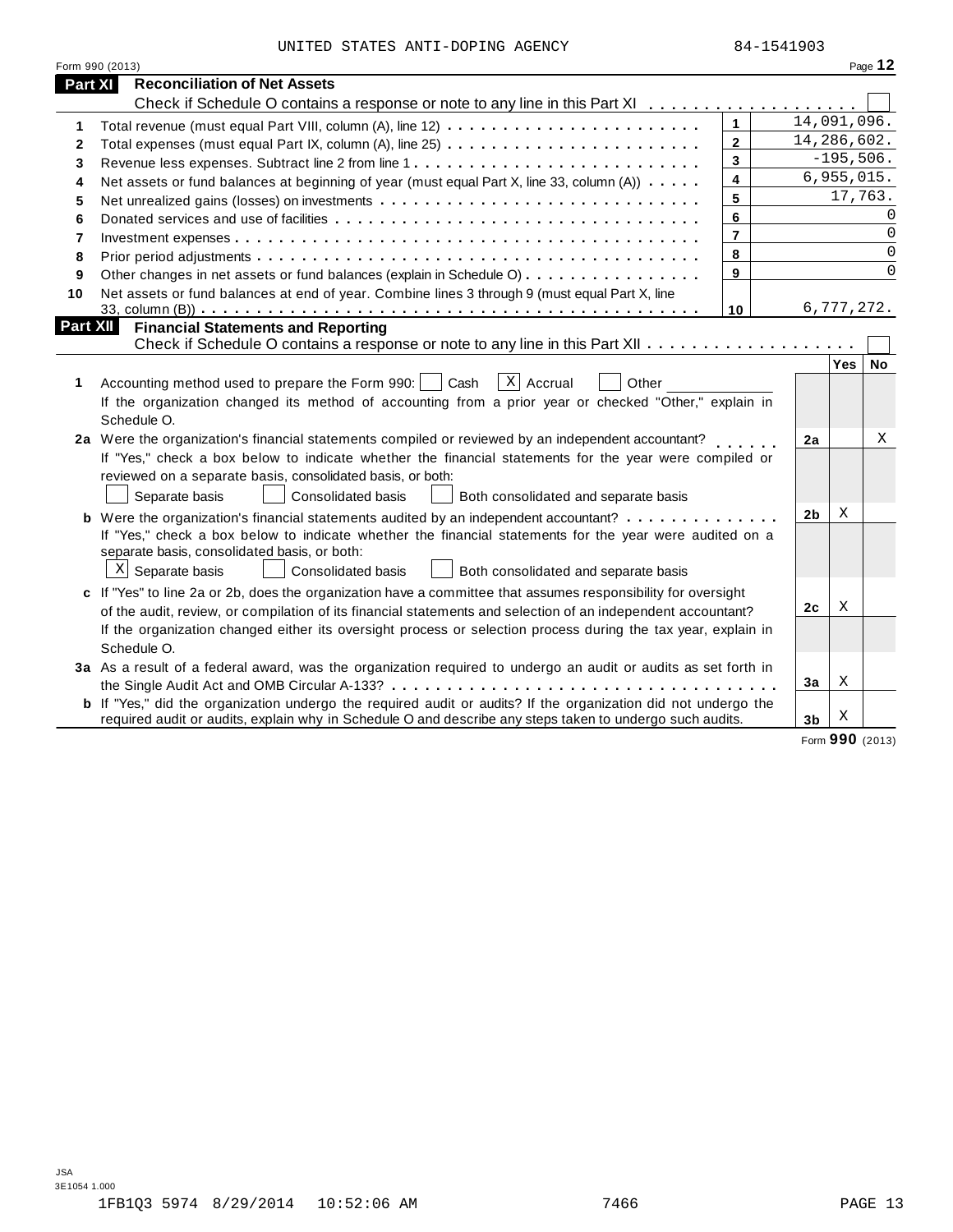## **SCHEDULE A Public Charity Status and Public Support DOMB No. 1545-0047**

(Form 990 or 990-EZ) Complete if the organization is a section 501(c)(3) organization or a section  $\frac{2013}{2013}$ 

|                                                               |        |                                               | 7977 (a) 11 Milion Chipti Shahidadig tila                                                                                                                                                                                      |                                                                                                            |                                      |     |                                                                       |                                     |    |                                            |
|---------------------------------------------------------------|--------|-----------------------------------------------|--------------------------------------------------------------------------------------------------------------------------------------------------------------------------------------------------------------------------------|------------------------------------------------------------------------------------------------------------|--------------------------------------|-----|-----------------------------------------------------------------------|-------------------------------------|----|--------------------------------------------|
| Department of the Treasury<br><b>Internal Revenue Service</b> |        |                                               | Attach to Form 990 or Form 990-EZ.<br>Information about Schedule A (Form 990 or 990-EZ) and its instructions is at www.irs.gov/form990.                                                                                        |                                                                                                            |                                      |     |                                                                       |                                     |    | Open to Public<br><b>Inspection</b>        |
| Name of the organization                                      |        |                                               |                                                                                                                                                                                                                                |                                                                                                            |                                      |     |                                                                       |                                     |    | <b>Employer identification number</b>      |
| UNITED STATES ANTI-DOPING AGENCY                              |        |                                               |                                                                                                                                                                                                                                |                                                                                                            |                                      |     |                                                                       |                                     |    | 84-1541903                                 |
| Part I                                                        |        |                                               | Reason for Public Charity Status (All organizations must complete this part.) See instructions.                                                                                                                                |                                                                                                            |                                      |     |                                                                       |                                     |    |                                            |
|                                                               |        |                                               | The organization is not a private foundation because it is: (For lines 1 through 11, check only one box.)                                                                                                                      |                                                                                                            |                                      |     |                                                                       |                                     |    |                                            |
| 1                                                             |        |                                               | A church, convention of churches, or association of churches described in section 170(b)(1)(A)(i).                                                                                                                             |                                                                                                            |                                      |     |                                                                       |                                     |    |                                            |
| 2                                                             |        |                                               | A school described in section 170(b)(1)(A)(ii). (Attach Schedule E.)                                                                                                                                                           |                                                                                                            |                                      |     |                                                                       |                                     |    |                                            |
| 3                                                             |        |                                               | A hospital or a cooperative hospital service organization described in section 170(b)(1)(A)(iii).                                                                                                                              |                                                                                                            |                                      |     |                                                                       |                                     |    |                                            |
| 4                                                             |        |                                               | A medical research organization operated in conjunction with a hospital described in section 170(b)(1)(A)(iii). Enter the                                                                                                      |                                                                                                            |                                      |     |                                                                       |                                     |    |                                            |
|                                                               |        | hospital's name, city, and state:             |                                                                                                                                                                                                                                |                                                                                                            |                                      |     |                                                                       |                                     |    |                                            |
| 5                                                             |        |                                               | An organization operated for the benefit of a college or university owned or operated by a governmental unit described in                                                                                                      |                                                                                                            |                                      |     |                                                                       |                                     |    |                                            |
|                                                               |        | section 170(b)(1)(A)(iv). (Complete Part II.) |                                                                                                                                                                                                                                |                                                                                                            |                                      |     |                                                                       |                                     |    |                                            |
| 6                                                             |        |                                               | A federal, state, or local government or governmental unit described in section 170(b)(1)(A)(v).                                                                                                                               |                                                                                                            |                                      |     |                                                                       |                                     |    |                                            |
| Χ<br>7                                                        |        |                                               | An organization that normally receives a substantial part of its support from a governmental unit or from the general public                                                                                                   |                                                                                                            |                                      |     |                                                                       |                                     |    |                                            |
|                                                               |        |                                               | described in section 170(b)(1)(A)(vi). (Complete Part II.)                                                                                                                                                                     |                                                                                                            |                                      |     |                                                                       |                                     |    |                                            |
| 8                                                             |        |                                               | A community trust described in section 170(b)(1)(A)(vi). (Complete Part II.)                                                                                                                                                   |                                                                                                            |                                      |     |                                                                       |                                     |    |                                            |
| 9                                                             |        |                                               | An organization that normally receives: (1) more than 331/3% of its support from contributions, membership fees, and gross                                                                                                     |                                                                                                            |                                      |     |                                                                       |                                     |    |                                            |
|                                                               |        |                                               | receipts from activities related to its exempt functions - subject to certain exceptions, and (2) no more than 331/3% of its                                                                                                   |                                                                                                            |                                      |     |                                                                       |                                     |    |                                            |
|                                                               |        |                                               | support from gross investment income and unrelated business taxable income (less section 511 tax) from businesses                                                                                                              |                                                                                                            |                                      |     |                                                                       |                                     |    |                                            |
|                                                               |        |                                               | acquired by the organization after June 30, 1975. See section 509(a)(2). (Complete Part III.)                                                                                                                                  |                                                                                                            |                                      |     |                                                                       |                                     |    |                                            |
| 10                                                            |        |                                               | An organization organized and operated exclusively to test for public safety. See section 509(a)(4).                                                                                                                           |                                                                                                            |                                      |     |                                                                       |                                     |    |                                            |
| 11                                                            |        |                                               | An organization organized and operated exclusively for the benefit of, to perform the functions of, or to carry out the                                                                                                        |                                                                                                            |                                      |     |                                                                       |                                     |    |                                            |
|                                                               |        |                                               | purposes of one or more publicly supported organizations described in section 509(a)(1) or section 509(a)(2). See section                                                                                                      |                                                                                                            |                                      |     |                                                                       |                                     |    |                                            |
|                                                               |        |                                               | 509(a)(3). Check the box that describes the type of supporting organization and complete lines 11e through 11h.                                                                                                                |                                                                                                            |                                      |     |                                                                       |                                     |    |                                            |
| a                                                             | Type I | Type II<br>b                                  | $c \mid \cdot$<br>Type III-Functionally integrated                                                                                                                                                                             |                                                                                                            |                                      |     |                                                                       |                                     |    | $d$   Type III-Non-functionally integrated |
| е                                                             |        |                                               | By checking this box, I certify that the organization is not controlled directly or indirectly by one or more disqualified persons                                                                                             |                                                                                                            |                                      |     |                                                                       |                                     |    |                                            |
|                                                               |        |                                               | other than foundation managers and other than one or more publicly supported organizations described in section 509(a)(1)                                                                                                      |                                                                                                            |                                      |     |                                                                       |                                     |    |                                            |
| or section $509(a)(2)$ .                                      |        |                                               |                                                                                                                                                                                                                                |                                                                                                            |                                      |     |                                                                       |                                     |    |                                            |
| f                                                             |        |                                               | If the organization received a written determination from the IRS that it is a Type I, Type II, or Type III supporting                                                                                                         |                                                                                                            |                                      |     |                                                                       |                                     |    |                                            |
|                                                               |        |                                               | organization, check this box experience in the set of the set of the set of the set of the set of the set of the set of the set of the set of the set of the set of the set of the set of the set of the set of the set of the |                                                                                                            |                                      |     |                                                                       |                                     |    |                                            |
| g                                                             |        |                                               | Since August 17, 2006, has the organization accepted any gift or contribution from any of the                                                                                                                                  |                                                                                                            |                                      |     |                                                                       |                                     |    |                                            |
| following persons?                                            |        |                                               |                                                                                                                                                                                                                                |                                                                                                            |                                      |     |                                                                       |                                     |    | Yes  <br>No                                |
|                                                               |        |                                               | (i) A person who directly or indirectly controls, either alone or together with persons described in (ii) and                                                                                                                  |                                                                                                            |                                      |     |                                                                       |                                     |    |                                            |
|                                                               |        |                                               |                                                                                                                                                                                                                                |                                                                                                            |                                      |     |                                                                       |                                     |    | 11g(i)                                     |
|                                                               |        |                                               |                                                                                                                                                                                                                                |                                                                                                            |                                      |     |                                                                       |                                     |    | 11g(ii)<br>11g(iii)                        |
|                                                               |        |                                               | (iii) A 35% controlled entity of a person described in (i) or (ii) above?<br>Provide the following information about the supported organization(s).                                                                            |                                                                                                            |                                      | .   |                                                                       |                                     |    |                                            |
| h.                                                            |        |                                               |                                                                                                                                                                                                                                |                                                                                                            |                                      |     |                                                                       |                                     |    |                                            |
| (i) Name of supported<br>organization                         |        | (ii) EIN                                      | (iii) Type of organization<br>(described on lines 1-9                                                                                                                                                                          | (v) Did you notify<br>(vi) Is the<br>(iv) is the<br>organization in<br>the organization<br>organization in |                                      |     |                                                                       | (vii) Amount of monetary<br>support |    |                                            |
|                                                               |        |                                               | above or IRC section                                                                                                                                                                                                           |                                                                                                            | col. (i) listed in<br>your governing |     | in col. (i) of your<br>col. (i) organized<br>support?<br>in the U.S.? |                                     |    |                                            |
|                                                               |        |                                               | (see instructions))                                                                                                                                                                                                            |                                                                                                            | document?                            |     |                                                                       | Yes                                 |    |                                            |
|                                                               |        |                                               |                                                                                                                                                                                                                                | Yes                                                                                                        | No                                   | Yes | No                                                                    |                                     | No |                                            |
| (A)                                                           |        |                                               |                                                                                                                                                                                                                                |                                                                                                            |                                      |     |                                                                       |                                     |    |                                            |
|                                                               |        |                                               |                                                                                                                                                                                                                                |                                                                                                            |                                      |     |                                                                       |                                     |    |                                            |
| (B)                                                           |        |                                               |                                                                                                                                                                                                                                |                                                                                                            |                                      |     |                                                                       |                                     |    |                                            |
|                                                               |        |                                               |                                                                                                                                                                                                                                |                                                                                                            |                                      |     |                                                                       |                                     |    |                                            |
| (C)                                                           |        |                                               |                                                                                                                                                                                                                                |                                                                                                            |                                      |     |                                                                       |                                     |    |                                            |
|                                                               |        |                                               |                                                                                                                                                                                                                                |                                                                                                            |                                      |     |                                                                       |                                     |    |                                            |
| (D)                                                           |        |                                               |                                                                                                                                                                                                                                |                                                                                                            |                                      |     |                                                                       |                                     |    |                                            |
| (E)                                                           |        |                                               |                                                                                                                                                                                                                                |                                                                                                            |                                      |     |                                                                       |                                     |    |                                            |
|                                                               |        |                                               |                                                                                                                                                                                                                                |                                                                                                            |                                      |     |                                                                       |                                     |    |                                            |
| <b>Total</b>                                                  |        |                                               |                                                                                                                                                                                                                                |                                                                                                            |                                      |     |                                                                       |                                     |    |                                            |

For Paperwork Reduction Act Notice, see the Instructions for the controll of the control of the Schedule A (Form 990 or 990-EZ) 2013<br>Form 990 or 990-EZ.

| けにレソレヒ ハ |                   |  |
|----------|-------------------|--|
|          | rm 990 or 990-EZ) |  |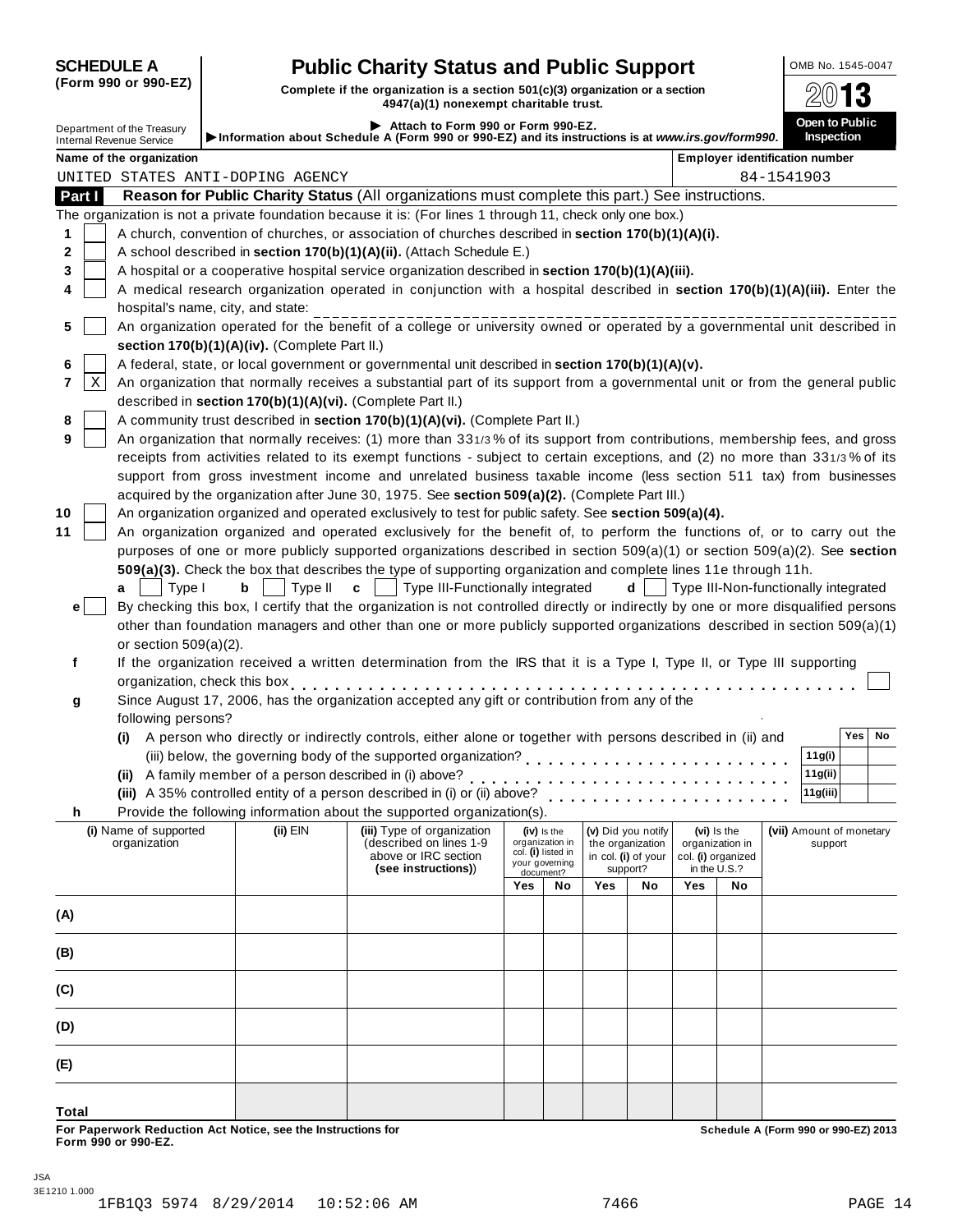Schedule A (Form 990 or 990-EZ) 2013 Page **2**

**Support Schedule for Organizations Described in Sections 170(b)(1)(A)(iv) and 170(b)(1)(A)(vi)** (Complete only if you checked the box on line 5, 7, or 8 of Part I or if the organization failed to qualify under Part III. If the organization fails to qualify under the tests listed below, please complete Part III.) **Part II**

|              | <b>Section A. Public Support</b>                                                                                                                                                                                                                                                                                                                                                     |            |             |            |            |            |               |
|--------------|--------------------------------------------------------------------------------------------------------------------------------------------------------------------------------------------------------------------------------------------------------------------------------------------------------------------------------------------------------------------------------------|------------|-------------|------------|------------|------------|---------------|
|              | Calendar year (or fiscal year beginning in)<br>▶                                                                                                                                                                                                                                                                                                                                     | (a) 2009   | (b) 2010    | (c) 2011   | $(d)$ 2012 | (e) 2013   | (f) Total     |
| 1.           | Gifts,<br>grants,<br>contributions,<br>and<br>membership fees received. (Do not<br>include any "unusual grants.")                                                                                                                                                                                                                                                                    | 9,800,000. | 10,000,000. | 8,982,000. | 9,000,000. | 8,627,356. | 46,409,356.   |
| $\mathbf{2}$ | Tax<br>levied<br>revenues<br>for<br>the<br>organization's benefit and either paid<br>to or expended on its behalf                                                                                                                                                                                                                                                                    |            |             |            |            |            | $\mathbf 0$   |
| 3            | The value of services or facilities<br>furnished by a governmental unit to the<br>organization without charge                                                                                                                                                                                                                                                                        |            |             |            |            |            | $\Omega$      |
|              | Total. Add lines 1 through 3                                                                                                                                                                                                                                                                                                                                                         | 9,800,000. | 10,000,000. | 8,982,000. | 9,000,000. | 8,627,356. | 46, 409, 356. |
| 5            | The portion of total contributions by<br>each<br>person<br>(other<br>than<br>governmental<br>unit<br>or<br>publicly<br>supported organization) included on<br>line 1 that exceeds 2% of the amount<br>shown on line 11, column (f)                                                                                                                                                   |            |             |            |            |            |               |
| 6            | Public support. Subtract line 5 from line 4.                                                                                                                                                                                                                                                                                                                                         |            |             |            |            |            | 46, 409, 356. |
|              | <b>Section B. Total Support</b>                                                                                                                                                                                                                                                                                                                                                      |            |             |            |            |            |               |
|              | Calendar year (or fiscal year beginning in)<br>▶                                                                                                                                                                                                                                                                                                                                     | (a) 2009   | (b) 2010    | (c) 2011   | $(d)$ 2012 | (e) $2013$ | (f) Total     |
| 7            | Amounts from line 4                                                                                                                                                                                                                                                                                                                                                                  | 9,800,000. | 10,000,000. | 8,982,000. | 9,000,000. | 8,627,356. | 46, 409, 356. |
| 8            | Gross income from interest, dividends,<br>payments received on securities loans,<br>rents, royalties and income from similar<br>sources and the set of the set of the set of the set of the set of the set of the set of the set of the set of                                                                                                                                       | 59,017.    | 67,296.     | 56,574.    | 41,139.    | 32,604.    | 256,630.      |
| 9            | Net income from unrelated business<br>activities, whether or not the business<br>is regularly carried on the control of the control of the control of the control of the control of the control of the control of the control of the control of the control of the control of the control of the control of the                                                                      |            |             |            |            |            |               |
| 10           | Other income. Do not include gain or<br>loss from the sale of capital assets<br>(Explain in Part IV.)                                                                                                                                                                                                                                                                                |            |             |            |            |            |               |
| 11           | <b>Total support.</b> Add lines 7 through 10                                                                                                                                                                                                                                                                                                                                         |            |             |            |            |            | 46,665,986.   |
| 12           |                                                                                                                                                                                                                                                                                                                                                                                      |            |             |            |            |            | 25, 266, 916. |
| 13           | First five years. If the Form 990 is for the organization's first, second, third, fourth, or fifth tax year as a section 501(c)(3)<br>organization, check this box and stop here entirially respectively respectively and state in the set of the set of the set of the set of the set of the set of the set of the set of the set of the set of the set of the set                  |            |             |            |            |            |               |
|              | <b>Section C. Computation of Public Support Percentage</b>                                                                                                                                                                                                                                                                                                                           |            |             |            |            |            |               |
| 14           | Public support percentage for 2013 (line 6, column (f) divided by line 11, column (f)                                                                                                                                                                                                                                                                                                |            |             |            |            | 14         | 99.45%        |
| 15           |                                                                                                                                                                                                                                                                                                                                                                                      |            |             |            |            | 15         | 99.37%        |
|              | 16a 331/3% support test - 2013. If the organization did not check the box on line 13, and line 14 is 331/3% or more, check                                                                                                                                                                                                                                                           |            |             |            |            |            |               |
|              |                                                                                                                                                                                                                                                                                                                                                                                      |            |             |            |            |            |               |
|              | b 331/3% support test - 2012. If the organization did not check a box on line 13 or 16a, and line 15 is 331/3% or more,                                                                                                                                                                                                                                                              |            |             |            |            |            |               |
|              | check this box and stop here. The organization qualifies as a publicly supported organization                                                                                                                                                                                                                                                                                        |            |             |            |            |            |               |
|              | 17a 10%-facts-and-circumstances test - 2013. If the organization did not check a box on line 13, 16a, or 16b, and line 14 is<br>10% or more, and if the organization meets the "facts-and-circumstances" test, check this box and stop here. Explain in<br>Part IV how the organization meets the "facts-and-circumstances" test. The organization qualifies as a publicly supported |            |             |            |            |            |               |
|              | b 10%-facts-and-circumstances test - 2012. If the organization did not check a box on line 13, 16a, 16b, or 17a, and line<br>15 is 10% or more, and if the organization meets the "facts-and-circumstances" test, check this box and stop here.                                                                                                                                      |            |             |            |            |            |               |
|              | Explain in Part IV how the organization meets the "facts-and-circumstances" test. The organization qualifies as a publicly                                                                                                                                                                                                                                                           |            |             |            |            |            |               |
| 18           | Private foundation. If the organization did not check a box on line 13, 16a, 16b, 17a, or 17b, check this box and see                                                                                                                                                                                                                                                                |            |             |            |            |            |               |

JSA 3E1220 1.000 1FB1Q3 5974 8/29/2014 10:52:06 AM 7466 PAGE 15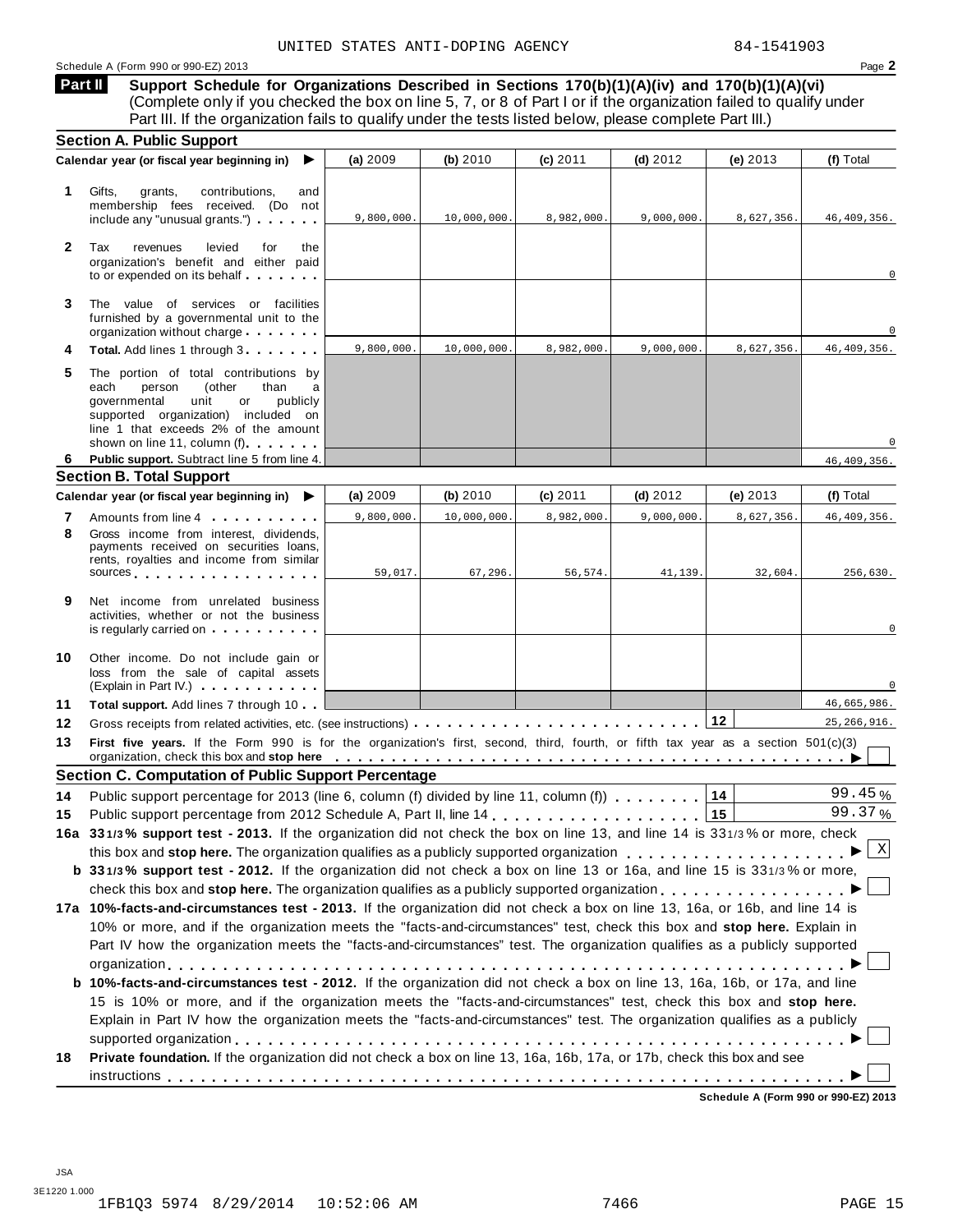### Schedule <sup>A</sup> (Form <sup>990</sup> or 990-EZ) <sup>2013</sup> Page **3**

### **Support Schedule for Organizations Described in Section 509(a)(2)**

(Complete only if you checked the box on line 9 of Part I or if the organization failed to qualify under Part II. If the organization fails to qualify under the tests listed below, please complete Part II.) **Part III**

|            | <b>Section A. Public Support</b>                                                                                                                                                                                              |               |            |            |            |            |                                      |
|------------|-------------------------------------------------------------------------------------------------------------------------------------------------------------------------------------------------------------------------------|---------------|------------|------------|------------|------------|--------------------------------------|
|            | Calendar year (or fiscal year beginning in) ▶                                                                                                                                                                                 | (a) $2009$    | (b) $2010$ | $(c)$ 2011 | (d) $2012$ | (e) $2013$ | (f) Total                            |
| 1          | Gifts, grants, contributions, and membership fees                                                                                                                                                                             |               |            |            |            |            |                                      |
|            | received. (Do not include any "unusual grants.")                                                                                                                                                                              |               |            |            |            |            |                                      |
| 2          | Gross receipts from admissions, merchandise                                                                                                                                                                                   |               |            |            |            |            |                                      |
|            | sold or services performed, or facilities                                                                                                                                                                                     |               |            |            |            |            |                                      |
|            | furnished in any activity that is related to the                                                                                                                                                                              |               |            |            |            |            |                                      |
|            | organization's tax-exempt purpose                                                                                                                                                                                             |               |            |            |            |            |                                      |
| 3          | Gross receipts from activities that are not an                                                                                                                                                                                |               |            |            |            |            |                                      |
|            | unrelated trade or business under section 513                                                                                                                                                                                 |               |            |            |            |            |                                      |
| 4          | Tax<br>revenues<br>levied<br>for<br>the                                                                                                                                                                                       |               |            |            |            |            |                                      |
|            | organization's benefit and either paid                                                                                                                                                                                        |               |            |            |            |            |                                      |
|            | to or expended on its behalf                                                                                                                                                                                                  |               |            |            |            |            |                                      |
| 5          | The value of services or facilities                                                                                                                                                                                           |               |            |            |            |            |                                      |
|            | furnished by a governmental unit to the                                                                                                                                                                                       |               |            |            |            |            |                                      |
|            | organization without charge                                                                                                                                                                                                   |               |            |            |            |            |                                      |
| 6          | Total. Add lines 1 through 5                                                                                                                                                                                                  |               |            |            |            |            |                                      |
|            | <b>7a</b> Amounts included on lines 1, 2, and 3                                                                                                                                                                               |               |            |            |            |            |                                      |
|            | received from disqualified persons                                                                                                                                                                                            |               |            |            |            |            |                                      |
|            | <b>b</b> Amounts included on lines 2 and 3                                                                                                                                                                                    |               |            |            |            |            |                                      |
|            | received from other than disqualified                                                                                                                                                                                         |               |            |            |            |            |                                      |
|            | persons that exceed the greater of \$5,000                                                                                                                                                                                    |               |            |            |            |            |                                      |
|            | or 1% of the amount on line 13 for the year<br>c Add lines 7a and 7b.                                                                                                                                                         |               |            |            |            |            |                                      |
| 8          | Public support (Subtract line 7c from                                                                                                                                                                                         |               |            |            |            |            |                                      |
|            | $line 6.)$ $\ldots$ $\ldots$ $\ldots$ $\ldots$ $\ldots$ $\ldots$                                                                                                                                                              |               |            |            |            |            |                                      |
|            | <b>Section B. Total Support</b>                                                                                                                                                                                               |               |            |            |            |            |                                      |
|            | Calendar year (or fiscal year beginning in)                                                                                                                                                                                   | (a) $2009$    | (b) $2010$ | $(c)$ 2011 | $(d)$ 2012 | (e) $2013$ | (f) Total                            |
| 9          | Amounts from line 6                                                                                                                                                                                                           |               |            |            |            |            |                                      |
|            | 10 a Gross income from interest, dividends,<br>payments received on securities loans,<br>rents, royalties and income from similar                                                                                             |               |            |            |            |            |                                      |
|            | sources sources and the set of the set of the set of the set of the set of the set of the set of the set of the set of the set of the set of the set of the set of the set of the set of the set of the set of the set of the |               |            |            |            |            |                                      |
|            | <b>b</b> Unrelated business taxable income (less                                                                                                                                                                              |               |            |            |            |            |                                      |
|            | section 511 taxes) from businesses                                                                                                                                                                                            |               |            |            |            |            |                                      |
|            | acquired after June 30, 1975                                                                                                                                                                                                  |               |            |            |            |            |                                      |
|            | c Add lines 10a and 10b                                                                                                                                                                                                       |               |            |            |            |            |                                      |
| 11         | Net income from unrelated business<br>activities not included in line 10b,<br>whether or not the business is regularly<br>carried on with the state of the care in the state of the state of the state of the state of        |               |            |            |            |            |                                      |
| 12         | Other income. Do not include gain or                                                                                                                                                                                          |               |            |            |            |            |                                      |
|            | loss from the sale of capital assets                                                                                                                                                                                          |               |            |            |            |            |                                      |
|            | (Explain in Part IV.)                                                                                                                                                                                                         |               |            |            |            |            |                                      |
| 13         | Total support. (Add lines 9, 10c, 11,                                                                                                                                                                                         |               |            |            |            |            |                                      |
|            | and 12.) $\cdots$ $\cdots$ $\cdots$ $\cdots$ $\cdots$                                                                                                                                                                         |               |            |            |            |            |                                      |
| 14         | First five years. If the Form 990 is for the organization's first, second, third, fourth, or fifth tax year as a section 501(c)(3)                                                                                            |               |            |            |            |            |                                      |
|            |                                                                                                                                                                                                                               |               |            |            |            |            |                                      |
|            | Section C. Computation of Public Support Percentage                                                                                                                                                                           |               |            |            |            |            |                                      |
| 15         | Public support percentage for 2013 (line 8, column (f) divided by line 13, column (f))<br>[11]                                                                                                                                |               |            |            |            | 15         | %                                    |
| 16         | Public support percentage from 2012 Schedule A, Part III, line 15.                                                                                                                                                            |               |            |            |            | 16         | %                                    |
|            | Section D. Computation of Investment Income Percentage                                                                                                                                                                        |               |            |            |            |            |                                      |
| 17         | Investment income percentage for 2013 (line 10c, column (f) divided by line 13, column (f)                                                                                                                                    |               |            |            |            | 17         | %                                    |
| 18         |                                                                                                                                                                                                                               |               |            |            |            | 18         | %                                    |
|            | 19a 331/3% support tests - 2013. If the organization did not check the box on line 14, and line 15 is more than 331/3%, and line                                                                                              |               |            |            |            |            |                                      |
|            | 17 is not more than 331/3%, check this box and stop here. The organization qualifies as a publicly supported organization                                                                                                     |               |            |            |            |            |                                      |
|            | <b>b</b> 331/3% support tests - 2012. If the organization did not check a box on line 14 or line 19a, and line 16 is more than 331/3%, and                                                                                    |               |            |            |            |            |                                      |
|            | line 18 is not more than 331/3%, check this box and stop here. The organization qualifies as a publicly supported organization                                                                                                |               |            |            |            |            |                                      |
| 20         | Private foundation. If the organization did not check a box on line 14, 19a, or 19b, check this box and see instructions ▶                                                                                                    |               |            |            |            |            |                                      |
| <b>JSA</b> |                                                                                                                                                                                                                               |               |            |            |            |            | Schedule A (Form 990 or 990-EZ) 2013 |
|            | 3E1221 1.000<br>1FB1Q3 5974 8/29/2014                                                                                                                                                                                         | $10:52:06$ AM |            |            | 7466       |            | PAGE 16                              |
|            |                                                                                                                                                                                                                               |               |            |            |            |            |                                      |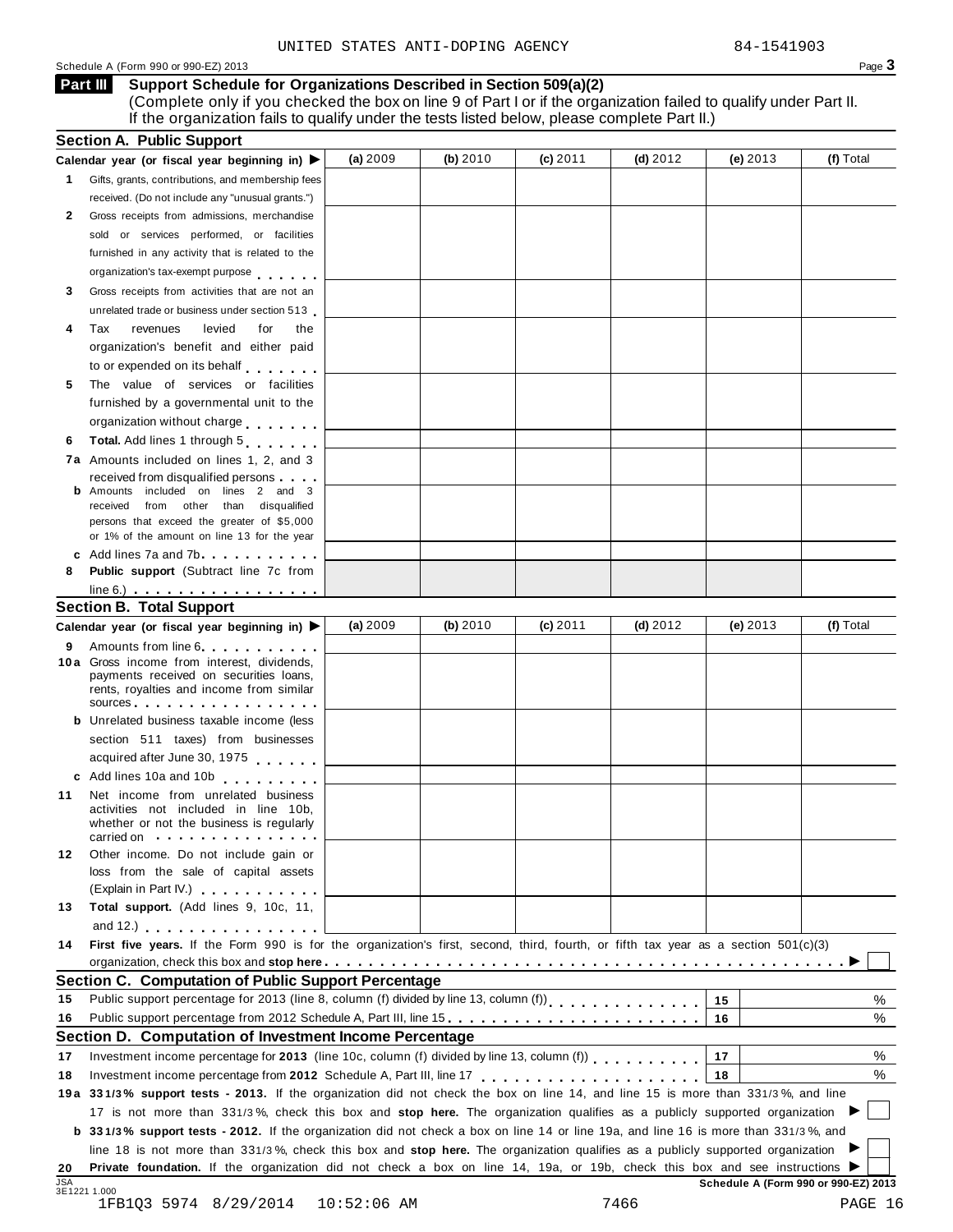Schedule A (Form 990 or 990-EZ) 2013 Page **4**

Part IV Supplemental Information. Provide the explanations required by Part II, line 10; Part II, line 17a or 17b; and Part III, line 12. Also complete this part for any additional information. (See instructions).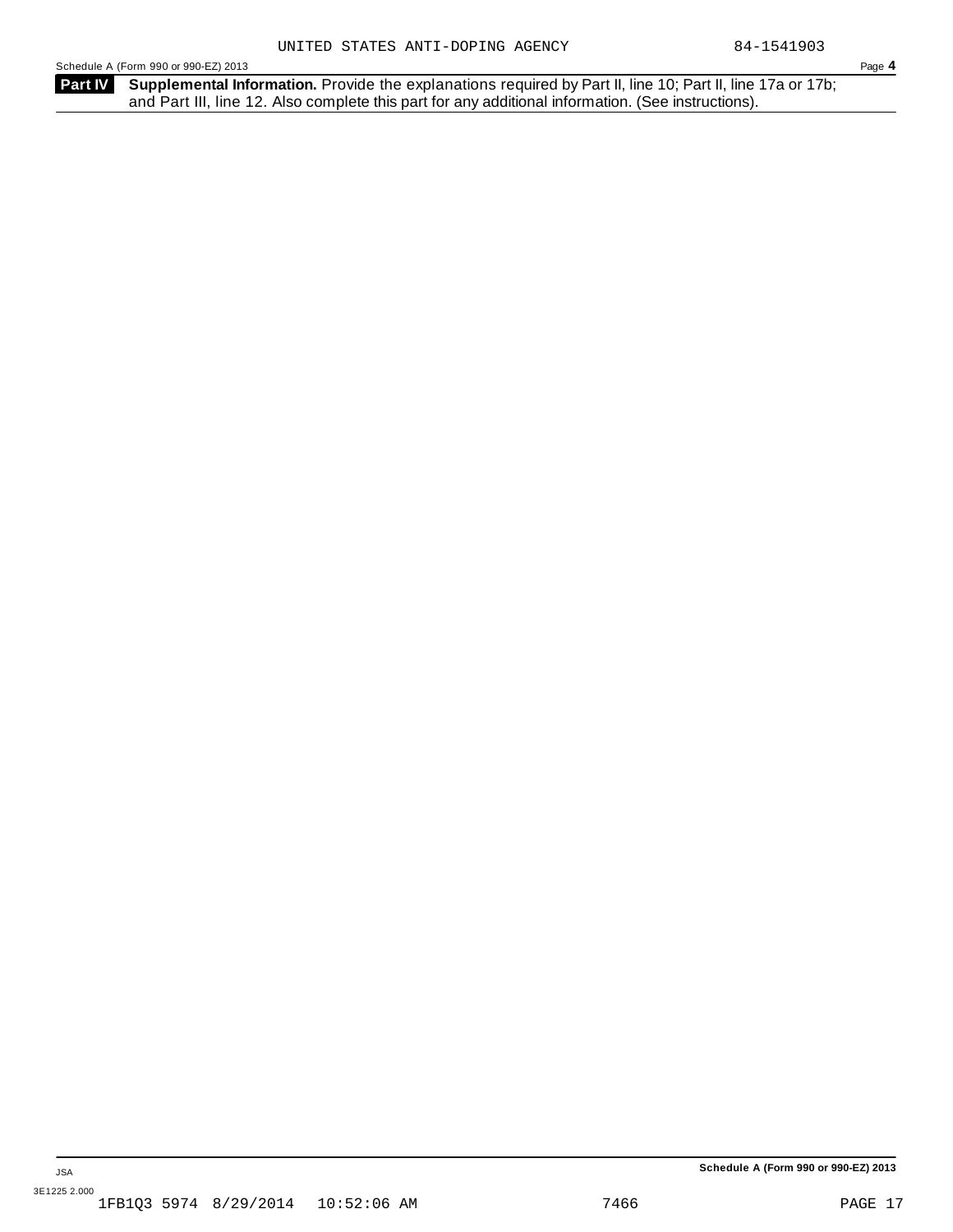**(Form 990, 990-EZ, or 990-PF)** Department of the Treasury<br>Internal Revenue Service

### **Schedule B chedule of Contributors**

**2013** 

or 990-PF)<br>
Department of the Treasury **Department of the Treasury Department of the UPS Attach to Form 990, Form 990-EZ, or Form 990-PF.**<br>
Internal Revenue Service Department of the organization<br>
Name of the organizati

UNITED STATES ANTI-DOPING AGENCY

84-1541903

### **Organization type** (check one):

| Filers of:         | Section:                                                                    |
|--------------------|-----------------------------------------------------------------------------|
| Form 990 or 990-EZ | $X$ 501(c)(3<br>) (enter number) organization                               |
|                    | $4947(a)(1)$ nonexempt charitable trust not treated as a private foundation |
|                    | 527 political organization                                                  |
| Form 990-PF        | 501(c)(3) exempt private foundation                                         |
|                    | 4947(a)(1) nonexempt charitable trust treated as a private foundation       |
|                    | 501(c)(3) taxable private foundation                                        |
|                    |                                                                             |

Check if your organization is covered by the **General Rule** or a **Special Rule. Note.** Only a section 501(c)(7), (8), or (10) organization can check boxes for both the General Rule and a Special Rule. See

instructions.

### **General Rule**

For an organization filing Form 990, 990-EZ, or 990-PF that received, during the year, \$5,000 or more (in money or property) from any one contributor. Complete Parts I and II.

### **Special Rules**

 $\text{X}$  For a section 501(c)(3) organization filing Form 990 or 990-EZ that met the 33 1/3 % support test of the regulations under sections 509(a)(1) and 170(b)(1)(A)(vi) and received from any one contributor, during the year, a contribution of the greater of **(1)** \$5,000 or **(2)** 2% of the amount on (i) Form 990, Part VIII, line 1h, or (ii) Form 990-EZ, line 1. Complete Parts I and II.

For a section 501(c)(7), (8), or (10) organization filing Form 990 or 990-EZ that received from any one contributor, during the year, total contributions of more than \$1,000 for use *exclusively* for religious, charitable, scientific, literary, or educational purposes, or the prevention of cruelty to children or animals. Complete Parts I, II, and III.

For a section 501(c)(7), (8), or (10) organization filing Form 990 or 990-EZ that received from any one contributor, during the year, contributions for use *exclusively* for religious, charitable, etc., purposes, but these contributions did not total to more than \$1,000. If this box is checked, enter here the total contributions that were received during the year for an *exclusively* religious, charitable, etc., purpose. Do not complete any of the parts unless the **General Rule** applies to this organization because it received *nonexclusively* religious, charitable, etc., contributions of \$5,000 or applies to this organization because it received *nonexclusively* religious, charitable, etc., contributions or \$5<br>more during the year<br>

**Caution.** An organization that is not covered by the General Rule and/or the Special Rules does not file Schedule B (Form 990, 990-EZ, or 990-PF), but it **must** answer "No" on Part IV, line 2, of its Form 990; or check the box on line H of its Form 990-EZ or on its Form 990-PF, Part I, line 2, to certify that it does not meet the filing requirements of Schedule B (Form 990, 990-EZ, or 990-PF).

For Paperwork Reduction Act Notice, see the Instructions for Form 990, 990-EZ, or 990-PF. Schedule B (Form 990, 990-EZ, or 990-PF) (2013)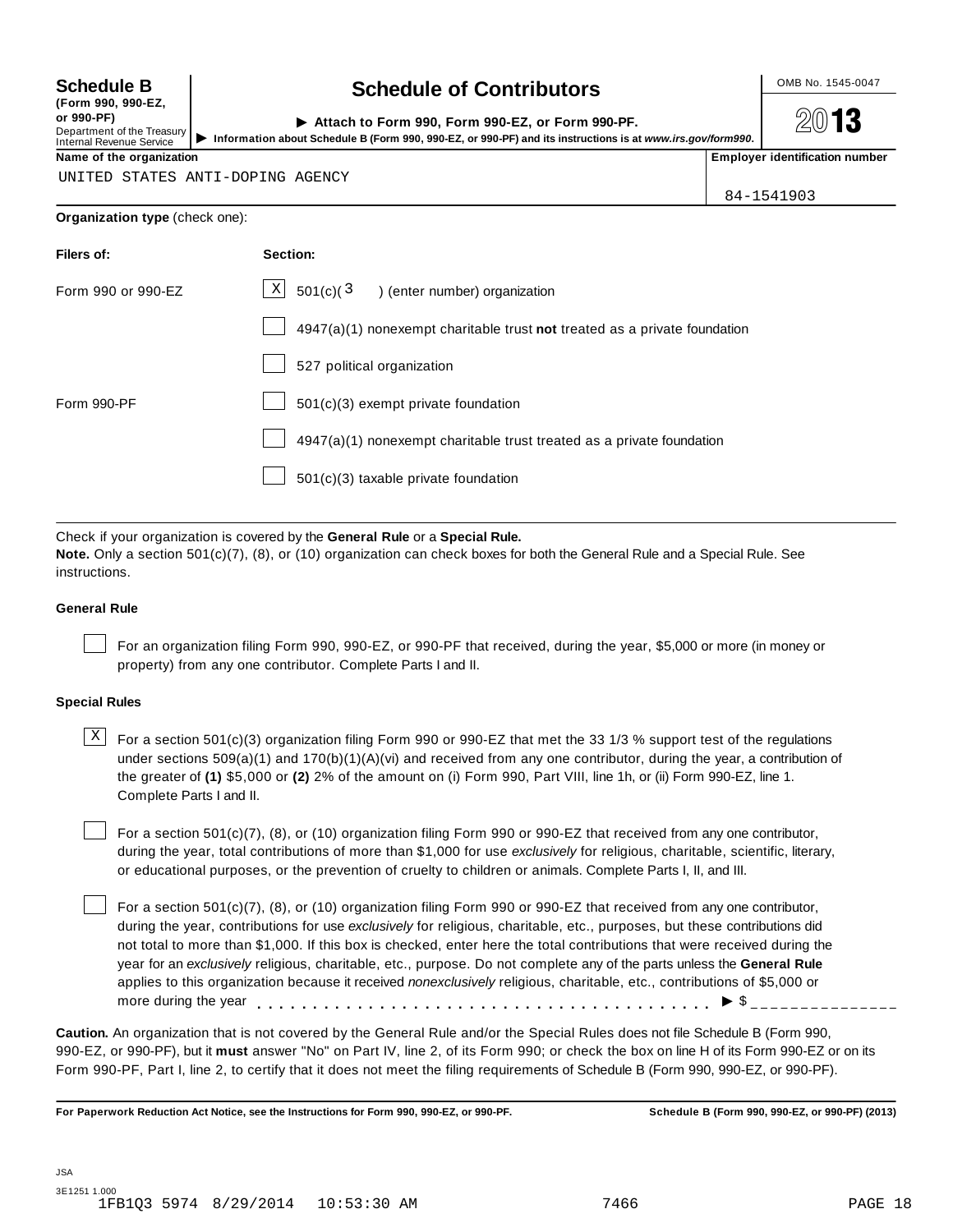**Name of organization** UNITED STATES ANTI-DOPING AGENCY **Employer identification** number

84-1541903

| (a)<br>No.  | (b)<br>Name, address, and ZIP + 4 | (c)<br><b>Total contributions</b> | (d)<br>Type of contribution                                                             |
|-------------|-----------------------------------|-----------------------------------|-----------------------------------------------------------------------------------------|
| $\mathbf 1$ |                                   | 8,555,340.<br>\$                  | Χ<br>Person<br>Payroll<br>Noncash<br>(Complete Part II for<br>noncash contributions.)   |
| (a)<br>No.  | (b)<br>Name, address, and ZIP + 4 | (c)<br><b>Total contributions</b> | (d)<br>Type of contribution                                                             |
|             |                                   | \$                                | Person<br>Payroll<br>Noncash<br>(Complete Part II for<br>noncash contributions.)        |
| (a)<br>No.  | (b)<br>Name, address, and ZIP + 4 | (c)<br><b>Total contributions</b> | (d)<br>Type of contribution                                                             |
|             |                                   | \$                                | Person<br>Payroll<br>Noncash<br>(Complete Part II for<br>noncash contributions.)        |
| (a)<br>No.  | (b)<br>Name, address, and ZIP + 4 | (c)<br><b>Total contributions</b> | (d)<br>Type of contribution                                                             |
|             |                                   | \$                                | Person<br>Payroll<br><b>Noncash</b><br>(Complete Part II for<br>noncash contributions.) |
| (a)<br>No.  | (b)<br>Name, address, and ZIP + 4 | (c)<br><b>Total contributions</b> | (d)<br>Type of contribution                                                             |
|             |                                   | $\frac{1}{2}$                     | Person<br>Payroll<br>Noncash<br>(Complete Part II for<br>noncash contributions.)        |
| (a)<br>No.  | (b)<br>Name, address, and ZIP + 4 | (c)<br><b>Total contributions</b> | (d)<br>Type of contribution                                                             |
|             |                                   | \$                                | Person<br>Payroll<br><b>Noncash</b><br>(Complete Part II for<br>noncash contributions.) |

**Schedule B (Form 990, 990-EZ, or 990-PF) (2013)** JSA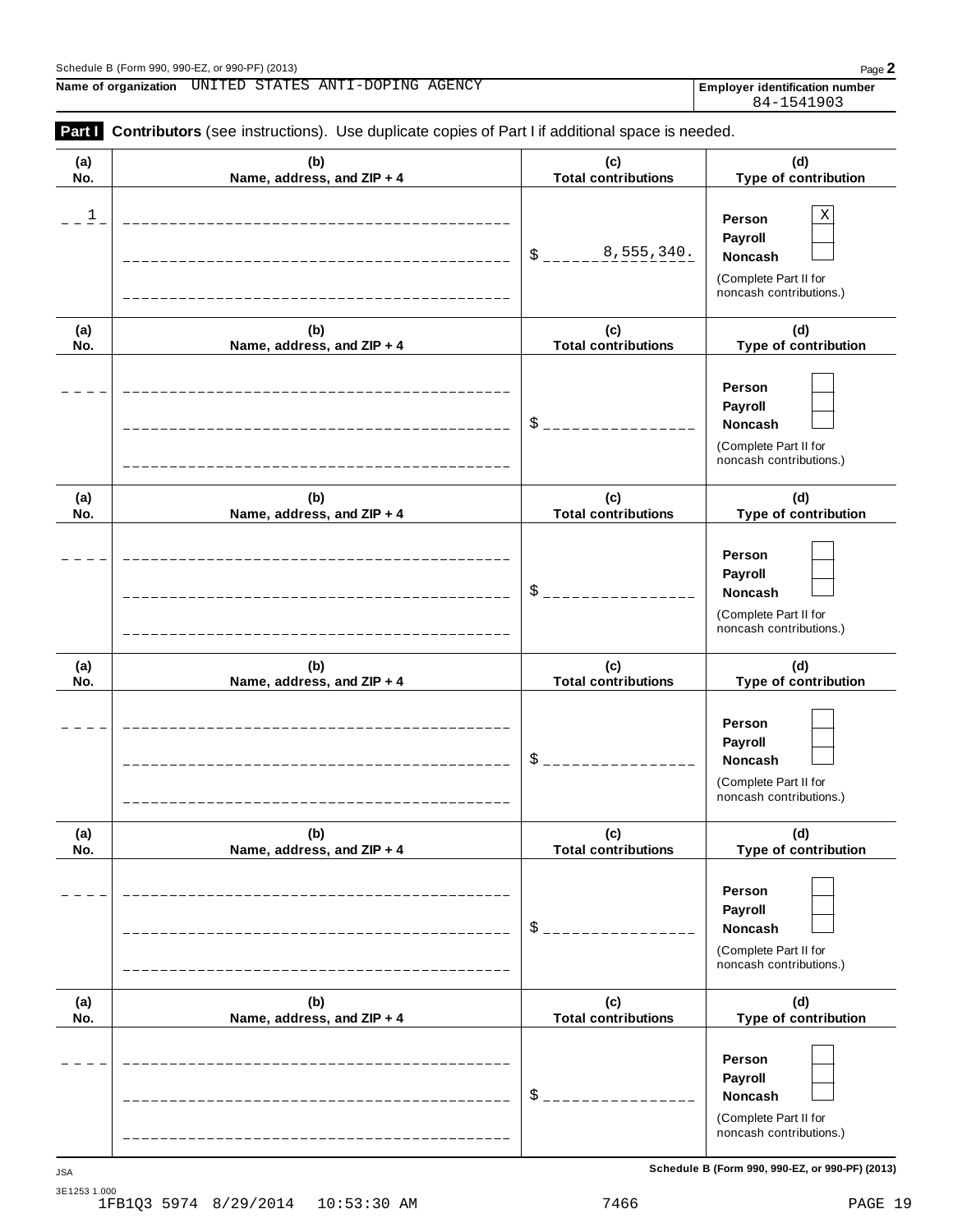Schedule B (Form 990, 990-EZ, or 990-PF) (2013)<br> **Name of organization** UNITED STATES ANTI-DOPING AGENCY **Property and CONSTANTY Employer identification number Name of organization** UNITED STATES ANTI-DOPING AGENCY Employer identification number

84-1541903

| (a) No.<br>from<br>Part I | (b)<br>Description of noncash property given | (c)<br>FMV (or estimate)<br>(see instructions) | (d)<br>Date received |
|---------------------------|----------------------------------------------|------------------------------------------------|----------------------|
|                           |                                              | \$                                             |                      |
| (a) No.<br>from<br>Part I | (b)<br>Description of noncash property given | (c)<br>FMV (or estimate)<br>(see instructions) | (d)<br>Date received |
|                           |                                              |                                                |                      |
| (a) No.<br>from<br>Part I | (b)<br>Description of noncash property given | (c)<br>FMV (or estimate)<br>(see instructions) | (d)<br>Date received |
|                           |                                              |                                                |                      |
| (a) No.<br>from<br>Part I | (b)<br>Description of noncash property given | (c)<br>FMV (or estimate)<br>(see instructions) | (d)<br>Date received |
|                           |                                              | \$                                             |                      |
| (a) No.<br>from<br>Part I | (b)<br>Description of noncash property given | (c)<br>FMV (or estimate)<br>(see instructions) | (d)<br>Date received |
|                           |                                              | \$                                             |                      |
| (a) No.<br>from<br>Part I | (b)<br>Description of noncash property given | (c)<br>FMV (or estimate)<br>(see instructions) | (d)<br>Date received |
|                           |                                              | \$                                             |                      |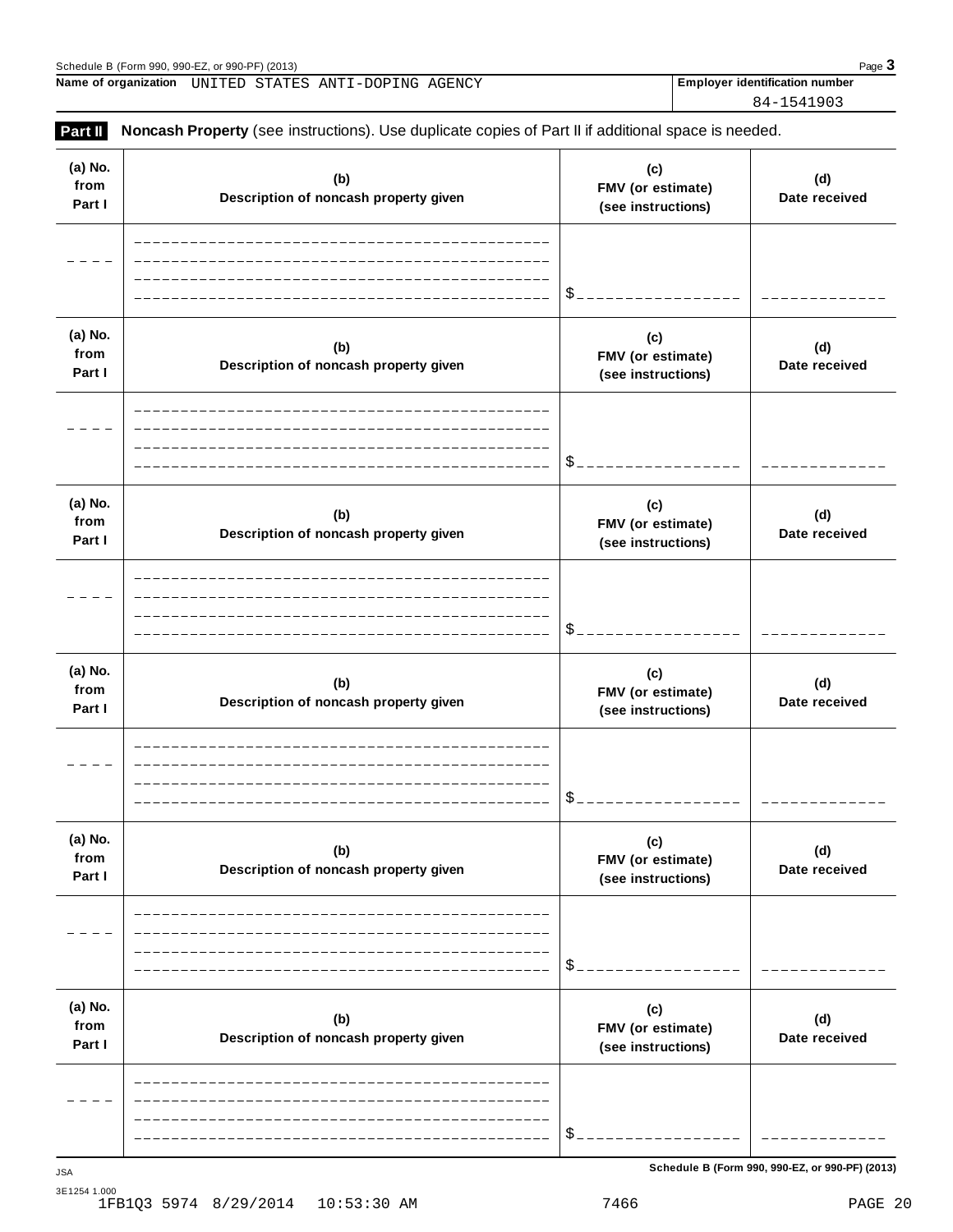| <b>Employer identification number</b><br>Name of organization UNITED STATES ANTI-DOPING AGENCY<br>84-1541903<br>Exclusively religious, charitable, etc., individual contributions to section 501(c)(7), (8), or (10) organizations<br>Part III<br>that total more than \$1,000 for the year. Complete columns (a) through (e) and the following line entry.<br>For organizations completing Part III, enter the total of exclusively religious, charitable, etc.,<br>contributions of \$1,000 or less for the year. (Enter this information once. See instructions.) $\triangleright$ \$<br>Use duplicate copies of Part III if additional space is needed.<br>$(a)$ No.<br>from<br>(b) Purpose of gift<br>(c) Use of gift<br>(d) Description of how gift is held<br>Part I<br>(e) Transfer of gift |  |
|-----------------------------------------------------------------------------------------------------------------------------------------------------------------------------------------------------------------------------------------------------------------------------------------------------------------------------------------------------------------------------------------------------------------------------------------------------------------------------------------------------------------------------------------------------------------------------------------------------------------------------------------------------------------------------------------------------------------------------------------------------------------------------------------------------|--|
|                                                                                                                                                                                                                                                                                                                                                                                                                                                                                                                                                                                                                                                                                                                                                                                                     |  |
|                                                                                                                                                                                                                                                                                                                                                                                                                                                                                                                                                                                                                                                                                                                                                                                                     |  |
|                                                                                                                                                                                                                                                                                                                                                                                                                                                                                                                                                                                                                                                                                                                                                                                                     |  |
|                                                                                                                                                                                                                                                                                                                                                                                                                                                                                                                                                                                                                                                                                                                                                                                                     |  |
|                                                                                                                                                                                                                                                                                                                                                                                                                                                                                                                                                                                                                                                                                                                                                                                                     |  |
|                                                                                                                                                                                                                                                                                                                                                                                                                                                                                                                                                                                                                                                                                                                                                                                                     |  |
|                                                                                                                                                                                                                                                                                                                                                                                                                                                                                                                                                                                                                                                                                                                                                                                                     |  |
| Transferee's name, address, and ZIP + 4<br>Relationship of transferor to transferee                                                                                                                                                                                                                                                                                                                                                                                                                                                                                                                                                                                                                                                                                                                 |  |
|                                                                                                                                                                                                                                                                                                                                                                                                                                                                                                                                                                                                                                                                                                                                                                                                     |  |
|                                                                                                                                                                                                                                                                                                                                                                                                                                                                                                                                                                                                                                                                                                                                                                                                     |  |
| $(a)$ No.<br>from<br>(b) Purpose of gift<br>(c) Use of gift<br>(d) Description of how gift is held<br>Part I                                                                                                                                                                                                                                                                                                                                                                                                                                                                                                                                                                                                                                                                                        |  |
|                                                                                                                                                                                                                                                                                                                                                                                                                                                                                                                                                                                                                                                                                                                                                                                                     |  |
| (e) Transfer of gift                                                                                                                                                                                                                                                                                                                                                                                                                                                                                                                                                                                                                                                                                                                                                                                |  |
| Transferee's name, address, and ZIP + 4<br>Relationship of transferor to transferee                                                                                                                                                                                                                                                                                                                                                                                                                                                                                                                                                                                                                                                                                                                 |  |
|                                                                                                                                                                                                                                                                                                                                                                                                                                                                                                                                                                                                                                                                                                                                                                                                     |  |
|                                                                                                                                                                                                                                                                                                                                                                                                                                                                                                                                                                                                                                                                                                                                                                                                     |  |
|                                                                                                                                                                                                                                                                                                                                                                                                                                                                                                                                                                                                                                                                                                                                                                                                     |  |
| (a) No.<br>from<br>(b) Purpose of gift<br>(c) Use of gift<br>(d) Description of how gift is held<br>Part I                                                                                                                                                                                                                                                                                                                                                                                                                                                                                                                                                                                                                                                                                          |  |
|                                                                                                                                                                                                                                                                                                                                                                                                                                                                                                                                                                                                                                                                                                                                                                                                     |  |
| (e) Transfer of gift                                                                                                                                                                                                                                                                                                                                                                                                                                                                                                                                                                                                                                                                                                                                                                                |  |
| Transferee's name, address, and ZIP + 4<br>Relationship of transferor to transferee                                                                                                                                                                                                                                                                                                                                                                                                                                                                                                                                                                                                                                                                                                                 |  |
|                                                                                                                                                                                                                                                                                                                                                                                                                                                                                                                                                                                                                                                                                                                                                                                                     |  |
|                                                                                                                                                                                                                                                                                                                                                                                                                                                                                                                                                                                                                                                                                                                                                                                                     |  |
| $(a)$ No.<br>from<br>(b) Purpose of gift<br>(c) Use of gift<br>(d) Description of how gift is held<br>Part I                                                                                                                                                                                                                                                                                                                                                                                                                                                                                                                                                                                                                                                                                        |  |
|                                                                                                                                                                                                                                                                                                                                                                                                                                                                                                                                                                                                                                                                                                                                                                                                     |  |
|                                                                                                                                                                                                                                                                                                                                                                                                                                                                                                                                                                                                                                                                                                                                                                                                     |  |
| (e) Transfer of gift                                                                                                                                                                                                                                                                                                                                                                                                                                                                                                                                                                                                                                                                                                                                                                                |  |
| Transferee's name, address, and ZIP + 4<br>Relationship of transferor to transferee                                                                                                                                                                                                                                                                                                                                                                                                                                                                                                                                                                                                                                                                                                                 |  |
|                                                                                                                                                                                                                                                                                                                                                                                                                                                                                                                                                                                                                                                                                                                                                                                                     |  |
| Schedule B (Form 990, 990-EZ, or 990-PF) (2013)<br><b>JSA</b>                                                                                                                                                                                                                                                                                                                                                                                                                                                                                                                                                                                                                                                                                                                                       |  |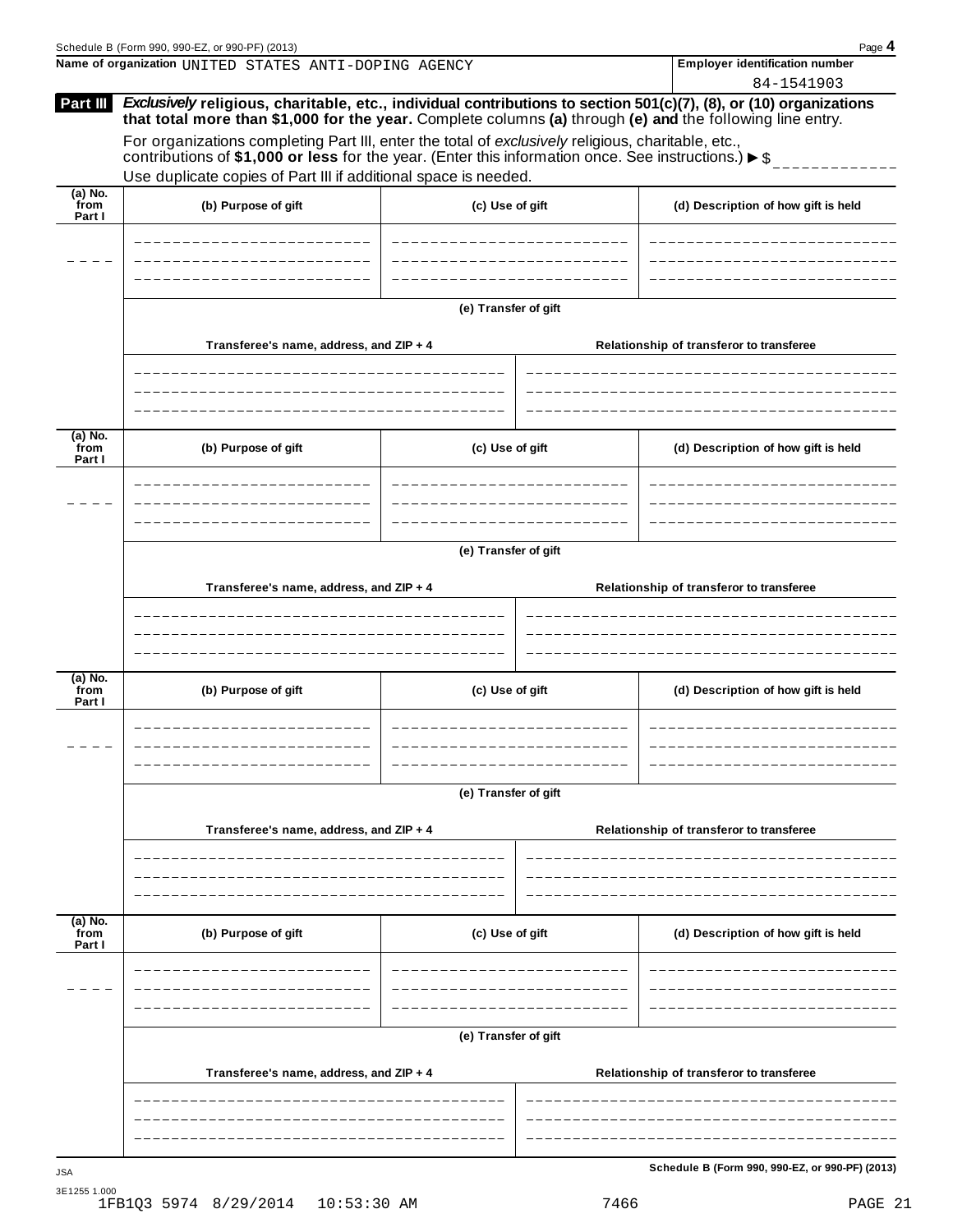| <b>SCHEDULE C</b><br><b>Political Campaign and Lobbying Activities</b>                                                                  |                                             |                                                                                                                                                                                                                                                                                                                                                                                                                                                                                                                                                      | OMB No. 1545-0047                                                                                    |                                                     |                                       |                                                                                                              |
|-----------------------------------------------------------------------------------------------------------------------------------------|---------------------------------------------|------------------------------------------------------------------------------------------------------------------------------------------------------------------------------------------------------------------------------------------------------------------------------------------------------------------------------------------------------------------------------------------------------------------------------------------------------------------------------------------------------------------------------------------------------|------------------------------------------------------------------------------------------------------|-----------------------------------------------------|---------------------------------------|--------------------------------------------------------------------------------------------------------------|
| (Form 990 or 990-EZ)                                                                                                                    |                                             | For Organizations Exempt From Income Tax Under section 501(c) and section 527                                                                                                                                                                                                                                                                                                                                                                                                                                                                        |                                                                                                      |                                                     |                                       | $20$ 13                                                                                                      |
|                                                                                                                                         |                                             | Complete if the organization is described below.                                                                                                                                                                                                                                                                                                                                                                                                                                                                                                     |                                                                                                      | Attach to Form 990 or Form 990-EZ.                  |                                       |                                                                                                              |
| Department of the Treasury<br><b>Internal Revenue Service</b>                                                                           | $\triangleright$ See separate instructions. |                                                                                                                                                                                                                                                                                                                                                                                                                                                                                                                                                      | Information about Schedule C (Form 990 or 990-EZ) and its<br>instructions is at www.irs.gov/form990. |                                                     |                                       | <b>Open to Public</b><br><b>Inspection</b>                                                                   |
| If the organization answered "Yes," to Form 990, Part IV, line 3, or Form 990-EZ, Part V, line 46 (Political Campaign Activities), then |                                             |                                                                                                                                                                                                                                                                                                                                                                                                                                                                                                                                                      |                                                                                                      |                                                     |                                       |                                                                                                              |
|                                                                                                                                         |                                             | $\bullet$ Section 501(c)(3) organizations: Complete Parts I-A and B. Do not complete Part I-C.                                                                                                                                                                                                                                                                                                                                                                                                                                                       |                                                                                                      |                                                     |                                       |                                                                                                              |
|                                                                                                                                         |                                             | • Section 501(c) (other than section 501(c)(3)) organizations: Complete Parts I-A and C below. Do not complete Part I-B.                                                                                                                                                                                                                                                                                                                                                                                                                             |                                                                                                      |                                                     |                                       |                                                                                                              |
| • Section 527 organizations: Complete Part I-A only.                                                                                    |                                             |                                                                                                                                                                                                                                                                                                                                                                                                                                                                                                                                                      |                                                                                                      |                                                     |                                       |                                                                                                              |
| If the organization answered "Yes," to Form 990, Part IV, line 4, or Form 990-EZ, Part VI, line 47 (Lobbying Activities), then          |                                             |                                                                                                                                                                                                                                                                                                                                                                                                                                                                                                                                                      |                                                                                                      |                                                     |                                       |                                                                                                              |
|                                                                                                                                         |                                             | ● Section 501(c)(3) organizations that have filed Form 5768 (election under section 501(h)): Complete Part II-A. Do not complete Part II-B.                                                                                                                                                                                                                                                                                                                                                                                                          |                                                                                                      |                                                     |                                       |                                                                                                              |
|                                                                                                                                         |                                             | • Section 501(c)(3) organizations that have NOT filed Form 5768 (election under section 501(h)): Complete Part II-B. Do not complete Part II-A.                                                                                                                                                                                                                                                                                                                                                                                                      |                                                                                                      |                                                     |                                       |                                                                                                              |
| If the organization answered "Yes," to Form 990, Part IV, line 5 (Proxy Tax) or Form 990-EZ, Part V, line 35c (Proxy Tax), then         |                                             |                                                                                                                                                                                                                                                                                                                                                                                                                                                                                                                                                      |                                                                                                      |                                                     |                                       |                                                                                                              |
| • Section 501(c)(4), (5), or (6) organizations: Complete Part III.<br>Name of organization                                              |                                             |                                                                                                                                                                                                                                                                                                                                                                                                                                                                                                                                                      |                                                                                                      |                                                     | <b>Employer identification number</b> |                                                                                                              |
|                                                                                                                                         |                                             |                                                                                                                                                                                                                                                                                                                                                                                                                                                                                                                                                      |                                                                                                      |                                                     | 84-1541903                            |                                                                                                              |
| UNITED STATES ANTI-DOPING AGENCY<br>Part I-A                                                                                            |                                             | Complete if the organization is exempt under section 501(c) or is a section 527 organization.                                                                                                                                                                                                                                                                                                                                                                                                                                                        |                                                                                                      |                                                     |                                       |                                                                                                              |
| 1                                                                                                                                       |                                             | Provide a description of the organization's direct and indirect political campaign activities in Part IV.                                                                                                                                                                                                                                                                                                                                                                                                                                            |                                                                                                      |                                                     |                                       |                                                                                                              |
| 2                                                                                                                                       |                                             | Political expenditures $\ldots$ $\ldots$ $\ldots$ $\ldots$ $\ldots$ $\ldots$ $\ldots$ $\ldots$ $\ldots$ $\ldots$ $\ldots$ $\ldots$ $\ldots$ $\blacktriangleright$ \$                                                                                                                                                                                                                                                                                                                                                                                 |                                                                                                      |                                                     |                                       |                                                                                                              |
| 3                                                                                                                                       |                                             |                                                                                                                                                                                                                                                                                                                                                                                                                                                                                                                                                      |                                                                                                      |                                                     |                                       |                                                                                                              |
|                                                                                                                                         |                                             |                                                                                                                                                                                                                                                                                                                                                                                                                                                                                                                                                      |                                                                                                      |                                                     |                                       |                                                                                                              |
| Part I-B                                                                                                                                |                                             | Complete if the organization is exempt under section 501(c)(3).                                                                                                                                                                                                                                                                                                                                                                                                                                                                                      |                                                                                                      |                                                     |                                       |                                                                                                              |
| 1                                                                                                                                       |                                             | Enter the amount of any excise tax incurred by the organization under section 4955. $\triangleright$ \$                                                                                                                                                                                                                                                                                                                                                                                                                                              |                                                                                                      |                                                     |                                       |                                                                                                              |
| 2                                                                                                                                       |                                             | Enter the amount of any excise tax incurred by organization managers under section 4955 $\blacktriangleright$ \$                                                                                                                                                                                                                                                                                                                                                                                                                                     |                                                                                                      |                                                     |                                       |                                                                                                              |
| 3                                                                                                                                       |                                             | If the organization incurred a section 4955 tax, did it file Form 4720 for this year?                                                                                                                                                                                                                                                                                                                                                                                                                                                                |                                                                                                      |                                                     |                                       | <b>No</b><br><b>Yes</b>                                                                                      |
|                                                                                                                                         |                                             |                                                                                                                                                                                                                                                                                                                                                                                                                                                                                                                                                      |                                                                                                      |                                                     |                                       | Yes<br>No                                                                                                    |
| <b>b</b> If "Yes," describe in Part IV.                                                                                                 |                                             |                                                                                                                                                                                                                                                                                                                                                                                                                                                                                                                                                      |                                                                                                      |                                                     |                                       |                                                                                                              |
| Part I-C                                                                                                                                |                                             | Complete if the organization is exempt under section $501(c)$ , except section $501(c)(3)$ .                                                                                                                                                                                                                                                                                                                                                                                                                                                         |                                                                                                      |                                                     |                                       |                                                                                                              |
| 1                                                                                                                                       |                                             | Enter the amount directly expended by the filing organization for section 527 exempt function                                                                                                                                                                                                                                                                                                                                                                                                                                                        |                                                                                                      |                                                     |                                       |                                                                                                              |
|                                                                                                                                         |                                             | Enter the amount of the filing organization's funds contributed to other organizations for section                                                                                                                                                                                                                                                                                                                                                                                                                                                   |                                                                                                      |                                                     |                                       |                                                                                                              |
| 2                                                                                                                                       |                                             | 527 exempt function activities $\ldots \ldots \ldots \ldots \ldots \ldots \ldots \ldots \ldots \ldots \ldots \ldots \blacktriangleright$ \$ ______________________                                                                                                                                                                                                                                                                                                                                                                                   |                                                                                                      |                                                     |                                       |                                                                                                              |
| 3                                                                                                                                       |                                             | Total exempt function expenditures. Add lines 1 and 2. Enter here and on Form 1120-POL,                                                                                                                                                                                                                                                                                                                                                                                                                                                              |                                                                                                      |                                                     |                                       |                                                                                                              |
|                                                                                                                                         |                                             |                                                                                                                                                                                                                                                                                                                                                                                                                                                                                                                                                      |                                                                                                      |                                                     |                                       |                                                                                                              |
| 4                                                                                                                                       |                                             |                                                                                                                                                                                                                                                                                                                                                                                                                                                                                                                                                      |                                                                                                      |                                                     |                                       | Yes<br><b>No</b>                                                                                             |
| 5                                                                                                                                       |                                             | Enter the names, addresses and employer identification number (EIN) of all section 527 political organizations to which the filing<br>organization made payments. For each organization listed, enter the amount paid from the filing organization's funds. Also enter<br>the amount of political contributions received that were promptly and directly delivered to a separate political organization, such<br>as a separate segregated fund or a political action committee (PAC). If additional space is needed, provide information in Part IV. |                                                                                                      |                                                     |                                       |                                                                                                              |
| (a) Name                                                                                                                                |                                             | (b) Address                                                                                                                                                                                                                                                                                                                                                                                                                                                                                                                                          | $(c)$ EIN                                                                                            | (d) Amount paid from                                |                                       | (e) Amount of political                                                                                      |
|                                                                                                                                         |                                             |                                                                                                                                                                                                                                                                                                                                                                                                                                                                                                                                                      |                                                                                                      | filing organization's<br>funds. If none, enter -0-. |                                       | contributions received and<br>promptly and directly<br>delivered to a separate<br>political organization. If |
|                                                                                                                                         |                                             |                                                                                                                                                                                                                                                                                                                                                                                                                                                                                                                                                      |                                                                                                      |                                                     |                                       | none, enter -0-.                                                                                             |
| (1)                                                                                                                                     |                                             |                                                                                                                                                                                                                                                                                                                                                                                                                                                                                                                                                      |                                                                                                      |                                                     |                                       |                                                                                                              |
| (2)                                                                                                                                     |                                             |                                                                                                                                                                                                                                                                                                                                                                                                                                                                                                                                                      |                                                                                                      |                                                     |                                       |                                                                                                              |
| (3)                                                                                                                                     |                                             |                                                                                                                                                                                                                                                                                                                                                                                                                                                                                                                                                      |                                                                                                      |                                                     |                                       |                                                                                                              |
| (4)                                                                                                                                     |                                             |                                                                                                                                                                                                                                                                                                                                                                                                                                                                                                                                                      |                                                                                                      |                                                     |                                       |                                                                                                              |
| (5)                                                                                                                                     |                                             |                                                                                                                                                                                                                                                                                                                                                                                                                                                                                                                                                      |                                                                                                      |                                                     |                                       |                                                                                                              |
| (6)                                                                                                                                     |                                             |                                                                                                                                                                                                                                                                                                                                                                                                                                                                                                                                                      |                                                                                                      |                                                     |                                       |                                                                                                              |
| For Paperwork Reduction Act Notice, see the Instructions for Form 990 or 990-EZ.                                                        |                                             |                                                                                                                                                                                                                                                                                                                                                                                                                                                                                                                                                      |                                                                                                      |                                                     |                                       | Schedule C (Form 990 or 990-EZ) 2013                                                                         |

**SCHEDULE C Political Campaign and Lobbying Activities** 2008 No. 1545-0047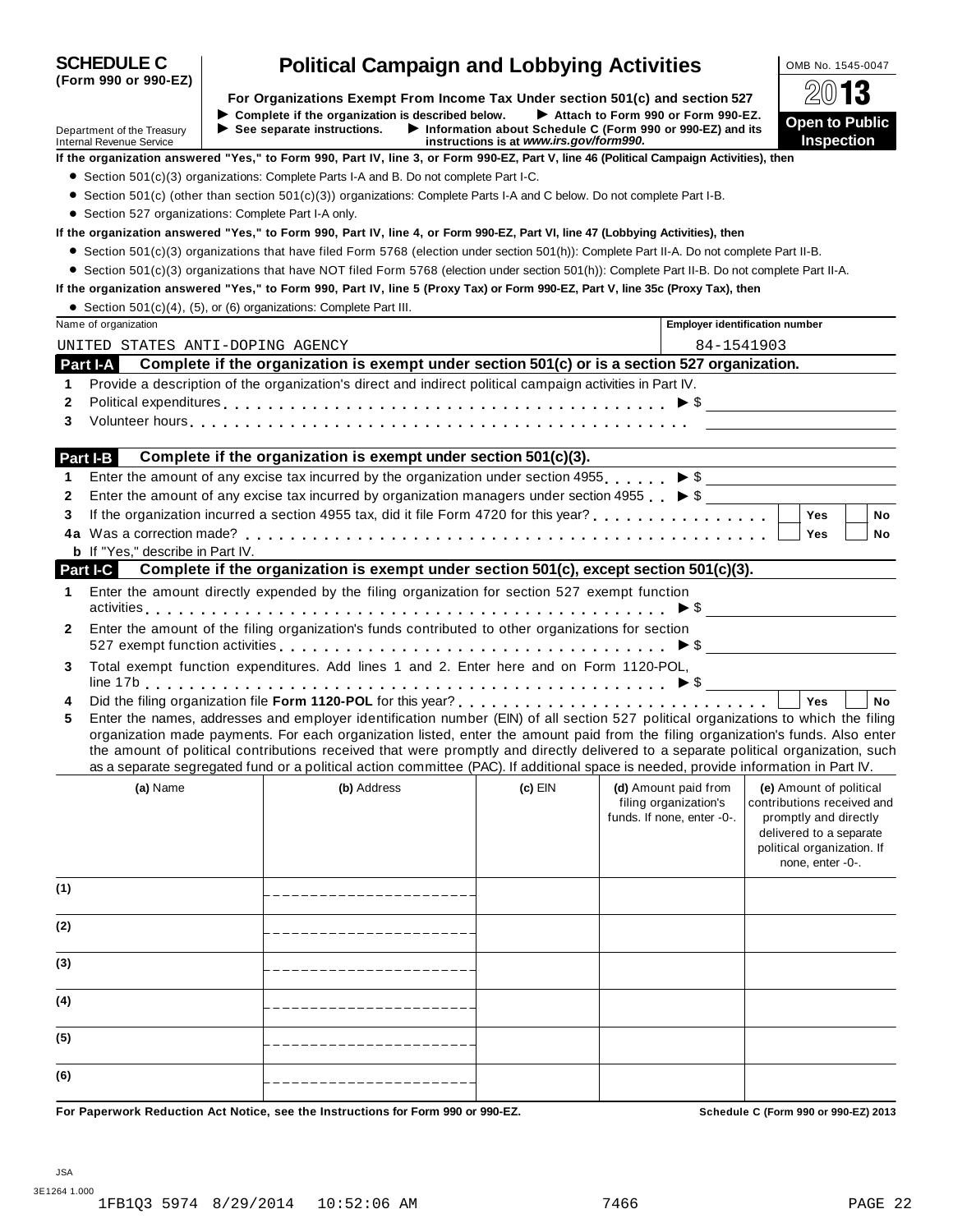|             | Part II-A<br>section 501(h)).                                                      | Complete if the organization is exempt under section 501(c)(3) and filed Form 5768 (election under                                                                                         |                                     |                                |
|-------------|------------------------------------------------------------------------------------|--------------------------------------------------------------------------------------------------------------------------------------------------------------------------------------------|-------------------------------------|--------------------------------|
|             | A Check $\blacktriangleright$                                                      | if the filing organization belongs to an affiliated group (and list in Part IV each affiliated group member's<br>name, address, EIN, expenses, and share of excess lobbying expenditures). |                                     |                                |
|             | <b>B</b> Check $\blacktriangleright$                                               | if the filing organization checked box A and "limited control" provisions apply.                                                                                                           |                                     |                                |
|             |                                                                                    | <b>Limits on Lobbying Expenditures</b><br>(The term "expenditures" means amounts paid or incurred.)                                                                                        | (a) Filing<br>organization's totals | (b) Affiliated<br>group totals |
| 1a<br>b     |                                                                                    | Total lobbying expenditures to influence public opinion (grass roots lobbying)<br>Total lobbying expenditures to influence a legislative body (direct lobbying) [100]                      |                                     |                                |
| c<br>d<br>e |                                                                                    | Total lobbying expenditures (add lines 1a and 1b) $\ldots \ldots \ldots \ldots \ldots \ldots$                                                                                              |                                     |                                |
|             | columns.                                                                           | Lobbying nontaxable amount. Enter the amount from the following table in both                                                                                                              |                                     |                                |
|             | If the amount on line 1e, column (a) or (b) is: The lobbying nontaxable amount is: |                                                                                                                                                                                            |                                     |                                |
|             | Not over \$500,000                                                                 | 20% of the amount on line 1e.                                                                                                                                                              |                                     |                                |
|             | Over \$500,000 but not over \$1,000,000                                            | \$100,000 plus 15% of the excess over \$500,000.                                                                                                                                           |                                     |                                |
|             | Over \$1,000,000 but not over \$1,500,000                                          | \$175,000 plus 10% of the excess over \$1,000,000.                                                                                                                                         |                                     |                                |
|             | Over \$1,500,000 but not over \$17,000,000                                         | \$225,000 plus 5% of the excess over \$1,500,000.                                                                                                                                          |                                     |                                |
|             | Over \$17,000,000                                                                  | \$1,000,000.                                                                                                                                                                               |                                     |                                |
| g           | Grassroots nontaxable amount (enter 25% of line 1f)                                | .                                                                                                                                                                                          |                                     |                                |
| h           | Subtract line 1g from line 1a. If zero or less, enter -0-                          | . <u>.</u>                                                                                                                                                                                 |                                     |                                |
|             | Subtract line 1f from line 1c. If zero or less, enter -0-                          | .                                                                                                                                                                                          |                                     |                                |
|             |                                                                                    | If there is an amount other than zero on either line 1h or line 1i, did the organization file Form 4720                                                                                    |                                     |                                |
|             |                                                                                    |                                                                                                                                                                                            |                                     | Yes<br>No                      |

### **4-Year Averaging Period Under Section 501(h)**

**(Some organizations that made a section 501(h) election do not have to complete all of the five columns below. See the instructions for lines 2a through 2f on page 4.)**

|    | Lobbying Expenditures During 4-Year Averaging Period                            |          |          |            |            |           |  |  |  |  |
|----|---------------------------------------------------------------------------------|----------|----------|------------|------------|-----------|--|--|--|--|
|    | Calendar year (or fiscal year<br>beginning in)                                  | (a) 2010 | (b) 2011 | $(c)$ 2012 | $(d)$ 2013 | (e) Total |  |  |  |  |
| 2a | Lobbying nontaxable amount                                                      |          |          |            |            |           |  |  |  |  |
| b  | Lobbying ceiling amount<br>$(150\% \text{ of line } 2a, \text{ column } (e))$   |          |          |            |            |           |  |  |  |  |
| c  | Total lobbying expenditures                                                     |          |          |            |            |           |  |  |  |  |
| d  | Grassroots nontaxable amount                                                    |          |          |            |            |           |  |  |  |  |
| e. | Grassroots ceiling amount<br>$(150\% \text{ of line } 2d, \text{ column } (e))$ |          |          |            |            |           |  |  |  |  |
|    | Grassroots lobbying expenditures                                                |          |          |            |            |           |  |  |  |  |

**Schedule C (Form 990 or 990-EZ) 2013**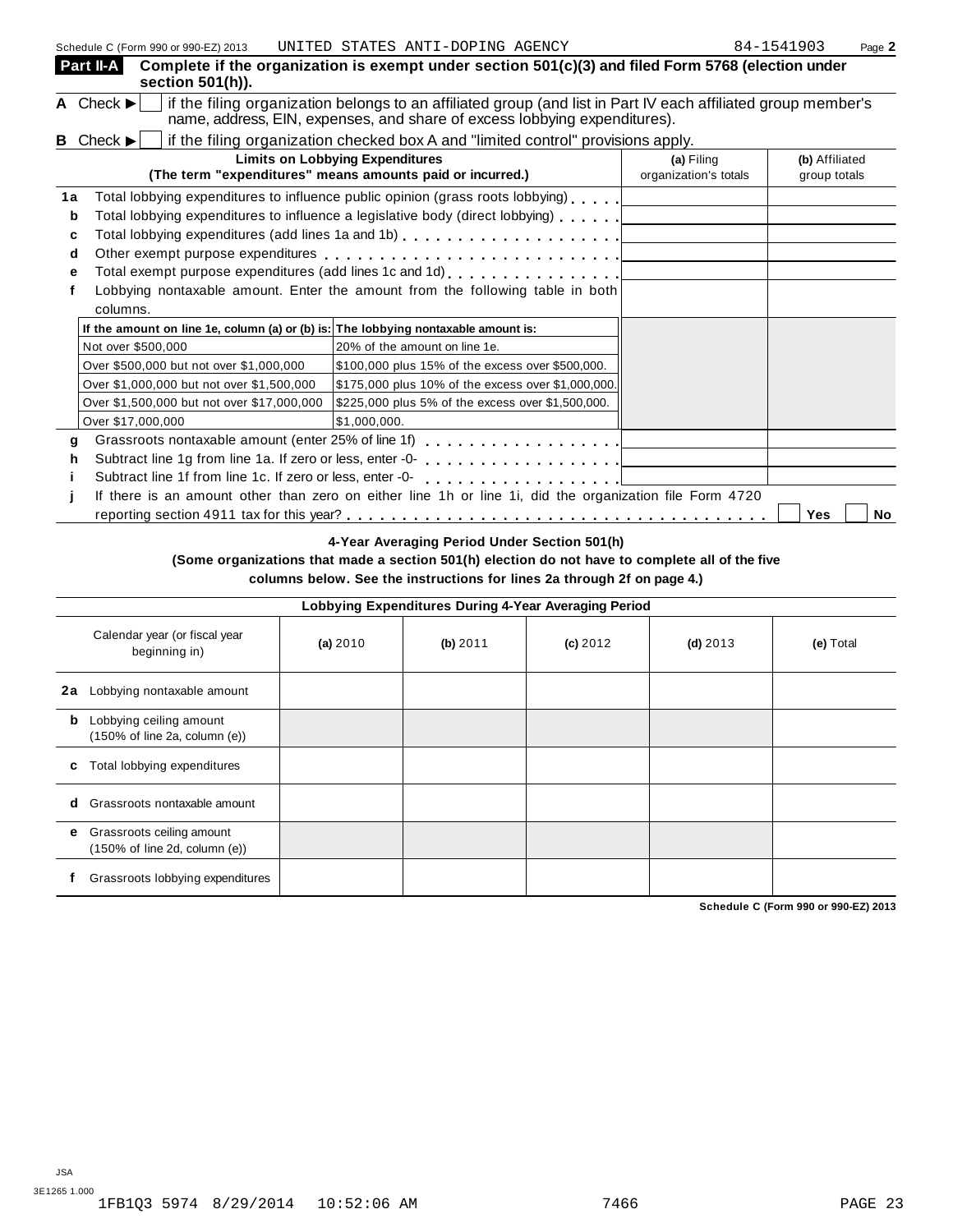|                   | UNITED STATES ANTI-DOPING AGENCY                                                                                                                      |             |                         | 84-1541903   |                |          |        |
|-------------------|-------------------------------------------------------------------------------------------------------------------------------------------------------|-------------|-------------------------|--------------|----------------|----------|--------|
| Part II-B         | Schedule C (Form 990 or 990-EZ) 2013<br>Complete if the organization is exempt under section 501(c)(3) and has NOT filed Form 5768                    |             |                         |              |                |          | Page 3 |
|                   | (election under section 501(h)).                                                                                                                      |             |                         |              |                |          |        |
|                   | For each "Yes," response to lines 1a through 1i below, provide in Part IV a detailed                                                                  |             | (b)<br>(a)              |              |                |          |        |
|                   | description of the lobbying activity.                                                                                                                 | Yes         | No                      |              | Amount         |          |        |
|                   | During the year, did the filing organization attempt to influence foreign, national, state or local                                                   |             |                         |              |                |          |        |
|                   | legislation, including any attempt to influence public opinion on a legislative matter or                                                             |             |                         |              |                |          |        |
| а                 | referendum, through the use of:<br>Volunteers?                                                                                                        |             | X                       |              |                |          |        |
| b                 | Paid staff or management (include compensation in expenses reported on lines 1c through 1i)?                                                          | X           |                         |              |                |          |        |
| c                 |                                                                                                                                                       |             | X                       |              |                |          |        |
| d                 |                                                                                                                                                       |             | $\rm X$                 |              |                |          |        |
| е                 | Publications, or published or broadcast statements?                                                                                                   |             | $\overline{\mathbf{x}}$ |              |                |          |        |
| f                 | Grants to other organizations for lobbying purposes?<br>                                                                                              |             | $\rm X$                 |              |                |          |        |
| g                 | Direct contact with legislators, their staffs, government officials, or a legislative body?                                                           | $\mathbf x$ |                         |              |                | 120,165. |        |
| h                 | Rallies, demonstrations, seminars, conventions, speeches, lectures, or any similar means?                                                             |             | $\mathbf X$             |              |                |          |        |
| Ť                 | Other activities?                                                                                                                                     |             | $\mathbf x$             |              |                |          |        |
|                   |                                                                                                                                                       |             |                         |              |                | 120,165. |        |
| 2a                | Did the activities in line 1 cause the organization to be not described in section 501(c)(3)?                                                         |             | Χ                       |              |                |          |        |
| b                 |                                                                                                                                                       |             |                         |              |                |          |        |
| с                 | If "Yes," enter the amount of any tax incurred by organization managers under section 4912                                                            |             |                         |              |                |          |        |
| d<br>Part III-A   | If the filing organization incurred a section 4912 tax, did it file Form 4720 for this year?                                                          |             | X                       |              |                |          |        |
|                   | Complete if the organization is exempt under section 501(c)(4), section 501(c)(5), or section<br>$501(c)(6)$ .                                        |             |                         |              |                |          |        |
|                   |                                                                                                                                                       |             |                         |              |                | Yes      | No     |
|                   | Were substantially all (90% or more) dues received nondeductible by members?                                                                          |             |                         |              | 1              |          |        |
|                   | Did the organization make only in-house lobbying expenditures of \$2,000 or less?                                                                     |             |                         |              | $\overline{2}$ |          |        |
| 3                 |                                                                                                                                                       |             |                         |              | $\mathbf{3}$   |          |        |
| <b>Part III-B</b> | Complete if the organization is exempt under section 501(c)(4), section 501(c)(5), or section                                                         |             |                         |              |                |          |        |
|                   | 501(c)(6) and if either (a) BOTH Part III-A, lines 1 and 2, are answered "No," OR (b) Part III-A, line 3, is                                          |             |                         |              |                |          |        |
|                   | answered "Yes."                                                                                                                                       |             |                         |              |                |          |        |
|                   | Dues, assessments and similar amounts from members<br>Section 162(e) nondeductible lobbying and political expenditures (do not include amounts of     |             |                         | $\mathbf{1}$ |                |          |        |
|                   | political expenses for which the section 527(f) tax was paid).                                                                                        |             |                         |              |                |          |        |
|                   |                                                                                                                                                       |             |                         |              |                |          |        |
| a<br>b            |                                                                                                                                                       |             |                         | 2a<br>2b     |                |          |        |
| c                 | Carryover from last year                                                                                                                              |             |                         | 2c           |                |          |        |
|                   | Aggregate amount reported in section 6033(e)(1)(A) notices of nondeductible section 162(e) dues                                                       |             |                         | $\mathbf{3}$ |                |          |        |
|                   | If notices were sent and the amount on line 2c exceeds the amount on line 3, what portion of the                                                      |             |                         |              |                |          |        |
|                   | excess does the organization agree to carryover to the reasonable estimate of nondeductible lobbying                                                  |             |                         |              |                |          |        |
|                   | and political expenditure next year?                                                                                                                  |             |                         | 4            |                |          |        |
|                   | Taxable amount of lobbying and political expenditures (see instructions)                                                                              |             |                         | 5            |                |          |        |
| <b>Part IV</b>    | <b>Supplemental Information</b>                                                                                                                       |             |                         |              |                |          |        |
|                   | Provide the descriptions required for Part I-A, line 1; Part I-B, line 4; Part I-C, line 5; Part II-A (affiliated group list); Part II-A, line 2; and |             |                         |              |                |          |        |
|                   | Part II-B, line 1. Also, complete this part for any additional information.                                                                           |             |                         |              |                |          |        |
|                   |                                                                                                                                                       |             |                         |              |                |          |        |
| SEE PAGE 4        |                                                                                                                                                       |             |                         |              |                |          |        |
|                   |                                                                                                                                                       |             |                         |              |                |          |        |
|                   |                                                                                                                                                       |             |                         |              |                |          |        |
|                   |                                                                                                                                                       |             |                         |              |                |          |        |
|                   |                                                                                                                                                       |             |                         |              |                |          |        |
|                   |                                                                                                                                                       |             |                         |              |                |          |        |
|                   |                                                                                                                                                       |             |                         |              |                |          |        |
|                   |                                                                                                                                                       |             |                         |              |                |          |        |
|                   |                                                                                                                                                       |             |                         |              |                |          |        |
|                   |                                                                                                                                                       |             |                         |              |                |          |        |

JSA **Schedule C (Form 990 or 990-EZ) 2013**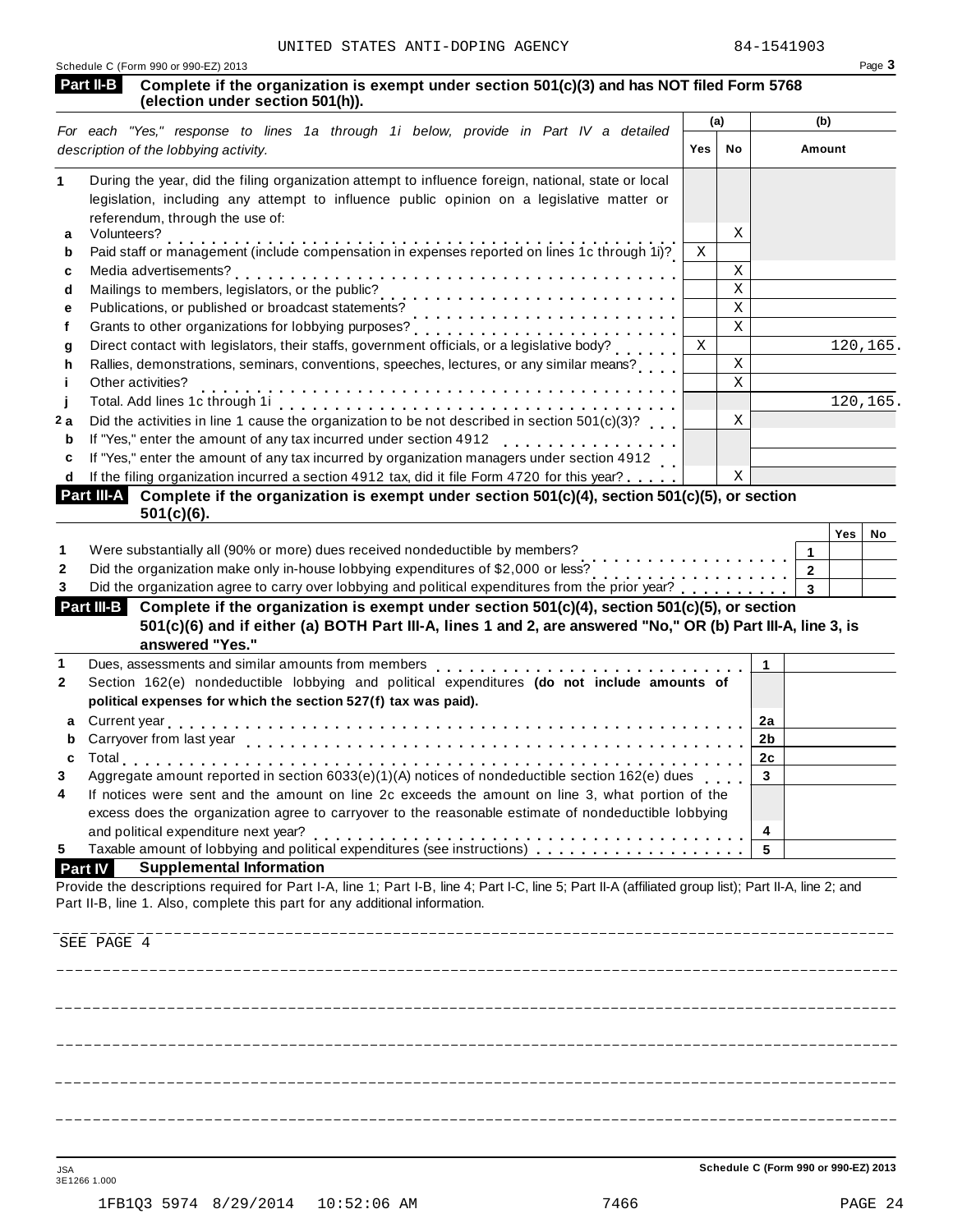### Schedule C (Form 990 or 990-EZ) 2013 Page **4**

### **Part IV Supplemental Information** *(continued)*

PART II-B, LINE 1G

USADA HAS CONTRACTED WITH A WASHINGTON D.C. BASED LEGISLATIVE FIRM TO SUPPORT ITS PRESENCE IN GOVERNMENT-RELATED ISSUES. USADA CONTINUES TO WORK INDEPENDENTLY AND IN COORDINATION WITH LEGISLATIVE BODIES ON ISSUES RELATED TO CONTROLLED SUBSTANCES AND DIETARY SUPPLEMENTS. USADA ALSO WORKS WITH NUMEROUS NATIONAL MEDICAL AND SPORT ORGANIZATIONS TO ASSIST WITH LEGISLATION TO BENEFIT THE HEALTH OF U.S. ATHLETES AND TO INCREASE EDUCATION ON THESE TOPICS. IN ADDITION, WASHINGTON REPRESENTATION ASSISTS USADA IN SECURING THE CONTINUED FUNDING NECESSARY TO SUPPORT ONGOING EFFORTS WHICH BENEFIT OLYMPIC, PARALYMPIC AND PAN AMERICAN GAMES ATHLETES, AS WELL AS COACHES AND YOUNG ATHLETES, IN THE UNITED STATES.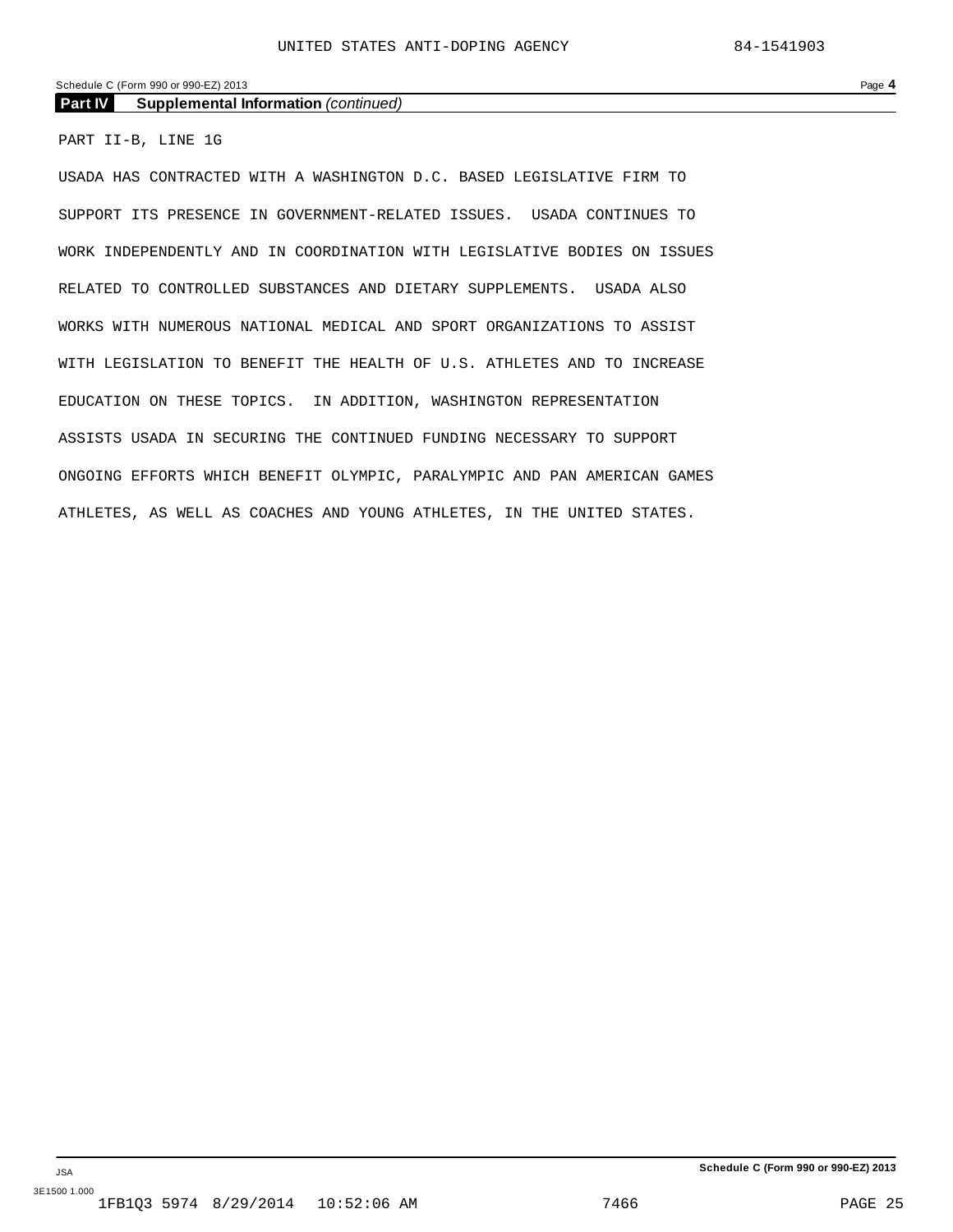| <b>SCHEDULE D</b> |  |
|-------------------|--|
| (Form 990)        |  |

# SCHEDULE D<br>
Supplemental Financial Statements<br>
Form 990) Part IV, line 6, 7, 8, 9, 10, 11a, 11b, 11c, 11d, 11e, 11f, 12a, or 12b.

Department of the Treasury **I are above to Public The Attach of Form** 990.<br> **Department of the Treasury Information about Schedule D. (Form 990), and its instructions is at www.irs gov/form990. INSOCITY IS THE INTERNATION CONSULTER IN THE INTERNATION OF A LIGARY CONSULTER IN THE INTERNATION OF A LIGARY CONSULTER INTERNATION OF A LIGARY OF A LIGARY OF A LIGARY OF A LIGARY OF A LIGARY OF A LIGARY OF A LIGARY OF A** 

|  | ame of the organization |  |
|--|-------------------------|--|

|              | Department of the Treasury      |                                                                                                                | Attach to Form 990.                                                                                                                                                                                                                                              | Open to Public                                      |
|--------------|---------------------------------|----------------------------------------------------------------------------------------------------------------|------------------------------------------------------------------------------------------------------------------------------------------------------------------------------------------------------------------------------------------------------------------|-----------------------------------------------------|
|              | <b>Internal Revenue Service</b> |                                                                                                                | Information about Schedule D (Form 990) and its instructions is at www.irs.gov/form990.                                                                                                                                                                          | <b>Inspection</b>                                   |
|              | Name of the organization        |                                                                                                                |                                                                                                                                                                                                                                                                  | <b>Employer identification number</b>               |
|              |                                 | UNITED STATES ANTI-DOPING AGENCY                                                                               |                                                                                                                                                                                                                                                                  | 84-1541903                                          |
| Part I       |                                 |                                                                                                                | Organizations Maintaining Donor Advised Funds or Other Similar Funds or Accounts.<br>Complete if the organization answered "Yes" to Form 990, Part IV, line 6.                                                                                                   |                                                     |
|              |                                 |                                                                                                                | (a) Donor advised funds                                                                                                                                                                                                                                          | (b) Funds and other accounts                        |
|              |                                 | Total number at end of year example.                                                                           |                                                                                                                                                                                                                                                                  |                                                     |
|              |                                 | Aggregate contributions to (during year)                                                                       |                                                                                                                                                                                                                                                                  |                                                     |
|              |                                 | Aggregate grants from (during year)                                                                            |                                                                                                                                                                                                                                                                  |                                                     |
|              |                                 | Aggregate value at end of year example and a set of the set of the set of the set of the set of the set of the |                                                                                                                                                                                                                                                                  |                                                     |
|              |                                 |                                                                                                                | Did the organization inform all donors and donor advisors in writing that the assets held in donor advised                                                                                                                                                       |                                                     |
|              |                                 |                                                                                                                | funds are the organization's property, subject to the organization's exclusive legal control?                                                                                                                                                                    | Yes<br>No                                           |
|              |                                 |                                                                                                                | Did the organization inform all grantees, donors, and donor advisors in writing that grant funds can be used                                                                                                                                                     |                                                     |
|              |                                 |                                                                                                                | only for charitable purposes and not for the benefit of the donor or donor advisor, or for any other purpose                                                                                                                                                     |                                                     |
|              |                                 |                                                                                                                |                                                                                                                                                                                                                                                                  | Yes<br>No                                           |
|              |                                 |                                                                                                                | Part II Conservation Easements. Complete if the organization answered "Yes" to Form 990, Part IV, line 7.                                                                                                                                                        |                                                     |
|              |                                 |                                                                                                                | Purpose(s) of conservation easements held by the organization (check all that apply).                                                                                                                                                                            |                                                     |
|              |                                 | Preservation of land for public use (e.g., recreation or education)                                            |                                                                                                                                                                                                                                                                  | Preservation of an historically important land area |
|              |                                 | Protection of natural habitat                                                                                  |                                                                                                                                                                                                                                                                  | Preservation of a certified historic structure      |
|              |                                 | Preservation of open space                                                                                     |                                                                                                                                                                                                                                                                  |                                                     |
|              |                                 |                                                                                                                | Complete lines 2a through 2d if the organization held a qualified conservation contribution in the form of a conservation                                                                                                                                        |                                                     |
|              |                                 | easement on the last day of the tax year.                                                                      |                                                                                                                                                                                                                                                                  |                                                     |
|              |                                 |                                                                                                                |                                                                                                                                                                                                                                                                  | Held at the End of the Tax Year                     |
| а            |                                 |                                                                                                                |                                                                                                                                                                                                                                                                  | 2a                                                  |
| b            |                                 |                                                                                                                | Total acreage restricted by conservation easements                                                                                                                                                                                                               | 2b                                                  |
| c            |                                 |                                                                                                                | Number of conservation easements on a certified historic structure included in (a) $\dots$                                                                                                                                                                       | 2c                                                  |
| d            |                                 |                                                                                                                | Number of conservation easements included in (c) acquired after 8/17/06, and not on a                                                                                                                                                                            |                                                     |
|              |                                 |                                                                                                                | historic structure listed in the National Register.                                                                                                                                                                                                              | 2d                                                  |
|              |                                 |                                                                                                                | Number of conservation easements modified, transferred, released, extinguished, or terminated by the organization during the                                                                                                                                     |                                                     |
|              |                                 | tax year $\triangleright$ __________________                                                                   |                                                                                                                                                                                                                                                                  |                                                     |
|              |                                 |                                                                                                                | Number of states where property subject to conservation easement is located $\blacktriangleright$ _________                                                                                                                                                      |                                                     |
|              |                                 |                                                                                                                | Does the organization have a written policy regarding the periodic monitoring, inspection, handling of                                                                                                                                                           |                                                     |
|              |                                 |                                                                                                                | violations, and enforcement of the conservation easements it holds?                                                                                                                                                                                              | Yes<br><b>No</b>                                    |
|              |                                 |                                                                                                                | Staff and volunteer hours devoted to monitoring, inspecting, and enforcing conservation easements during the year                                                                                                                                                |                                                     |
|              |                                 |                                                                                                                |                                                                                                                                                                                                                                                                  |                                                     |
|              |                                 |                                                                                                                | Amount of expenses incurred in monitoring, inspecting, and enforcing conservation easements during the year                                                                                                                                                      |                                                     |
|              |                                 |                                                                                                                |                                                                                                                                                                                                                                                                  |                                                     |
|              |                                 |                                                                                                                | Does each conservation easement reported on line 2(d) above satisfy the requirements of section 170(h)(4)(B)                                                                                                                                                     |                                                     |
|              |                                 |                                                                                                                |                                                                                                                                                                                                                                                                  | <b>No</b><br>Yes l                                  |
|              |                                 |                                                                                                                | In Part XIII, describe how the organization reports conservation easements in its revenue and expense statement, and                                                                                                                                             |                                                     |
|              |                                 | organization's accounting for conservation easements.                                                          | balance sheet, and include, if applicable, the text of the footnote to the organization's financial statements that describes the                                                                                                                                |                                                     |
|              | Part III                        |                                                                                                                | Organizations Maintaining Collections of Art, Historical Treasures, or Other Similar Assets.                                                                                                                                                                     |                                                     |
|              |                                 |                                                                                                                | Complete if the organization answered "Yes" to Form 990, Part IV, line 8.                                                                                                                                                                                        |                                                     |
|              |                                 |                                                                                                                |                                                                                                                                                                                                                                                                  |                                                     |
| 1a           |                                 |                                                                                                                | If the organization elected, as permitted under SFAS 116 (ASC 958), not to report in its revenue statement and balance sheet<br>works of art, historical treasures, or other similar assets held for public exhibition, education, or research in furtherance of |                                                     |
|              |                                 |                                                                                                                | public service, provide, in Part XIII, the text of the footnote to its financial statements that describes these items.                                                                                                                                          |                                                     |
| b            |                                 |                                                                                                                | If the organization elected, as permitted under SFAS 116 (ASC 958), to report in its revenue statement and balance sheet                                                                                                                                         |                                                     |
|              |                                 |                                                                                                                | works of art, historical treasures, or other similar assets held for public exhibition, education, or research in furtherance of                                                                                                                                 |                                                     |
|              |                                 | public service, provide the following amounts relating to these items:                                         |                                                                                                                                                                                                                                                                  |                                                     |
|              |                                 |                                                                                                                |                                                                                                                                                                                                                                                                  |                                                     |
|              |                                 |                                                                                                                |                                                                                                                                                                                                                                                                  | $\triangleright$ \$ ______________                  |
| $\mathbf{2}$ |                                 |                                                                                                                | If the organization received or held works of art, historical treasures, or other similar assets for financial gain, provide the                                                                                                                                 |                                                     |
|              |                                 |                                                                                                                | following amounts required to be reported under SFAS 116 (ASC 958) relating to these items:                                                                                                                                                                      |                                                     |
| а            |                                 |                                                                                                                |                                                                                                                                                                                                                                                                  |                                                     |
| b            |                                 | For Paperwork Reduction Act Notice, see the Instructions for Form 990.                                         |                                                                                                                                                                                                                                                                  | Schedule D (Form 990) 2013                          |
|              |                                 |                                                                                                                |                                                                                                                                                                                                                                                                  |                                                     |

JSA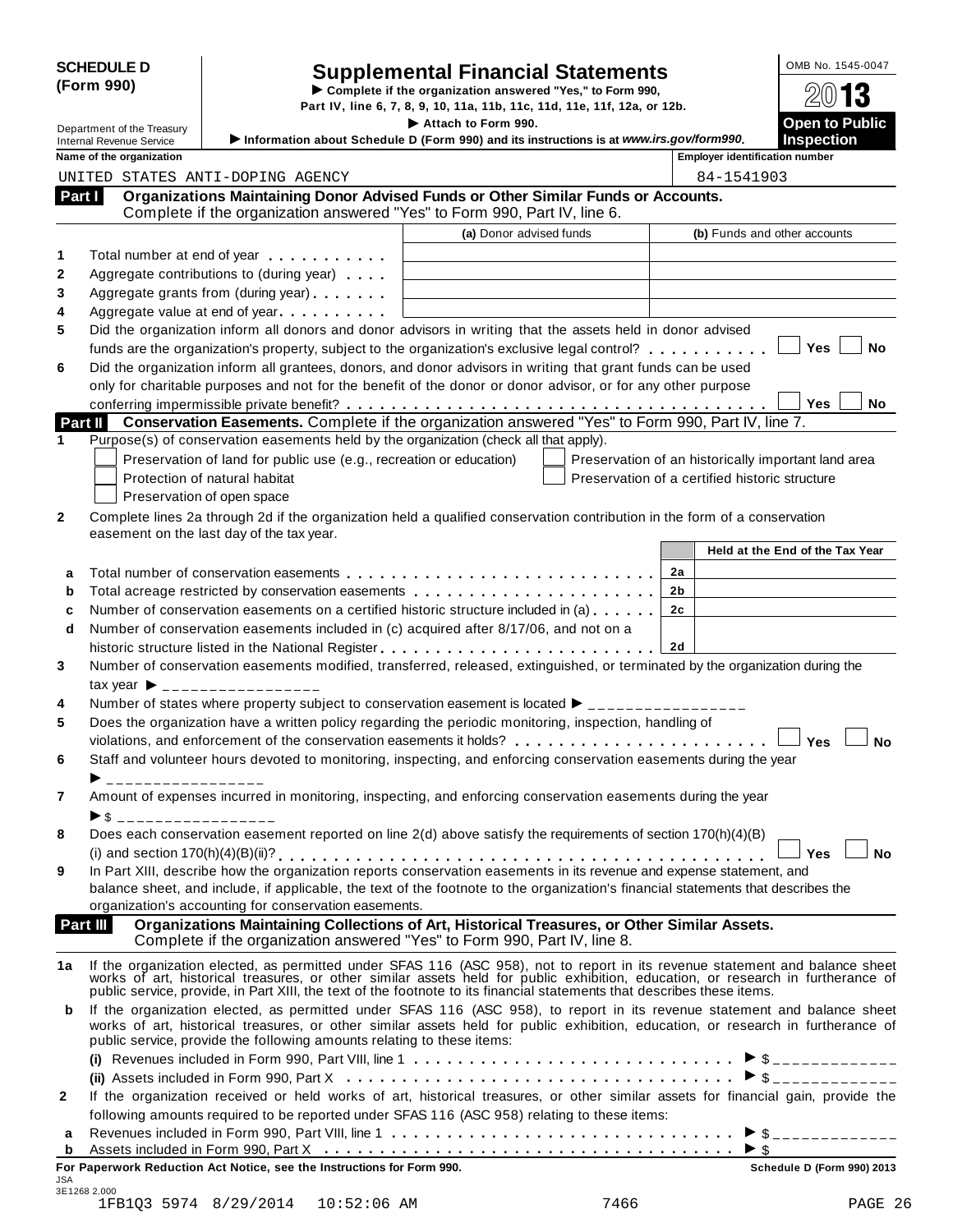UNITED STATES ANTI-DOPING AGENCY 84-1541903

|          | Schedule D (Form 990) 2013                                                                                                                                                                                                                  |                         |                |                           |                    |                                                     |        |                     | Page 2    |
|----------|---------------------------------------------------------------------------------------------------------------------------------------------------------------------------------------------------------------------------------------------|-------------------------|----------------|---------------------------|--------------------|-----------------------------------------------------|--------|---------------------|-----------|
| Part III | Organizations Maintaining Collections of Art, Historical Treasures, or Other Similar Assets (continued)                                                                                                                                     |                         |                |                           |                    |                                                     |        |                     |           |
| 3        | Using the organization's acquisition, accession, and other records, check any of the following that are a significant use of its<br>collection items (check all that apply):                                                                |                         |                |                           |                    |                                                     |        |                     |           |
| a        | Public exhibition                                                                                                                                                                                                                           | d                       |                | Loan or exchange programs |                    |                                                     |        |                     |           |
| b        | Scholarly research                                                                                                                                                                                                                          | е                       |                |                           |                    |                                                     |        |                     |           |
| c        | Preservation for future generations                                                                                                                                                                                                         |                         |                |                           |                    |                                                     |        |                     |           |
|          | Provide a description of the organization's collections and explain how they further the organization's exempt purpose in Part                                                                                                              |                         |                |                           |                    |                                                     |        |                     |           |
|          | XIII.                                                                                                                                                                                                                                       |                         |                |                           |                    |                                                     |        |                     |           |
| 5        | During the year, did the organization solicit or receive donations of art, historical treasures, or other similar                                                                                                                           |                         |                |                           |                    |                                                     |        |                     |           |
|          | assets to be sold to raise funds rather than to be maintained as part of the organization's collection?                                                                                                                                     |                         |                |                           |                    |                                                     |        | Yes                 | No        |
|          | Escrow and Custodial Arrangements. Complete if the organization answered "Yes" to Form 990, Part IV, line 9,<br><b>Part IV</b><br>or reported an amount on Form 990, Part X, line 21.                                                       |                         |                |                           |                    |                                                     |        |                     |           |
|          |                                                                                                                                                                                                                                             |                         |                |                           |                    |                                                     |        |                     |           |
|          | 1a Is the organization an agent, trustee, custodian or other intermediary for contributions or other assets not                                                                                                                             |                         |                |                           |                    |                                                     |        |                     |           |
|          |                                                                                                                                                                                                                                             |                         |                |                           |                    |                                                     |        | Yes                 | No        |
|          | b If "Yes," explain the arrangement in Part XIII and complete the following table:                                                                                                                                                          |                         |                |                           |                    |                                                     |        |                     |           |
|          | Beginning balance $\ldots \ldots \ldots \ldots \ldots \ldots \ldots \ldots \ldots \ldots \ldots$                                                                                                                                            |                         |                |                           |                    |                                                     | Amount |                     |           |
| c        |                                                                                                                                                                                                                                             |                         |                |                           |                    |                                                     |        |                     |           |
| d<br>е   |                                                                                                                                                                                                                                             |                         |                |                           |                    |                                                     |        |                     |           |
| f        |                                                                                                                                                                                                                                             |                         |                |                           |                    |                                                     |        |                     |           |
| 2a       | Did the organization include an amount on Form 990, Part X, line 21?                                                                                                                                                                        |                         |                |                           |                    | <u> 1989 - Andrea Station Barbara, amerikan per</u> |        | Yes                 | <b>No</b> |
|          | b If "Yes," explain the arrangement in Part XIII. Check here if the explanation has been provided in Part XIII.                                                                                                                             |                         |                |                           |                    |                                                     |        |                     |           |
|          | Endowment Funds. Complete if the organization answered "Yes" to Form 990, Part IV, line 10.<br><b>Part V</b>                                                                                                                                |                         |                |                           |                    |                                                     |        |                     |           |
|          |                                                                                                                                                                                                                                             | (a) Current year        | (b) Prior year |                           | (c) Two years back | (d) Three years back                                |        | (e) Four years back |           |
| 1a       | Beginning of year balance exceeding                                                                                                                                                                                                         |                         |                |                           |                    |                                                     |        |                     |           |
| b        | Contributions                                                                                                                                                                                                                               |                         |                |                           |                    |                                                     |        |                     |           |
|          | c Net investment earnings, gains,                                                                                                                                                                                                           |                         |                |                           |                    |                                                     |        |                     |           |
|          | and losses experiences and losses                                                                                                                                                                                                           |                         |                |                           |                    |                                                     |        |                     |           |
|          | <b>d</b> Grants or scholarships <b>contains</b>                                                                                                                                                                                             |                         |                |                           |                    |                                                     |        |                     |           |
|          | e Other expenditures for facilities                                                                                                                                                                                                         |                         |                |                           |                    |                                                     |        |                     |           |
|          | and programs expansion and programs                                                                                                                                                                                                         |                         |                |                           |                    |                                                     |        |                     |           |
|          | f Administrative expenses                                                                                                                                                                                                                   |                         |                |                           |                    |                                                     |        |                     |           |
| g        | End of year balance                                                                                                                                                                                                                         |                         |                |                           |                    |                                                     |        |                     |           |
| 2        | Provide the estimated percentage of the current year end balance (line 1g, column (a)) held as:                                                                                                                                             |                         |                |                           |                    |                                                     |        |                     |           |
|          | Board designated or quasi-endowment $\blacktriangleright$                                                                                                                                                                                   | %                       |                |                           |                    |                                                     |        |                     |           |
|          | $\%$<br><b>b</b> Permanent endowment $\blacktriangleright$                                                                                                                                                                                  |                         |                |                           |                    |                                                     |        |                     |           |
|          | <b>c</b> Temporarily restricted endowment                                                                                                                                                                                                   | %                       |                |                           |                    |                                                     |        |                     |           |
|          | The percentages in lines 2a, 2b, and 2c should equal 100%.                                                                                                                                                                                  |                         |                |                           |                    |                                                     |        |                     |           |
|          | 3a Are there endowment funds not in the possession of the organization that are held and administered for the                                                                                                                               |                         |                |                           |                    |                                                     |        |                     |           |
|          | organization by:                                                                                                                                                                                                                            |                         |                |                           |                    |                                                     |        | Yes                 | No        |
|          |                                                                                                                                                                                                                                             |                         |                |                           |                    |                                                     |        | 3a(i)               |           |
|          | (ii) related organizations enterpresent respectively respectively related organizations enterpresent respective                                                                                                                             |                         |                |                           |                    |                                                     |        | 3a(ii)              |           |
|          | <b>b</b> If "Yes" to 3a(ii), are the related organizations listed as required on Schedule R?<br>Describe in Part XIII the intended uses of the organization's endowment funds.                                                              |                         |                |                           |                    |                                                     |        | 3b                  |           |
|          | Land, Buildings, and Equipment.<br><b>Part VI</b><br>Complete if the organization answered "Yes" to Form 990, Part IV, line 11a. See Form 990, Part X, line 10.                                                                             |                         |                |                           |                    |                                                     |        |                     |           |
|          | Description of property                                                                                                                                                                                                                     | (a) Cost or other basis |                | (b) Cost or other basis   |                    | (c) Accumulated                                     |        | (d) Book value      |           |
|          |                                                                                                                                                                                                                                             | (investment)            |                | (other)                   |                    | depreciation                                        |        |                     |           |
| 1а       |                                                                                                                                                                                                                                             |                         |                |                           |                    |                                                     |        |                     |           |
| b        |                                                                                                                                                                                                                                             |                         |                |                           |                    |                                                     |        |                     |           |
| с        | Leasehold improvements and a series and a series of the series of the series of the series of the series of the series of the series of the series of the series of the series of the series of the series of the series of th<br>Equipment |                         |                | 9,826.                    |                    | 9,826                                               |        |                     |           |
| d        |                                                                                                                                                                                                                                             |                         |                | 1,150,884.<br>479,896.    |                    | 1,096,144.                                          |        |                     | 54,740.   |
| е        | Total. Add lines 1a through 1e. (Column (d) must equal Form 990, Part X, column (B), line 10(c).)                                                                                                                                           |                         |                |                           |                    | 441,260.                                            |        |                     | 38,636.   |
|          |                                                                                                                                                                                                                                             |                         |                |                           |                    |                                                     |        |                     | 93,376.   |

**Schedule D (Form 990) 2013**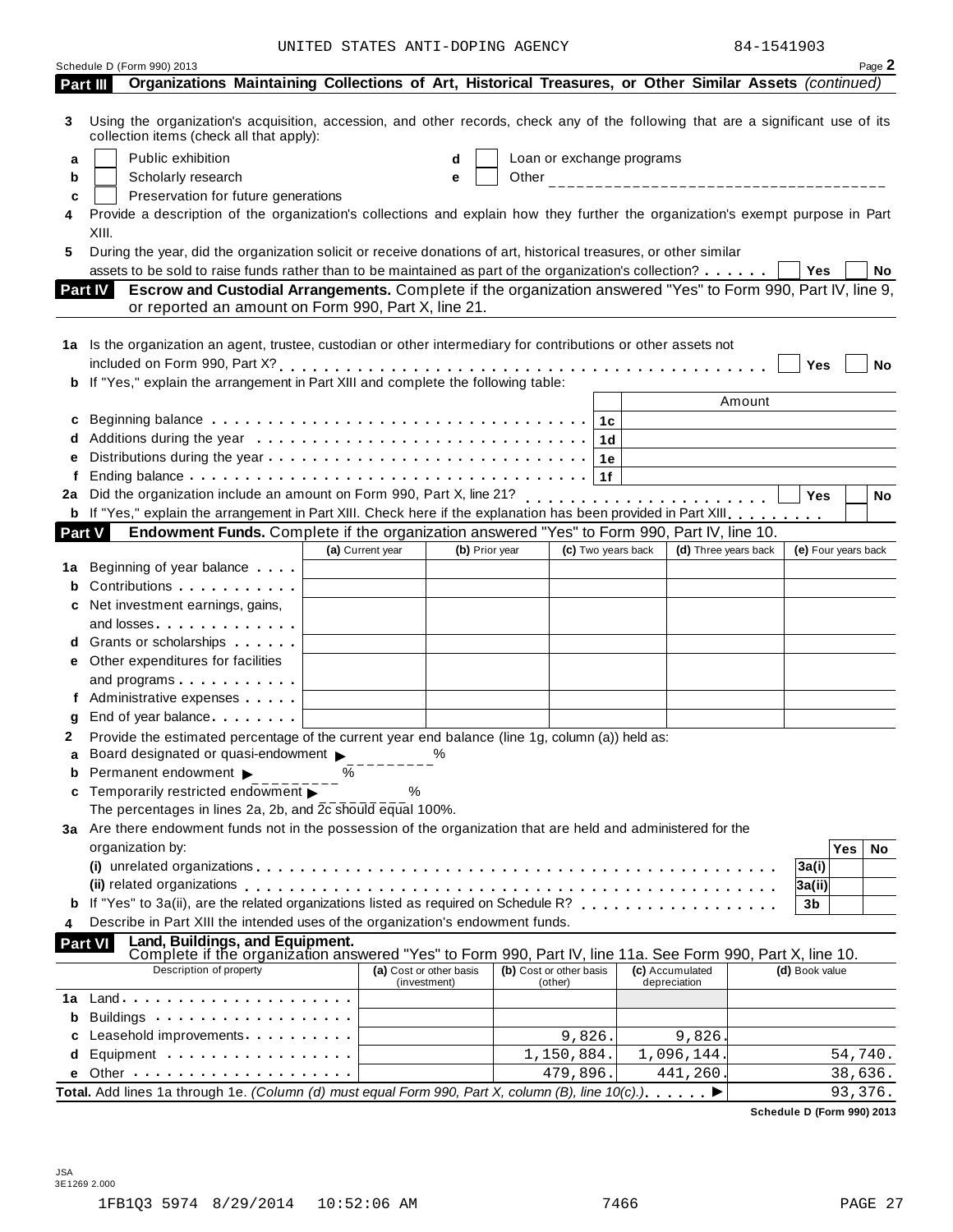| <b>Part VII</b>                                                       | <b>Investments - Other Securities.</b>                                                   |                 | Page 3                                                                                                     |
|-----------------------------------------------------------------------|------------------------------------------------------------------------------------------|-----------------|------------------------------------------------------------------------------------------------------------|
|                                                                       |                                                                                          |                 | Complete if the organization answered "Yes" to Form 990, Part IV, line 11b. See Form 990, Part X, line 12. |
|                                                                       | (a) Description of security or category<br>(including name of security)                  | (b) Book value  | (c) Method of valuation:<br>Cost or end-of-year market value                                               |
|                                                                       | (1) Financial derivatives                                                                |                 |                                                                                                            |
|                                                                       | (2) Closely-held equity interests                                                        |                 |                                                                                                            |
|                                                                       | (3) Other_____________________________                                                   |                 |                                                                                                            |
| (A)                                                                   |                                                                                          |                 |                                                                                                            |
| (B)                                                                   |                                                                                          |                 |                                                                                                            |
| $\underline{(C)}$                                                     |                                                                                          |                 |                                                                                                            |
| (D)                                                                   |                                                                                          |                 |                                                                                                            |
| (E)                                                                   |                                                                                          |                 |                                                                                                            |
| (F)                                                                   |                                                                                          |                 |                                                                                                            |
| (G)                                                                   |                                                                                          |                 |                                                                                                            |
| (H)                                                                   |                                                                                          |                 |                                                                                                            |
|                                                                       | Total. (Column (b) must equal Form 990, Part X, col. (B) line 12.) $\blacktriangleright$ |                 |                                                                                                            |
| <b>Part VIII</b>                                                      | <b>Investments - Program Related.</b>                                                    |                 | Complete if the organization answered "Yes" to Form 990, Part IV, line 11c. See Form 990, Part X, line 13. |
|                                                                       | (a) Description of investment                                                            | (b) Book value  | (c) Method of valuation:                                                                                   |
|                                                                       |                                                                                          |                 | Cost or end-of-year market value                                                                           |
| (1)                                                                   |                                                                                          |                 |                                                                                                            |
| (2)                                                                   |                                                                                          |                 |                                                                                                            |
| (3)                                                                   |                                                                                          |                 |                                                                                                            |
| (4)                                                                   |                                                                                          |                 |                                                                                                            |
| (5)                                                                   |                                                                                          |                 |                                                                                                            |
| (6)                                                                   |                                                                                          |                 |                                                                                                            |
| (7)                                                                   |                                                                                          |                 |                                                                                                            |
| (8)                                                                   |                                                                                          |                 |                                                                                                            |
| (9)                                                                   |                                                                                          |                 |                                                                                                            |
|                                                                       | Total. (Column (b) must equal Form 990, Part X, col. (B) line 13.) $\blacktriangleright$ |                 |                                                                                                            |
| Part IX                                                               | Other Assets.                                                                            |                 | Complete if the organization answered "Yes" to Form 990, Part IV, line 11d. See Form 990, Part X, line 15. |
|                                                                       |                                                                                          | (a) Description | (b) Book value                                                                                             |
|                                                                       |                                                                                          |                 |                                                                                                            |
|                                                                       |                                                                                          |                 |                                                                                                            |
|                                                                       |                                                                                          |                 |                                                                                                            |
|                                                                       |                                                                                          |                 |                                                                                                            |
|                                                                       |                                                                                          |                 |                                                                                                            |
|                                                                       |                                                                                          |                 |                                                                                                            |
|                                                                       |                                                                                          |                 |                                                                                                            |
|                                                                       |                                                                                          |                 |                                                                                                            |
|                                                                       |                                                                                          |                 |                                                                                                            |
|                                                                       |                                                                                          |                 |                                                                                                            |
|                                                                       |                                                                                          |                 | ▶                                                                                                          |
| (1)<br>(2)<br>(3)<br>(4)<br>(5)<br>(6)<br>(7)<br>(8)<br>(9)<br>Part X | <b>Other Liabilities.</b>                                                                |                 | Complete if the organization answered "Yes" to Form 990, Part IV, line 11e or 11f. See Form 990, Part X,   |
|                                                                       | line 25.                                                                                 |                 |                                                                                                            |
|                                                                       | (a) Description of liability                                                             | (b) Book value  |                                                                                                            |
|                                                                       | (1) Federal income taxes                                                                 |                 |                                                                                                            |
|                                                                       |                                                                                          |                 |                                                                                                            |
|                                                                       |                                                                                          |                 |                                                                                                            |
|                                                                       |                                                                                          |                 |                                                                                                            |
|                                                                       |                                                                                          |                 |                                                                                                            |
| 1.<br>(2)<br>(3)<br>(4)<br>(5)<br>(6)                                 |                                                                                          |                 |                                                                                                            |
|                                                                       |                                                                                          |                 |                                                                                                            |
| (7)<br>(8)<br>(9)                                                     |                                                                                          |                 |                                                                                                            |

organization's liability for uncertain tax positions under FIN 48 (ASC 740). Check here if the text of the footnote has been provided in Part XIII JSA **Schedule D (Form 990) 2013** JSA<br>3E1270 1.000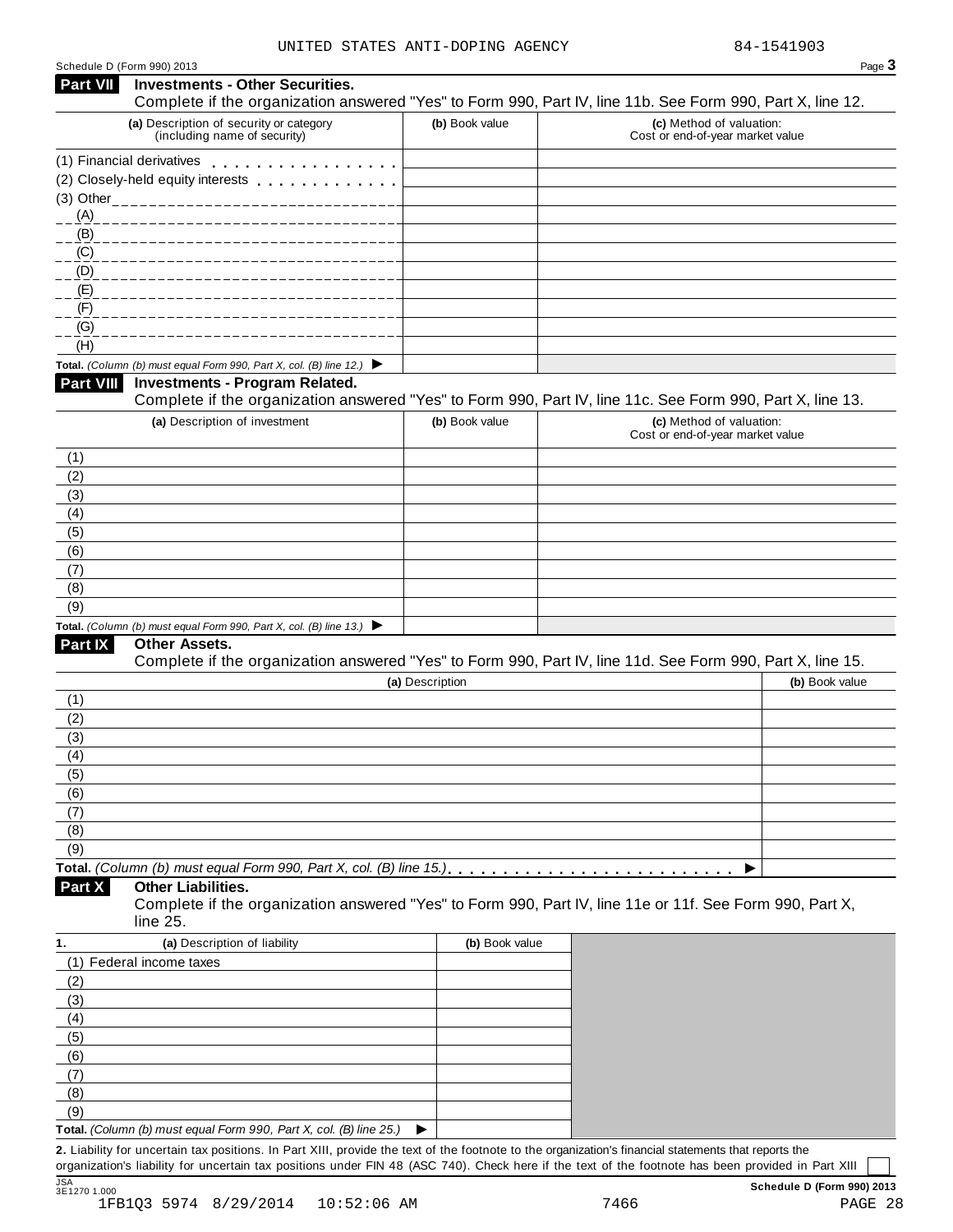|                 | Schedule D (Form 990) 2013                                                                                                                                                                                                                                                       |                      | Page 4                |
|-----------------|----------------------------------------------------------------------------------------------------------------------------------------------------------------------------------------------------------------------------------------------------------------------------------|----------------------|-----------------------|
| Part XI         | Reconciliation of Revenue per Audited Financial Statements With Revenue per Return.<br>Complete if the organization answered "Yes" to Form 990, Part IV, line 12a.                                                                                                               |                      |                       |
| $\mathbf{1}$    | Total revenue, gains, and other support per audited financial statements                                                                                                                                                                                                         | $\blacktriangleleft$ | 14,091,535.           |
| $\mathbf{2}$    | Amounts included on line 1 but not on Form 990, Part VIII, line 12:                                                                                                                                                                                                              |                      |                       |
| a               | Net unrealized gains on investments<br>17,763.<br>2a                                                                                                                                                                                                                             |                      |                       |
| b               | Donated services and use of facilities<br>2 <sub>b</sub>                                                                                                                                                                                                                         |                      |                       |
| c               | 2c                                                                                                                                                                                                                                                                               |                      |                       |
| d               | 2d                                                                                                                                                                                                                                                                               |                      |                       |
| е               | Add lines 2a through 2d                                                                                                                                                                                                                                                          | 2e                   | 17,763.               |
| 3               |                                                                                                                                                                                                                                                                                  | $\mathbf{3}$         | 14,073,772.           |
| 4               | Amounts included on Form 990, Part VIII, line 12, but not on line 1:                                                                                                                                                                                                             |                      |                       |
| a               | Investment expenses not included on Form 990, Part VIII, line 7b [10, 10, 10, 14a]<br>17,324.                                                                                                                                                                                    |                      |                       |
| b               | 4b                                                                                                                                                                                                                                                                               |                      |                       |
| c               | Add lines 4a and 4b                                                                                                                                                                                                                                                              | 4c                   | 17,324.               |
| 5.              | Total revenue. Add lines 3 and 4c. (This must equal Form 990, Part I, line 12.)                                                                                                                                                                                                  | 5                    | 14,091,096.           |
| <b>Part XII</b> | Reconciliation of Expenses per Audited Financial Statements With Expenses per Return.<br>Complete if the organization answered "Yes" to Form 990, Part IV, line 12a.                                                                                                             |                      |                       |
| $\mathbf{1}$    | Total expenses and losses per audited financial statements                                                                                                                                                                                                                       | 1                    | 14, 269, 278.         |
| $\mathbf{2}$    | Amounts included on line 1 but not on Form 990, Part IX, line 25:                                                                                                                                                                                                                |                      |                       |
| a               | Donated services and use of facilities<br>2a                                                                                                                                                                                                                                     |                      |                       |
| b               | Prior year adjustments<br>2 <sub>b</sub>                                                                                                                                                                                                                                         |                      |                       |
| с               | Other losses<br>2c                                                                                                                                                                                                                                                               |                      |                       |
| d               | 2d                                                                                                                                                                                                                                                                               |                      |                       |
| е               | Add lines 2a through 2d                                                                                                                                                                                                                                                          | 2e                   |                       |
| 3               |                                                                                                                                                                                                                                                                                  | 3                    | 14, 269, 278.         |
| 4               | Amounts included on Form 990, Part IX, line 25, but not on line 1:                                                                                                                                                                                                               |                      |                       |
| a               | Investment expenses not included on Form 990, Part VIII, line 7b<br>1.1.1.1.1.1<br>17,324.<br>4a                                                                                                                                                                                 |                      |                       |
| b               | 4 <sub>b</sub>                                                                                                                                                                                                                                                                   |                      |                       |
| c               | Add lines 4a and 4b<br>. <b>.</b>                                                                                                                                                                                                                                                | 4c                   | 17,324.               |
| 5.              | Total expenses. Add lines 3 and 4c. (This must equal Form 990, Part I, line 18.)                                                                                                                                                                                                 | 5                    | 14,286,602.           |
|                 | Part XIII Supplemental Information.                                                                                                                                                                                                                                              |                      |                       |
|                 | Provide the descriptions required for Part II, lines 3, 5, and 9; Part III, lines 1a and 4; Part IV, lines 1b and 2b; Part V, line 4; Part X, line<br>2; Part XI, lines 2d and 4b; and Part XII, lines 2d and 4b. Also complete this part to provide any additional information. |                      |                       |
|                 | PART X, LINE 2                                                                                                                                                                                                                                                                   |                      |                       |
|                 | MANAGEMENT HAS EVALUATED THEIR INCOME TAX POSITIONS UNDER THE GUIDANCE                                                                                                                                                                                                           |                      | _____________________ |
|                 | INCLUDED IN ASC 740. BASED ON THEIR REVIEW, MANAGEMENT HAS NOT                                                                                                                                                                                                                   |                      |                       |
|                 | IDENTIFIED ANY MATERIAL UNCERTAIN TAX POSITIONS TO BE RECORDED OR                                                                                                                                                                                                                |                      |                       |
|                 | DISCLOSED IN THE FINANCIAL STATEMENTS.                                                                                                                                                                                                                                           |                      |                       |
|                 |                                                                                                                                                                                                                                                                                  |                      |                       |
|                 |                                                                                                                                                                                                                                                                                  |                      |                       |
|                 |                                                                                                                                                                                                                                                                                  |                      |                       |
|                 |                                                                                                                                                                                                                                                                                  |                      |                       |
|                 |                                                                                                                                                                                                                                                                                  |                      |                       |
|                 |                                                                                                                                                                                                                                                                                  |                      |                       |
|                 |                                                                                                                                                                                                                                                                                  |                      |                       |
|                 |                                                                                                                                                                                                                                                                                  |                      |                       |
|                 |                                                                                                                                                                                                                                                                                  |                      |                       |
|                 |                                                                                                                                                                                                                                                                                  |                      |                       |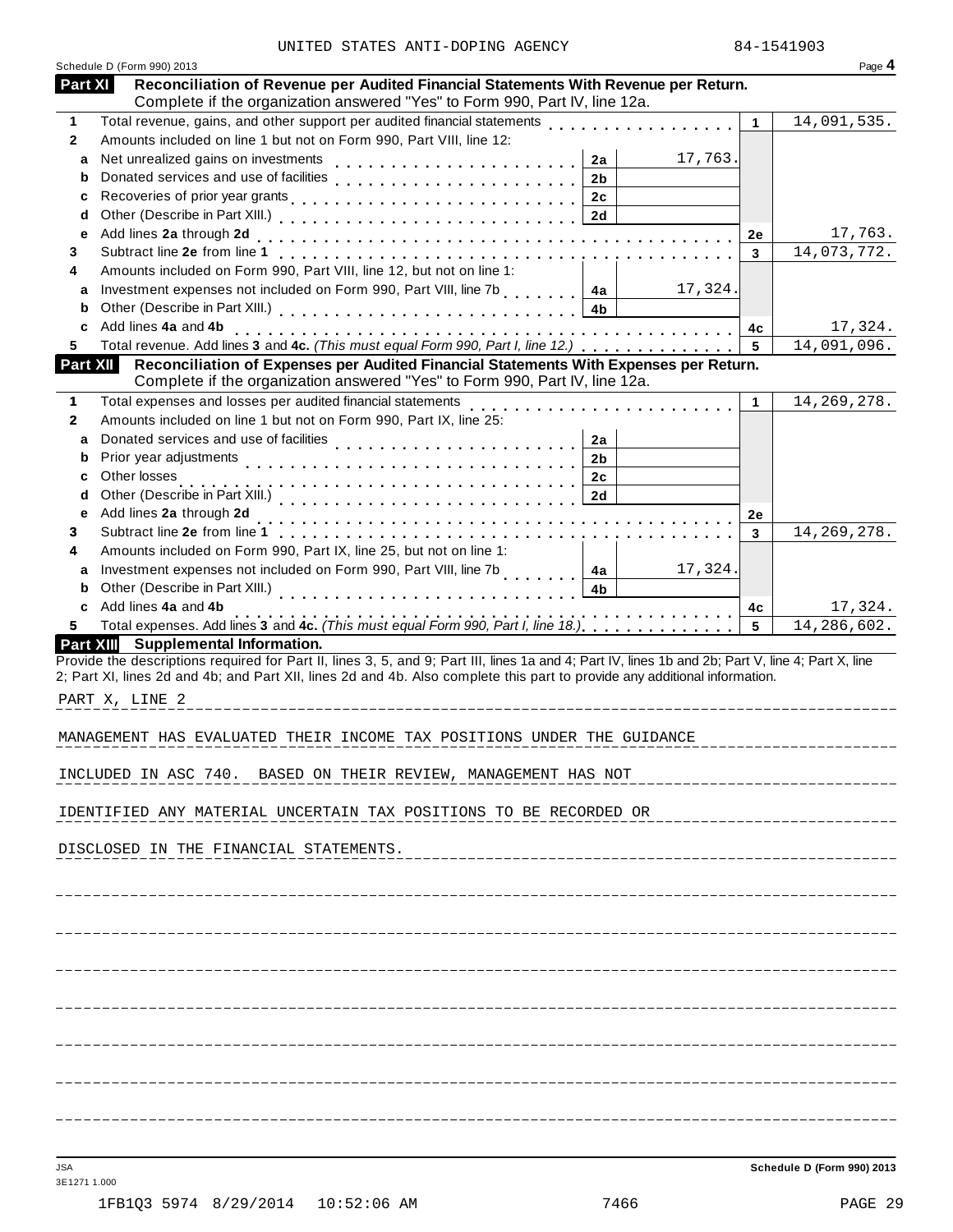**Part XIII Supplemental Information** *(continued)*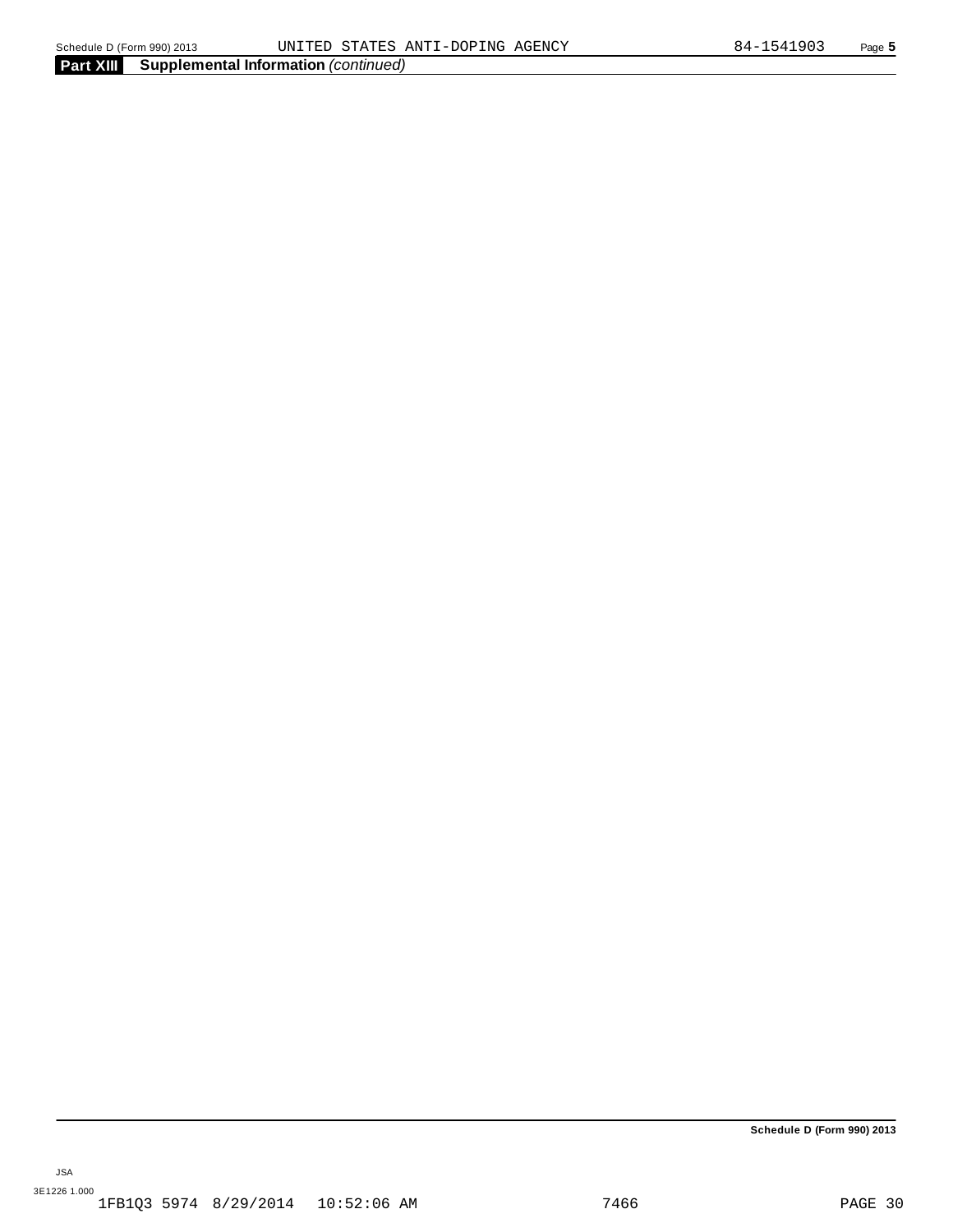| <b>SCHEDULE F</b>                                                                                                                                                                                                                                          |                                                                                                                                             |                                                                                                                                           | <b>Statement of Activities Outside the United States</b>                                                                                                   |                                                                                                             | OMB No. 1545-0047                                             |  |  |
|------------------------------------------------------------------------------------------------------------------------------------------------------------------------------------------------------------------------------------------------------------|---------------------------------------------------------------------------------------------------------------------------------------------|-------------------------------------------------------------------------------------------------------------------------------------------|------------------------------------------------------------------------------------------------------------------------------------------------------------|-------------------------------------------------------------------------------------------------------------|---------------------------------------------------------------|--|--|
| (Form 990)                                                                                                                                                                                                                                                 |                                                                                                                                             |                                                                                                                                           | ▶ Complete if the organization answered "Yes" on Form 990, Part IV, line 14b, 15, or 16.                                                                   |                                                                                                             | 13                                                            |  |  |
| Department of the Treasury                                                                                                                                                                                                                                 |                                                                                                                                             | Attach to Form 990. See separate instructions.<br>Information about Schedule F (Form 990) and its instructions is at www.irs.gov/form990. |                                                                                                                                                            |                                                                                                             |                                                               |  |  |
| <b>Internal Revenue Service</b><br>Name of the organization                                                                                                                                                                                                |                                                                                                                                             |                                                                                                                                           |                                                                                                                                                            |                                                                                                             | <b>Inspection</b><br><b>Employer identification number</b>    |  |  |
| UNITED STATES ANTI-DOPING AGENCY                                                                                                                                                                                                                           |                                                                                                                                             |                                                                                                                                           |                                                                                                                                                            | 84-1541903                                                                                                  |                                                               |  |  |
| Part I                                                                                                                                                                                                                                                     | General Information on Activities Outside the United States. Complete if the organization answered "Yes" on<br>Form 990, Part IV, line 14b. |                                                                                                                                           |                                                                                                                                                            |                                                                                                             |                                                               |  |  |
| 1                                                                                                                                                                                                                                                          | For grantmakers. Does the organization maintain records to substantiate the amount of its grants and other                                  |                                                                                                                                           |                                                                                                                                                            |                                                                                                             |                                                               |  |  |
|                                                                                                                                                                                                                                                            | assistance, the grantees' eligibility for the grants or assistance, and the selection criteria used to award the                            |                                                                                                                                           |                                                                                                                                                            |                                                                                                             |                                                               |  |  |
|                                                                                                                                                                                                                                                            |                                                                                                                                             |                                                                                                                                           |                                                                                                                                                            |                                                                                                             | Yes<br>No                                                     |  |  |
| $\mathbf{2}$<br>assistance outside the United States.                                                                                                                                                                                                      | For grantmakers. Describe in Part V the organization's procedures for monitoring the use of its grants and other                            |                                                                                                                                           |                                                                                                                                                            |                                                                                                             |                                                               |  |  |
| 3                                                                                                                                                                                                                                                          | Activities per Region. (The following Part I, line 3 table can be duplicated if additional space is needed.)                                |                                                                                                                                           |                                                                                                                                                            |                                                                                                             |                                                               |  |  |
| (a) Region                                                                                                                                                                                                                                                 | (b) Number of<br>offices in the<br>region                                                                                                   | (c) Number of<br>employees,<br>agents, and<br>independent<br>contractors<br>in region                                                     | (d) Activities conducted in<br>region (by type) (e.g.,<br>fundraising, program services,<br>investments,<br>grants to recipients<br>located in the region) | (e) If activity listed in (d) is<br>a program service,<br>describe specific type of<br>service(s) in region | (f) Total<br>expenditures for<br>and investments<br>in region |  |  |
| (1)<br>EAST ASIA AND THE PACIFIC                                                                                                                                                                                                                           |                                                                                                                                             |                                                                                                                                           | PROGRAM SERVICES                                                                                                                                           | TESTING, SYMPOSIUM                                                                                          | 11,346.                                                       |  |  |
| (2)<br><b>EUROPE</b>                                                                                                                                                                                                                                       |                                                                                                                                             |                                                                                                                                           | PROGRAM SERVICES                                                                                                                                           | TESTING, LAB, LEGAL                                                                                         | 372,679.                                                      |  |  |
| (3) NORTH AMERICA                                                                                                                                                                                                                                          |                                                                                                                                             |                                                                                                                                           | PROGRAM SERVICES                                                                                                                                           | TESTING, LAB, LEGAL                                                                                         | 72,595.                                                       |  |  |
| (4)<br>SUB-SAHARAN AFRICA                                                                                                                                                                                                                                  |                                                                                                                                             |                                                                                                                                           | PROGRAM SERVICES                                                                                                                                           | SCIENCE SYMPOSIUM                                                                                           | 500.                                                          |  |  |
| (5)                                                                                                                                                                                                                                                        |                                                                                                                                             |                                                                                                                                           |                                                                                                                                                            |                                                                                                             |                                                               |  |  |
| (6)                                                                                                                                                                                                                                                        |                                                                                                                                             |                                                                                                                                           |                                                                                                                                                            |                                                                                                             |                                                               |  |  |
| (7)                                                                                                                                                                                                                                                        |                                                                                                                                             |                                                                                                                                           |                                                                                                                                                            |                                                                                                             |                                                               |  |  |
| (8)                                                                                                                                                                                                                                                        |                                                                                                                                             |                                                                                                                                           |                                                                                                                                                            |                                                                                                             |                                                               |  |  |
| (9)                                                                                                                                                                                                                                                        |                                                                                                                                             |                                                                                                                                           |                                                                                                                                                            |                                                                                                             |                                                               |  |  |
| (10)                                                                                                                                                                                                                                                       |                                                                                                                                             |                                                                                                                                           |                                                                                                                                                            |                                                                                                             |                                                               |  |  |
| (11)                                                                                                                                                                                                                                                       |                                                                                                                                             |                                                                                                                                           |                                                                                                                                                            |                                                                                                             |                                                               |  |  |
| (12)                                                                                                                                                                                                                                                       |                                                                                                                                             |                                                                                                                                           |                                                                                                                                                            |                                                                                                             |                                                               |  |  |
| (13)                                                                                                                                                                                                                                                       |                                                                                                                                             |                                                                                                                                           |                                                                                                                                                            |                                                                                                             |                                                               |  |  |
| (14)                                                                                                                                                                                                                                                       |                                                                                                                                             |                                                                                                                                           |                                                                                                                                                            |                                                                                                             |                                                               |  |  |
| (15)                                                                                                                                                                                                                                                       |                                                                                                                                             |                                                                                                                                           |                                                                                                                                                            |                                                                                                             |                                                               |  |  |
| (16)                                                                                                                                                                                                                                                       |                                                                                                                                             |                                                                                                                                           |                                                                                                                                                            |                                                                                                             |                                                               |  |  |
| (17)                                                                                                                                                                                                                                                       |                                                                                                                                             |                                                                                                                                           |                                                                                                                                                            |                                                                                                             |                                                               |  |  |
| Зa<br>Sub-total experience and the state of the state of the state of the state of the state of the state of the state of the state of the state of the state of the state of the state of the state of the state of the state of th<br>Total<br>from<br>b | continuation                                                                                                                                |                                                                                                                                           |                                                                                                                                                            |                                                                                                             | 457,120.                                                      |  |  |
| sheets to Part I<br>c Totals (add lines 3a and 3b)                                                                                                                                                                                                         |                                                                                                                                             |                                                                                                                                           |                                                                                                                                                            |                                                                                                             | 457,120.                                                      |  |  |
|                                                                                                                                                                                                                                                            | For Paperwork Reduction Act Notice, see the Instructions for Form 990.                                                                      |                                                                                                                                           |                                                                                                                                                            |                                                                                                             | Schedule F (Form 990) 2013                                    |  |  |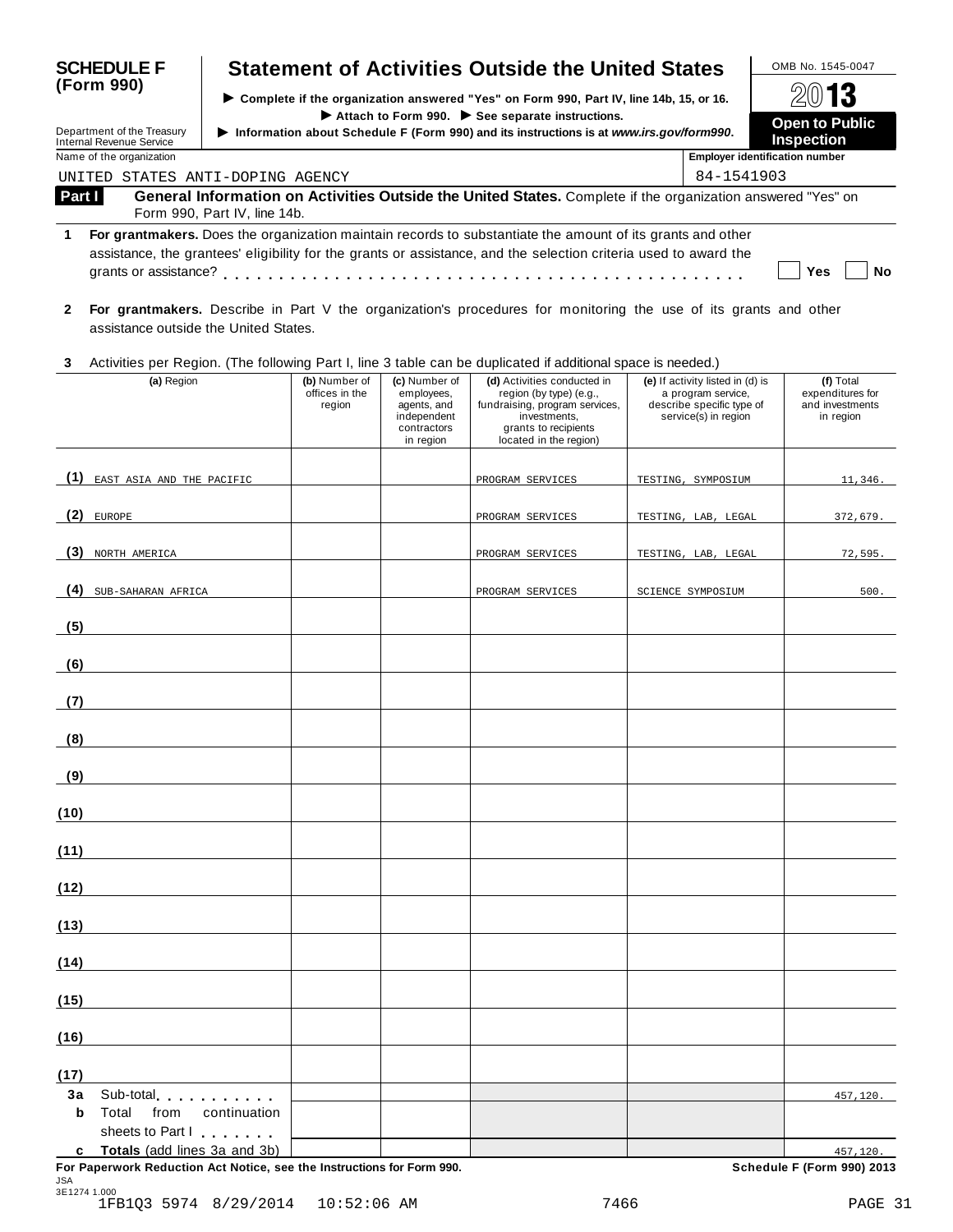### UNITED STATES ANTI-DOPING AGENCY 84-1541903

Schedule <sup>F</sup> (Form 990) <sup>2013</sup> Page **2**

| $\mathbf{1}$ | (a) Name of<br>organization | (b) IRS code<br>section and EIN<br>(if applicable) | (c) Region | (d) Purpose of<br>grant | (e) Amount of<br>cash grant | (f) Manner of<br>cash<br>disbursement | (g) Amount of<br>non-cash<br>assistance | (h) Description<br>of non-cash<br>assistance | (i) Method of<br>valuation<br>(book, FMV,<br>appraisal,<br>other) |
|--------------|-----------------------------|----------------------------------------------------|------------|-------------------------|-----------------------------|---------------------------------------|-----------------------------------------|----------------------------------------------|-------------------------------------------------------------------|
| (1)          |                             |                                                    |            |                         |                             |                                       |                                         |                                              |                                                                   |
| (2)          |                             |                                                    |            |                         |                             |                                       |                                         |                                              |                                                                   |
| (3)          |                             |                                                    |            |                         |                             |                                       |                                         |                                              |                                                                   |
| (4)          |                             |                                                    |            |                         |                             |                                       |                                         |                                              |                                                                   |
| (5)          |                             |                                                    |            |                         |                             |                                       |                                         |                                              |                                                                   |
| (6)          |                             |                                                    |            |                         |                             |                                       |                                         |                                              |                                                                   |
| (7)          |                             |                                                    |            |                         |                             |                                       |                                         |                                              |                                                                   |
| (8)          |                             |                                                    |            |                         |                             |                                       |                                         |                                              |                                                                   |
| (9)          |                             |                                                    |            |                         |                             |                                       |                                         |                                              |                                                                   |
| (10)         |                             |                                                    |            |                         |                             |                                       |                                         |                                              |                                                                   |
| (11)         |                             |                                                    |            |                         |                             |                                       |                                         |                                              |                                                                   |
| (12)         |                             |                                                    |            |                         |                             |                                       |                                         |                                              |                                                                   |
| (13)         |                             |                                                    |            |                         |                             |                                       |                                         |                                              |                                                                   |
| (14)         |                             |                                                    |            |                         |                             |                                       |                                         |                                              |                                                                   |
| (15)         |                             |                                                    |            |                         |                             |                                       |                                         |                                              |                                                                   |
| (16)         |                             |                                                    |            |                         |                             |                                       |                                         |                                              |                                                                   |

2 Enter total number of recipient organizations listed above that are recognized as charities by the foreign country, recognized as tax-exempt<br>by the IRS, or for which the grantee or counsel has provided a section 501(c)( ▶<br>▶

**Schedule F (Form 990) 2013**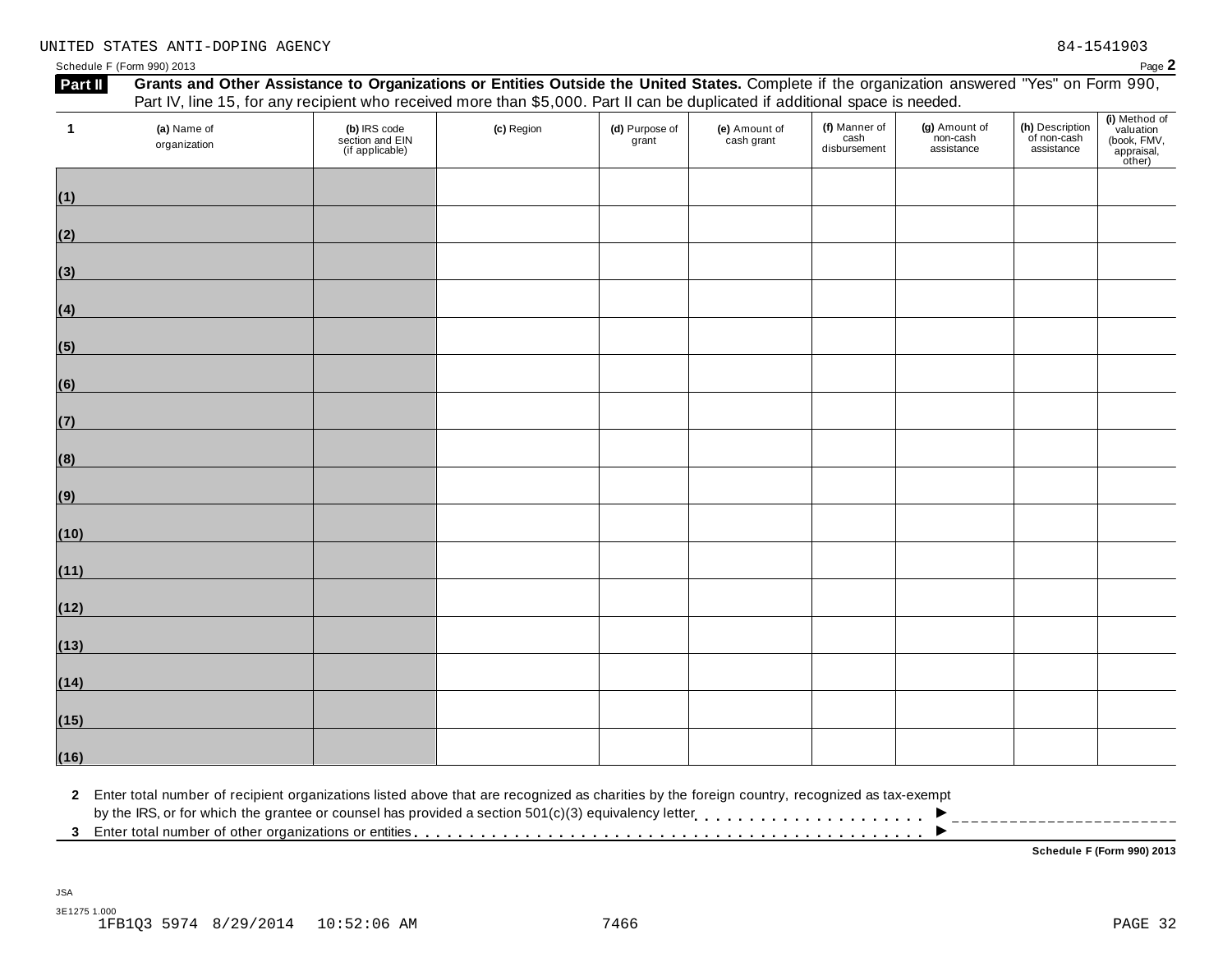| (a) Type of grant or assistance                                                                                               | (b) Region | (c) Number of<br>recipients | (d) Amount of<br>cash grant | (e) Manner of<br>cash<br>disbursement | (f) Amount of<br>non-cash<br>assistance | (g) Description<br>of non-cash<br>assistance | (h) Method of<br>valuation<br>(book, FMV,<br>appraisal,<br>other) |
|-------------------------------------------------------------------------------------------------------------------------------|------------|-----------------------------|-----------------------------|---------------------------------------|-----------------------------------------|----------------------------------------------|-------------------------------------------------------------------|
| (1)                                                                                                                           |            |                             |                             |                                       |                                         |                                              |                                                                   |
| (2)                                                                                                                           |            |                             |                             |                                       |                                         |                                              |                                                                   |
| (3)<br><u> 1989 - Johann Barn, fransk politik fotograf (d. 1989)</u>                                                          |            |                             |                             |                                       |                                         |                                              |                                                                   |
| (4)                                                                                                                           |            |                             |                             |                                       |                                         |                                              |                                                                   |
| <u> 1989 - Johann Barbara, martxa alemaniar a</u><br>(5)                                                                      |            |                             |                             |                                       |                                         |                                              |                                                                   |
| (6)                                                                                                                           |            |                             |                             |                                       |                                         |                                              |                                                                   |
| (7)                                                                                                                           |            |                             |                             |                                       |                                         |                                              |                                                                   |
| (8)                                                                                                                           |            |                             |                             |                                       |                                         |                                              |                                                                   |
| (9)<br><u> 1989 - Johann Stoff, fransk politik (d. 1989)</u>                                                                  |            |                             |                             |                                       |                                         |                                              |                                                                   |
| (10)                                                                                                                          |            |                             |                             |                                       |                                         |                                              |                                                                   |
| (11)<br><u> 1980 - Johann Barbara, martxa alemaniar a</u>                                                                     |            |                             |                             |                                       |                                         |                                              |                                                                   |
| (12)<br><u> 1989 - Andrea Station Barbara (h. 19</u>                                                                          |            |                             |                             |                                       |                                         |                                              |                                                                   |
| (13)                                                                                                                          |            |                             |                             |                                       |                                         |                                              |                                                                   |
| (14)<br><u> 1980 - Andrea State Barbara, poeta esp</u>                                                                        |            |                             |                             |                                       |                                         |                                              |                                                                   |
| (15)<br><u> 1989 - Johann Barn, mars eta bainar eta industrial eta industrial eta industrial eta industrial eta industria</u> |            |                             |                             |                                       |                                         |                                              |                                                                   |
| (16)                                                                                                                          |            |                             |                             |                                       |                                         |                                              |                                                                   |
| (17)                                                                                                                          |            |                             |                             |                                       |                                         |                                              |                                                                   |
| (18)                                                                                                                          |            |                             |                             |                                       |                                         |                                              |                                                                   |

**Schedule F (Form 990) 2013**

JSA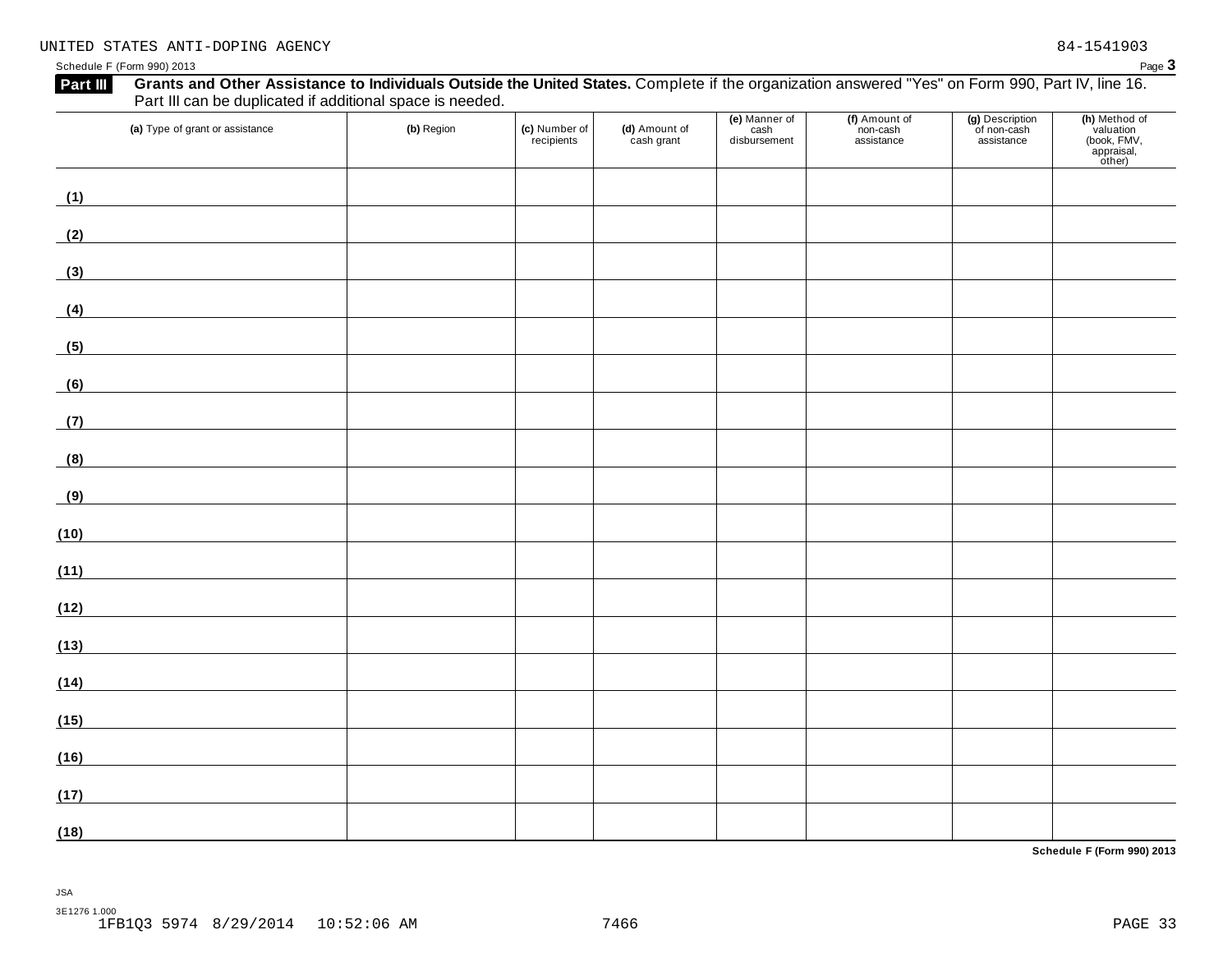UNITED STATES ANTI-DOPING AGENCY 84-1541903

|              | Schedule F (Form 990) 2013                                                                                                                                                                                                                                                                                                                                                        |     |                                   | Page 4    |
|--------------|-----------------------------------------------------------------------------------------------------------------------------------------------------------------------------------------------------------------------------------------------------------------------------------------------------------------------------------------------------------------------------------|-----|-----------------------------------|-----------|
| Part IV      | <b>Foreign Forms</b>                                                                                                                                                                                                                                                                                                                                                              |     |                                   |           |
| 1            | Was the organization a U.S. transferor of property to a foreign corporation during the tax year? If "Yes,"<br>the organization may be required to file Form 926, Return by a U.S. Transferor of Property to a Foreign<br>Corporation (see Instructions for Form 926)                                                                                                              | Yes | X                                 | <b>No</b> |
| $\mathbf{2}$ | Did the organization have an interest in a foreign trust during the tax year? If "Yes," the organization<br>may be required to file Form 3520, Annual Return to Report Transactions with Foreign Trusts and<br>Receipt of Certain Foreign Gifts, and/or Form 3520-A, Annual Information Return of Foreign Trust With a<br>U.S. Owner (see Instructions for Forms 3520 and 3520-A) | Yes | X                                 | No        |
| 3            | Did the organization have an ownership interest in a foreign corporation during the tax year? If "Yes,"<br>the organization may be required to file Form 5471, Information Return of U.S. Persons With Respect To<br>Certain Foreign Corporations. (see Instructions for Form 5471) [10] [10] [10] [10] [10] Certain Foreign Corporations.                                        | Yes | X                                 | <b>No</b> |
| 4            | Was the organization a direct or indirect shareholder of a passive foreign investment company or a<br>qualified electing fund during the tax year? If "Yes," the organization may be required to file Form 8621,<br>Information Return by a Shareholder of a Passive Foreign Investment Company or Qualified Electing                                                             | Yes | X                                 | <b>No</b> |
| 5            | Did the organization have an ownership interest in a foreign partnership during the tax year? If "Yes,"<br>the organization may be required to file Form 8865, Return of U.S. Persons With Respect To Certain                                                                                                                                                                     | Yes | X                                 | <b>No</b> |
| 6            | Did the organization have any operations in or related to any boycotting countries during the tax year? If<br>"Yes," the organization may be required to file Form 5713, International Boycott Report (see Instructions                                                                                                                                                           | Yes | Χ                                 | <b>No</b> |
|              |                                                                                                                                                                                                                                                                                                                                                                                   |     | <b>Schedule F (Form 990) 2013</b> |           |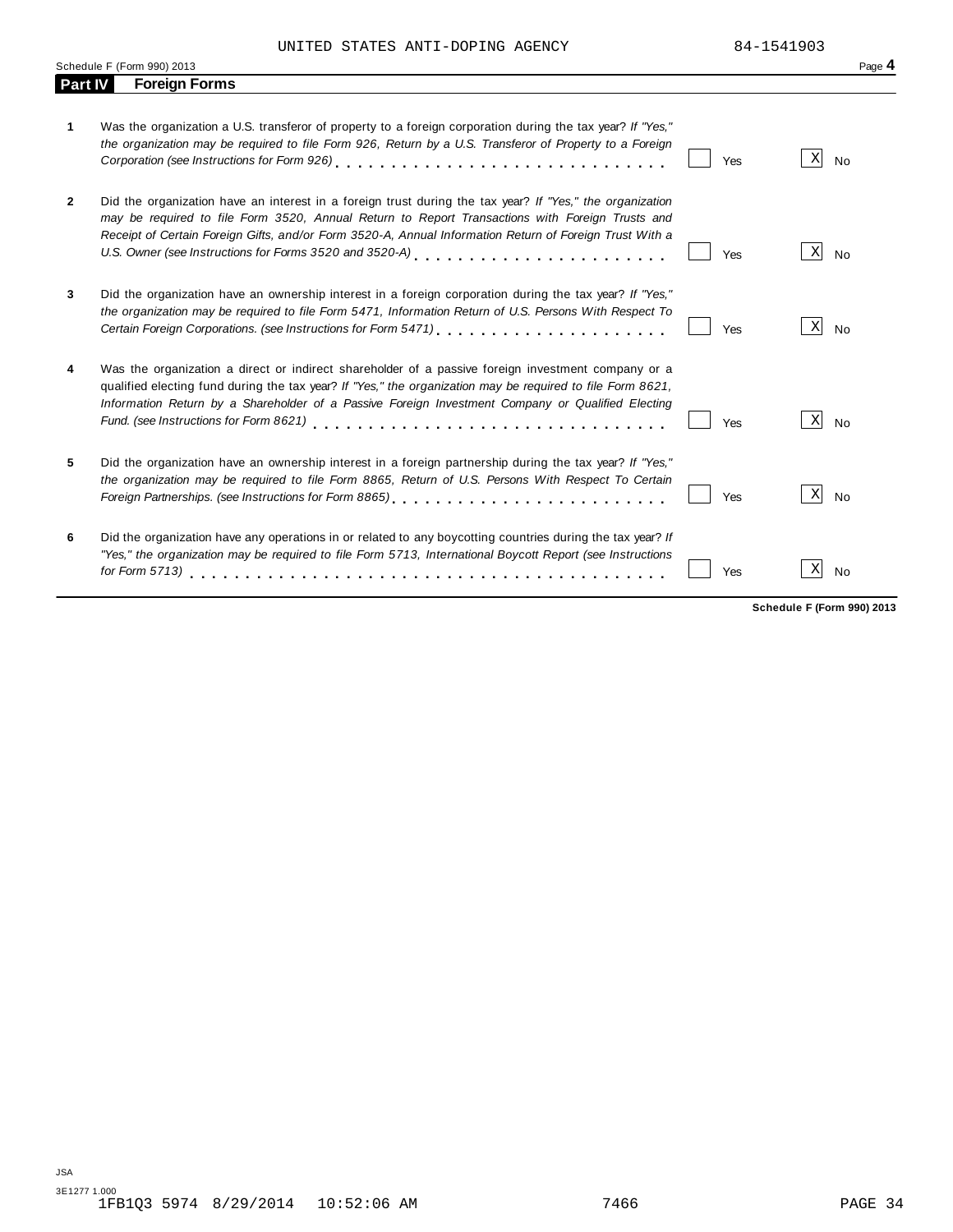Schedule <sup>F</sup> (Form 990) <sup>2013</sup> Page **5**

### **Supplemental Information Part V**

Complete this part to provide the information required by Part I, line 2 (monitoring of funds); Part I, line 3, column (f) (accounting method; amounts of investments vs. expenditures per region); Part II, line 1 (accounting method); Part III (accounting method); and Part III, column (c) (estimated number of recipients), as applicable. Also complete this part to provide any additional information (see instructions).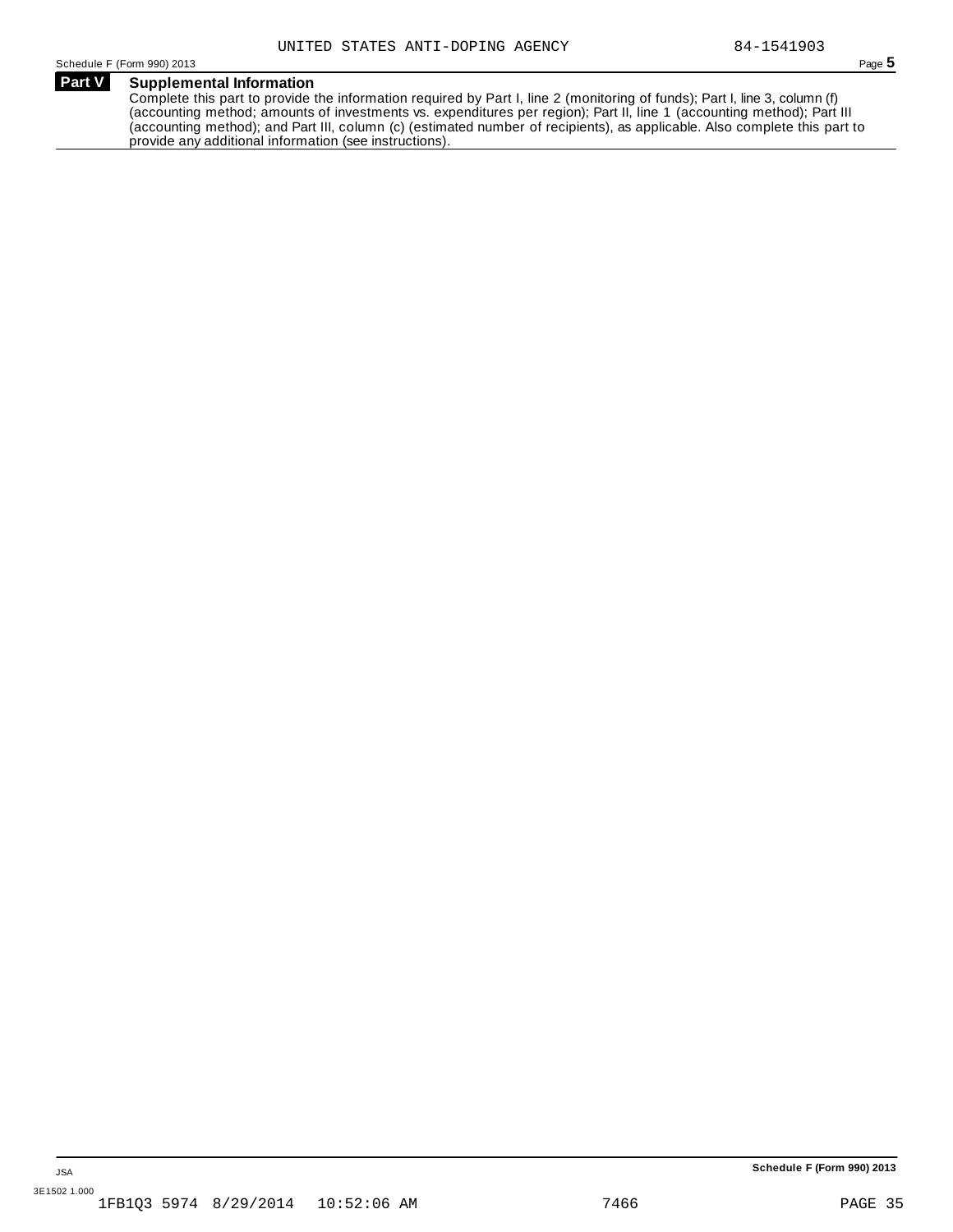| <b>Grants and Other Assistance to Organizations,</b><br><b>SCHEDULE I</b><br>Governments, and Individuals in the United States<br>(Form 990)<br>Complete if the organization answered "Yes" to Form 990, Part IV, line 21 or 22.<br>Attach to Form 990.<br>Department of the Treasury<br>Information about Schedule I (Form 990) and its instructions is at www.irs.gov/form990.<br>Internal Revenue Service |                                                                                                                                                              | OMB No. 1545-0047<br>2013<br><b>Open to Public</b><br><b>Inspection</b> |  |  |  |
|--------------------------------------------------------------------------------------------------------------------------------------------------------------------------------------------------------------------------------------------------------------------------------------------------------------------------------------------------------------------------------------------------------------|--------------------------------------------------------------------------------------------------------------------------------------------------------------|-------------------------------------------------------------------------|--|--|--|
| Name of the organization                                                                                                                                                                                                                                                                                                                                                                                     |                                                                                                                                                              | <b>Employer identification number</b>                                   |  |  |  |
| 84-1541903<br>UNITED STATES ANTI-DOPING AGENCY                                                                                                                                                                                                                                                                                                                                                               |                                                                                                                                                              |                                                                         |  |  |  |
| Part I                                                                                                                                                                                                                                                                                                                                                                                                       | <b>General Information on Grants and Assistance</b>                                                                                                          |                                                                         |  |  |  |
|                                                                                                                                                                                                                                                                                                                                                                                                              | 1 Does the organization maintain records to substantiate the amount of the grants or assistance, the grantees' eligibility for the grants or assistance, and |                                                                         |  |  |  |
|                                                                                                                                                                                                                                                                                                                                                                                                              |                                                                                                                                                              | No<br>Yes                                                               |  |  |  |
|                                                                                                                                                                                                                                                                                                                                                                                                              | 2 Describe in Part IV the organization's procedures for monitoring the use of grant funds in the United States.                                              |                                                                         |  |  |  |

**Part II** Grants and Other Assistance to Governments and Organizations in the United States. Complete if the organization answered "Yes" to Form 990,<br>Part IV, line 21, for any recipient that received more than \$5,000. Part

| 1 (a) Name and address of organization<br>or government                                                                | $(b)$ EIN  | (c) IRC section<br>if applicable | (d) Amount of cash<br>grant | (e) Amount of non-<br>cash assistance | (f) Method of valuation<br>(book, FMV, appraisal,<br>other) | (g) Description of<br>non-cash assistance | (h) Purpose of grant<br>or assistance |
|------------------------------------------------------------------------------------------------------------------------|------------|----------------------------------|-----------------------------|---------------------------------------|-------------------------------------------------------------|-------------------------------------------|---------------------------------------|
| (1) PARTNERSHIP FOR CLEAN COMPETITION                                                                                  |            |                                  |                             |                                       |                                                             |                                           |                                       |
| 1 OLYMPIC PLAZA COLORADO SPRINGS, CO 80909                                                                             | 42-1763805 | 501(C)(3)                        | 250,000.                    |                                       |                                                             |                                           | ANTI-DOPING RESEARCH                  |
|                                                                                                                        |            |                                  |                             |                                       |                                                             |                                           |                                       |
|                                                                                                                        |            |                                  |                             |                                       |                                                             |                                           |                                       |
|                                                                                                                        |            |                                  |                             |                                       |                                                             |                                           |                                       |
|                                                                                                                        |            |                                  |                             |                                       |                                                             |                                           |                                       |
| (6)<br>_________________________________                                                                               |            |                                  |                             |                                       |                                                             |                                           |                                       |
|                                                                                                                        |            |                                  |                             |                                       |                                                             |                                           |                                       |
|                                                                                                                        |            |                                  |                             |                                       |                                                             |                                           |                                       |
|                                                                                                                        |            |                                  |                             |                                       |                                                             |                                           |                                       |
|                                                                                                                        |            |                                  |                             |                                       |                                                             |                                           |                                       |
|                                                                                                                        |            |                                  |                             |                                       |                                                             |                                           |                                       |
| (12)                                                                                                                   |            |                                  |                             |                                       |                                                             |                                           |                                       |
| Enter total number of section $501(c)(3)$ and government organizations listed in the line 1 table<br>$\mathbf{2}$<br>3 |            |                                  |                             |                                       |                                                             |                                           | 1.                                    |
| For Paperwork Reduction Act Notice, see the Instructions for Form 990.                                                 |            |                                  |                             |                                       |                                                             |                                           | Schedule I (Form 990) (2013)          |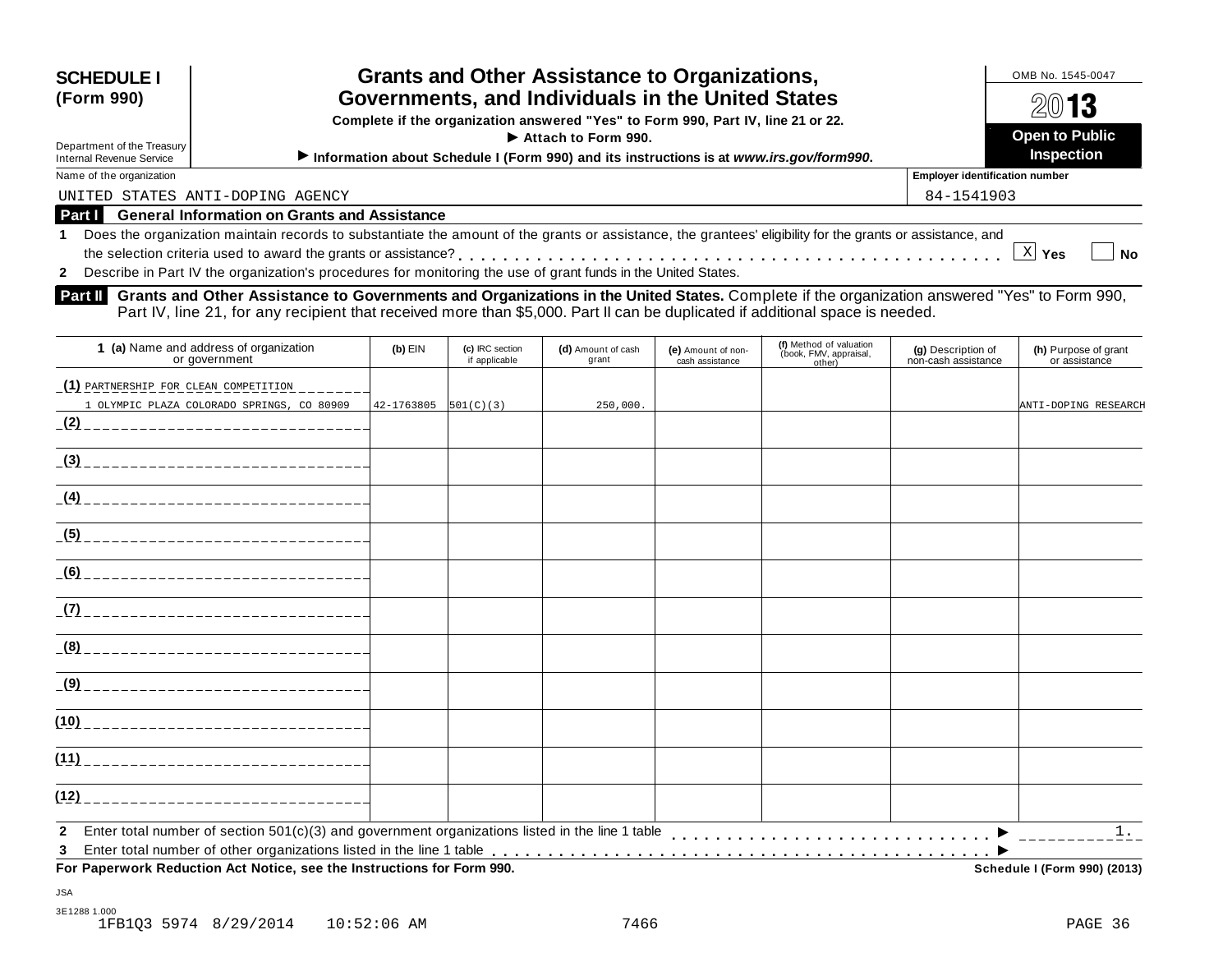| $\mathbf{1}$<br>$\mathbf{2}$<br>3<br>4<br>information.<br>THOSE BENCHMARKS                                                                                                                                                                                                                                                                                                                                                                                                                                                                                                                                                                     | (a) Type of grant or assistance | (b) Number of<br>recipients | (c) Amount of<br>cash grant | (d) Amount of<br>non-cash assistance | (e) Method of valuation (book,<br>FMV, appraisal, other) | (f) Description of non-cash assistance |
|------------------------------------------------------------------------------------------------------------------------------------------------------------------------------------------------------------------------------------------------------------------------------------------------------------------------------------------------------------------------------------------------------------------------------------------------------------------------------------------------------------------------------------------------------------------------------------------------------------------------------------------------|---------------------------------|-----------------------------|-----------------------------|--------------------------------------|----------------------------------------------------------|----------------------------------------|
| Supplemental Information. Complete this part to provide the information required in Part I, line 2, Part III, column (b), and any other additional                                                                                                                                                                                                                                                                                                                                                                                                                                                                                             |                                 |                             |                             |                                      |                                                          |                                        |
|                                                                                                                                                                                                                                                                                                                                                                                                                                                                                                                                                                                                                                                |                                 |                             |                             |                                      |                                                          |                                        |
|                                                                                                                                                                                                                                                                                                                                                                                                                                                                                                                                                                                                                                                |                                 |                             |                             |                                      |                                                          |                                        |
|                                                                                                                                                                                                                                                                                                                                                                                                                                                                                                                                                                                                                                                |                                 |                             |                             |                                      |                                                          |                                        |
| 6                                                                                                                                                                                                                                                                                                                                                                                                                                                                                                                                                                                                                                              | 5                               |                             |                             |                                      |                                                          |                                        |
| $\overline{7}$                                                                                                                                                                                                                                                                                                                                                                                                                                                                                                                                                                                                                                 |                                 |                             |                             |                                      |                                                          |                                        |
| Part IV<br>PART I, QUESTION 2<br>THE GRANT FUNDS PROVIDED TO THE PARTNERSHIP FOR CLEAN COMPETITION (PCC)<br>ARE CONTINGENT ON ANNUAL BENCHMARKING TO ENSURE THAT THE FUNDS ARE BEING<br>UTILIZED IN AN EFFECTIVE AND APPROPRIATE MANNER.<br>INCLUDE DEMONSTRATION THAT THE PCC HAS COMMITTED TO NO LESS THAN THREE<br>SCIENTIFICALLY RELEVANT GRANTS EACH YEAR; CONTINUED MONITORING OF<br>PREVIOUS GRANTS GIVEN TO ENSURE THEIR PROGRESS IN BETTERING ANTI-DOPING<br>EFFORTS IN SPORT; AND THE ACTIVE ENGAGEMENT OF THE PCC BOARD OF DIRECTORS<br>AND THE SCIENTIFIC ADVISORY BOARD IN THE OVERSIGHT OF CURRENT AND FUTURE<br>GRANT PROJECTS. |                                 |                             |                             |                                      |                                                          |                                        |
|                                                                                                                                                                                                                                                                                                                                                                                                                                                                                                                                                                                                                                                |                                 |                             |                             |                                      |                                                          |                                        |
|                                                                                                                                                                                                                                                                                                                                                                                                                                                                                                                                                                                                                                                |                                 |                             |                             |                                      |                                                          |                                        |
|                                                                                                                                                                                                                                                                                                                                                                                                                                                                                                                                                                                                                                                |                                 |                             |                             |                                      |                                                          |                                        |
|                                                                                                                                                                                                                                                                                                                                                                                                                                                                                                                                                                                                                                                |                                 |                             |                             |                                      |                                                          |                                        |
|                                                                                                                                                                                                                                                                                                                                                                                                                                                                                                                                                                                                                                                |                                 |                             |                             |                                      |                                                          |                                        |
|                                                                                                                                                                                                                                                                                                                                                                                                                                                                                                                                                                                                                                                |                                 |                             |                             |                                      |                                                          |                                        |
|                                                                                                                                                                                                                                                                                                                                                                                                                                                                                                                                                                                                                                                |                                 |                             |                             |                                      |                                                          |                                        |
|                                                                                                                                                                                                                                                                                                                                                                                                                                                                                                                                                                                                                                                |                                 |                             |                             |                                      |                                                          |                                        |
|                                                                                                                                                                                                                                                                                                                                                                                                                                                                                                                                                                                                                                                |                                 |                             |                             |                                      |                                                          |                                        |
|                                                                                                                                                                                                                                                                                                                                                                                                                                                                                                                                                                                                                                                |                                 |                             |                             |                                      |                                                          |                                        |
|                                                                                                                                                                                                                                                                                                                                                                                                                                                                                                                                                                                                                                                |                                 |                             |                             |                                      |                                                          |                                        |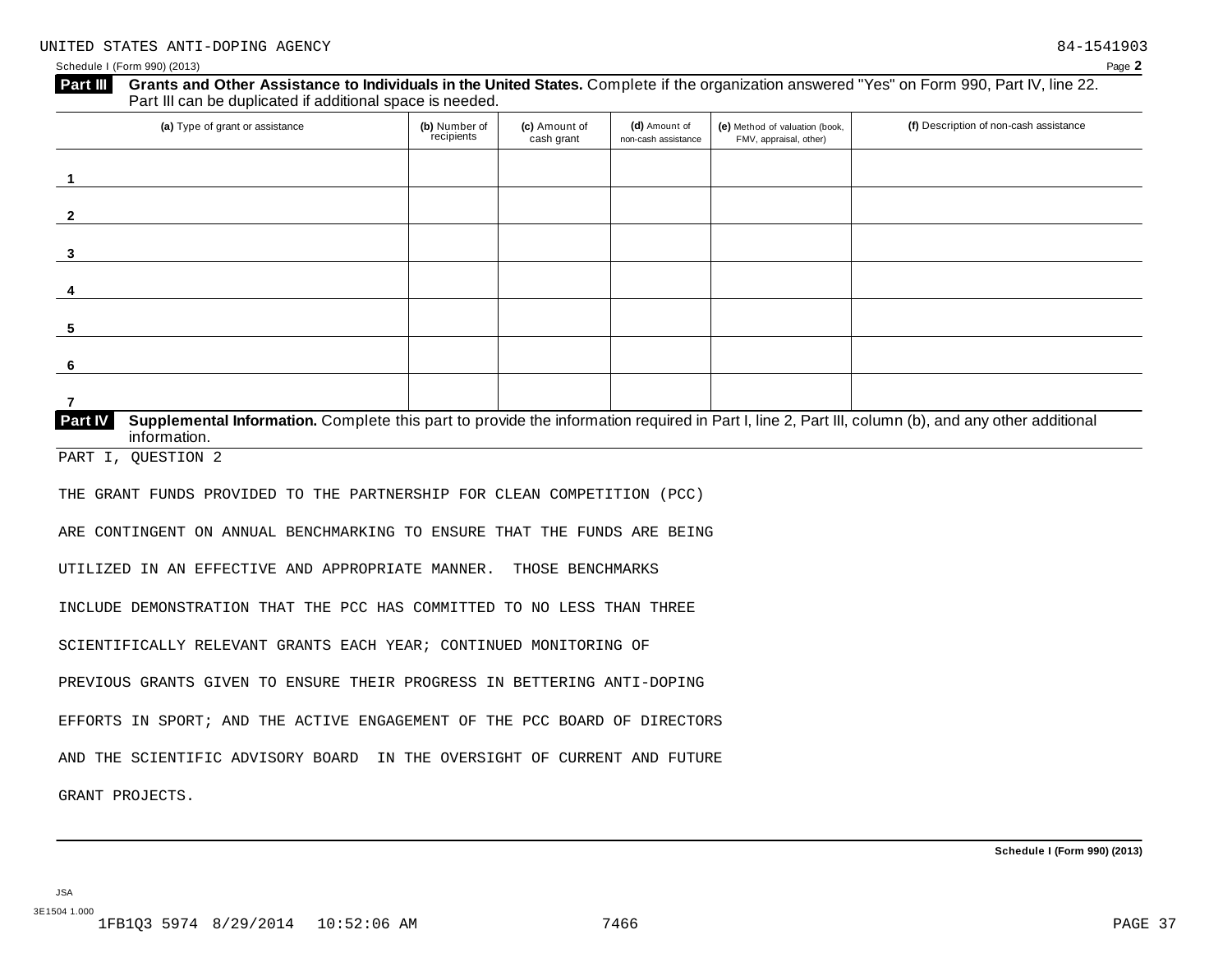|                                                                                                                     | <b>Compensation Information</b><br><b>SCHEDULE J</b>                         |                                                                                 |                                                                                                                                                                                                                         | OMB No. 1545-0047                     |                       |     |              |
|---------------------------------------------------------------------------------------------------------------------|------------------------------------------------------------------------------|---------------------------------------------------------------------------------|-------------------------------------------------------------------------------------------------------------------------------------------------------------------------------------------------------------------------|---------------------------------------|-----------------------|-----|--------------|
| For certain Officers, Directors, Trustees, Key Employees, and Highest<br>(Form 990)<br><b>Compensated Employees</b> |                                                                              |                                                                                 |                                                                                                                                                                                                                         |                                       |                       |     |              |
|                                                                                                                     | ► Complete if the organization answered "Yes" to Form 990, Part IV, line 23. |                                                                                 |                                                                                                                                                                                                                         |                                       |                       |     |              |
|                                                                                                                     | Department of the Treasury                                                   |                                                                                 | Attach to Form 990. See separate instructions.                                                                                                                                                                          |                                       | <b>Open to Public</b> |     |              |
|                                                                                                                     | Internal Revenue Service                                                     |                                                                                 | Information about Schedule J (Form 990) and its instructions is at www.irs.gov/form990.                                                                                                                                 |                                       | <b>Inspection</b>     |     |              |
|                                                                                                                     | Name of the organization                                                     |                                                                                 |                                                                                                                                                                                                                         | <b>Employer identification number</b> |                       |     |              |
|                                                                                                                     |                                                                              | UNITED STATES ANTI-DOPING AGENCY                                                |                                                                                                                                                                                                                         | 84-1541903                            |                       |     |              |
| Part I                                                                                                              |                                                                              | <b>Questions Regarding Compensation</b>                                         |                                                                                                                                                                                                                         |                                       |                       | Yes | No           |
|                                                                                                                     |                                                                              |                                                                                 | 1a Check the appropriate box(es) if the organization provided any of the following to or for a person listed in Form                                                                                                    |                                       |                       |     |              |
|                                                                                                                     |                                                                              |                                                                                 | 990, Part VII, Section A, line 1a. Complete Part III to provide any relevant information regarding these items.                                                                                                         |                                       |                       |     |              |
|                                                                                                                     |                                                                              | First-class or charter travel                                                   | Housing allowance or residence for personal use                                                                                                                                                                         |                                       |                       |     |              |
|                                                                                                                     |                                                                              | Travel for companions                                                           | Payments for business use of personal residence                                                                                                                                                                         |                                       |                       |     |              |
|                                                                                                                     |                                                                              | Tax indemnification and gross-up payments                                       | Health or social club dues or initiation fees                                                                                                                                                                           |                                       |                       |     |              |
|                                                                                                                     |                                                                              | Discretionary spending account                                                  | Personal services (e.g., maid, chauffeur, chef)                                                                                                                                                                         |                                       |                       |     |              |
|                                                                                                                     |                                                                              |                                                                                 |                                                                                                                                                                                                                         |                                       |                       |     |              |
| b                                                                                                                   |                                                                              |                                                                                 | If any of the boxes on line 1a are checked, did the organization follow a written policy regarding payment                                                                                                              |                                       |                       |     |              |
|                                                                                                                     |                                                                              |                                                                                 | or reimbursement or provision of all of the expenses described above? If "No," complete Part III to                                                                                                                     |                                       | 1b                    |     |              |
| $\mathbf{2}$                                                                                                        |                                                                              |                                                                                 | Did the organization require substantiation prior to reimbursing or allowing expenses incurred by all                                                                                                                   |                                       |                       |     |              |
|                                                                                                                     |                                                                              |                                                                                 | directors, trustees, and officers, including the CEO/Executive Director, regarding the items checked in line                                                                                                            |                                       |                       |     |              |
|                                                                                                                     |                                                                              |                                                                                 |                                                                                                                                                                                                                         |                                       | 2                     |     |              |
|                                                                                                                     |                                                                              |                                                                                 |                                                                                                                                                                                                                         |                                       |                       |     |              |
| 3                                                                                                                   |                                                                              |                                                                                 | Indicate which, if any, of the following the filing organization used to establish the compensation of the<br>organization's CEO/Executive Director. Check all that apply. Do not check any boxes for methods used by a |                                       |                       |     |              |
|                                                                                                                     |                                                                              |                                                                                 | related organization to establish compensation of the CEO/Executive Director, but explain in Part III.                                                                                                                  |                                       |                       |     |              |
|                                                                                                                     | $\mathbf X$                                                                  | Compensation committee                                                          | X Written employment contract                                                                                                                                                                                           |                                       |                       |     |              |
|                                                                                                                     | $\mathbf X$                                                                  | Independent compensation consultant                                             | $X$ Compensation survey or study                                                                                                                                                                                        |                                       |                       |     |              |
|                                                                                                                     | $\mathbf X$                                                                  | Form 990 of other organizations                                                 | $\overline{X}$ Approval by the board or compensation committee                                                                                                                                                          |                                       |                       |     |              |
|                                                                                                                     |                                                                              |                                                                                 |                                                                                                                                                                                                                         |                                       |                       |     |              |
| 4                                                                                                                   |                                                                              | organization or a related organization:                                         | During the year, did any person listed in Form 990, Part VII, Section A, line 1a, with respect to the filing                                                                                                            |                                       |                       |     |              |
| a                                                                                                                   |                                                                              |                                                                                 |                                                                                                                                                                                                                         |                                       | 4a                    |     | Χ            |
| b                                                                                                                   |                                                                              |                                                                                 |                                                                                                                                                                                                                         |                                       | 4b                    |     | $\rm X$      |
| c                                                                                                                   |                                                                              |                                                                                 |                                                                                                                                                                                                                         |                                       | 4c                    |     | $\mathbf X$  |
|                                                                                                                     |                                                                              |                                                                                 | If "Yes" to any of lines 4a-c, list the persons and provide the applicable amounts for each item in Part III.                                                                                                           |                                       |                       |     |              |
|                                                                                                                     |                                                                              |                                                                                 |                                                                                                                                                                                                                         |                                       |                       |     |              |
|                                                                                                                     |                                                                              | Only section $501(c)(3)$ and $501(c)(4)$ organizations must complete lines 5-9. |                                                                                                                                                                                                                         |                                       |                       |     |              |
| 5                                                                                                                   |                                                                              |                                                                                 | For persons listed in Form 990, Part VII, Section A, line 1a, did the organization pay or accrue any                                                                                                                    |                                       |                       |     |              |
|                                                                                                                     |                                                                              | compensation contingent on the revenues of:                                     |                                                                                                                                                                                                                         |                                       |                       |     |              |
| а                                                                                                                   |                                                                              |                                                                                 |                                                                                                                                                                                                                         |                                       | 5a                    |     | Χ            |
| b                                                                                                                   |                                                                              |                                                                                 |                                                                                                                                                                                                                         |                                       | 5b                    |     | Χ            |
|                                                                                                                     |                                                                              | If "Yes" to line 5a or 5b, describe in Part III.                                |                                                                                                                                                                                                                         |                                       |                       |     |              |
| 6                                                                                                                   |                                                                              |                                                                                 | For persons listed in Form 990, Part VII, Section A, line 1a, did the organization pay or accrue any                                                                                                                    |                                       |                       |     |              |
|                                                                                                                     |                                                                              | compensation contingent on the net earnings of:                                 |                                                                                                                                                                                                                         |                                       |                       |     |              |
| a                                                                                                                   |                                                                              |                                                                                 |                                                                                                                                                                                                                         |                                       | 6a                    |     | X            |
| b                                                                                                                   |                                                                              |                                                                                 |                                                                                                                                                                                                                         |                                       | 6b                    |     | $\mathbf{x}$ |
|                                                                                                                     |                                                                              | If "Yes" to line 6a or 6b, describe in Part III.                                |                                                                                                                                                                                                                         |                                       |                       |     |              |
| 7                                                                                                                   |                                                                              |                                                                                 | For persons listed in Form 990, Part VII, Section A, line 1a, did the organization provide any non-fixed                                                                                                                |                                       |                       |     |              |
|                                                                                                                     |                                                                              |                                                                                 |                                                                                                                                                                                                                         |                                       | $\overline{7}$        | Χ   |              |
| 8                                                                                                                   |                                                                              |                                                                                 | Were any amounts reported in Form 990, Part VII, paid or accrued pursuant to a contract that was subject                                                                                                                |                                       |                       |     |              |
|                                                                                                                     |                                                                              |                                                                                 | to the initial contract exception described in Regulations section 53.4958-4(a)(3)? If "Yes," describe                                                                                                                  |                                       |                       |     |              |
|                                                                                                                     |                                                                              |                                                                                 |                                                                                                                                                                                                                         |                                       |                       |     | X            |
|                                                                                                                     |                                                                              |                                                                                 |                                                                                                                                                                                                                         |                                       | 8                     |     |              |
| 9                                                                                                                   |                                                                              |                                                                                 | If "Yes" to line 8, did the organization also follow the rebuttable presumption procedure described in                                                                                                                  |                                       | 9                     |     |              |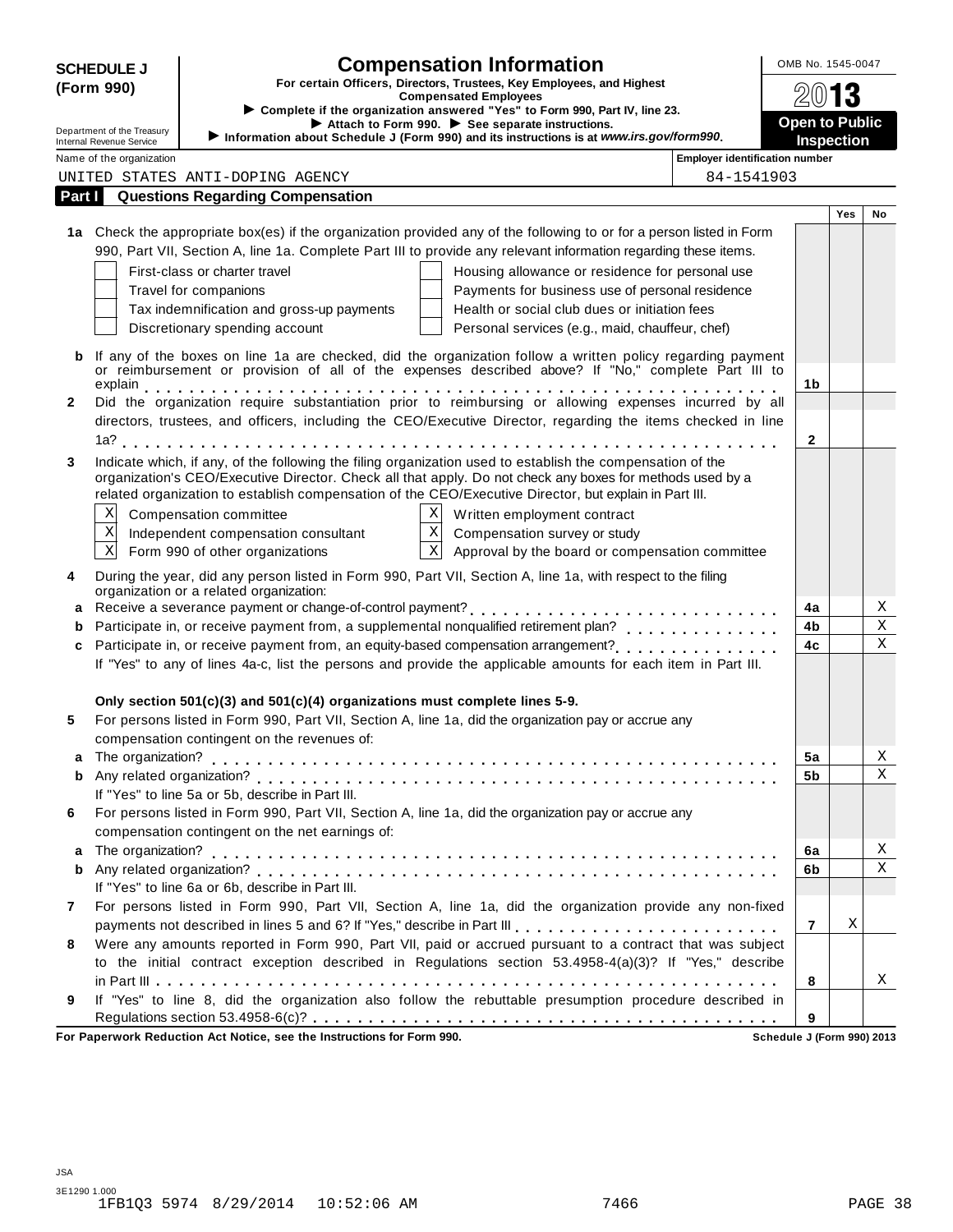Schedule <sup>J</sup> (Form 990) <sup>2013</sup> Page **2**

### **Part II Officers, Directors, Trustees, Key Employees, and Highest Compensated Employees.** Use duplicate copies ifadditional space is needed.

For each individual whose compensation must be reported in Schedule J, report compensation from the organization on row (i) and from related organizations, described in the instructions, on row (ii). Do not list any individuals that are not listed on Form 990, Part VII.

Note. The sum of columns (B)(i)-(iii) for each listed individual must equal the total amount of Form 990, Part VII, Section A, line 1a, applicable column (D) and (E) amounts for that individual.

| (A) Name and Title               |                                     | (B) Breakdown of W-2 and/or 1099-MISC compensation |                                        |                                           | (C) Retirement and             | (D) Nontaxable        | (E) Total of columns | (F) Compensation                          |
|----------------------------------|-------------------------------------|----------------------------------------------------|----------------------------------------|-------------------------------------------|--------------------------------|-----------------------|----------------------|-------------------------------------------|
|                                  |                                     | (i) Base<br>compensation                           | (ii) Bonus & incentive<br>compensation | (iii) Other<br>reportable<br>compensation | other deferred<br>compensation | benefits              | $(B)(i)-(D)$         | reported as deferred in<br>prior Form 990 |
| TRAVIS TYGART                    | (i)                                 | 313,040.                                           | 36,278.                                |                                           | 18,402                         | $\overline{22,069}$ . | 389,789.             | $\Omega$                                  |
| 1 <sup>CEO</sup>                 | (ii)                                |                                                    |                                        |                                           |                                |                       |                      | 0                                         |
| JOHN FROTHINGHAM                 | (i)                                 | 173, 321.                                          | 23, 284.                               |                                           | 13,932                         | 22,069.               | 232,606.             | $\Omega$                                  |
| $2^{\circ\circ\circ}$            | (i)                                 |                                                    |                                        |                                           |                                |                       |                      |                                           |
| LARRY BOWERS                     | (i)                                 | 221,887.                                           |                                        |                                           | 15,701                         | 14,926.               | 252,514.             | $\Omega$                                  |
| 3 CHIEF SCIENCE OFFICER          | (ii)                                |                                                    |                                        |                                           |                                |                       |                      |                                           |
| SANDRA BRIGGS                    | (i)                                 | 116,468.                                           | 16,720                                 |                                           | 9,738                          | 21,971                | 164,897              | $\Omega$                                  |
| 4 BUSINESS AFFAIRS & FINANCE DIR | (i)                                 |                                                    |                                        |                                           |                                |                       |                      |                                           |
| 5                                | $\qquad \qquad \textbf{(i)}$<br>(i) |                                                    |                                        |                                           |                                |                       |                      |                                           |
|                                  | (i)                                 |                                                    |                                        |                                           |                                |                       |                      |                                           |
| 6                                | (i)                                 |                                                    |                                        |                                           |                                |                       |                      |                                           |
|                                  | $\qquad \qquad \textbf{(i)}$        |                                                    |                                        |                                           |                                |                       |                      |                                           |
| 7                                | (ii)                                |                                                    |                                        |                                           |                                |                       |                      |                                           |
|                                  | (i)                                 |                                                    |                                        |                                           |                                |                       |                      |                                           |
| 8                                | (ii)                                |                                                    |                                        |                                           |                                |                       |                      |                                           |
|                                  | (i)                                 |                                                    |                                        |                                           |                                |                       |                      |                                           |
| 9                                | (ii)                                |                                                    |                                        |                                           |                                |                       |                      |                                           |
|                                  | (i)                                 |                                                    |                                        |                                           |                                |                       |                      |                                           |
| 10                               | (i)                                 |                                                    |                                        |                                           |                                |                       |                      |                                           |
|                                  | (i)                                 |                                                    |                                        |                                           |                                |                       |                      |                                           |
| 11                               | (i)                                 |                                                    |                                        |                                           |                                |                       |                      |                                           |
|                                  | (i)                                 |                                                    |                                        |                                           |                                |                       |                      |                                           |
| 12                               | (i)                                 |                                                    |                                        |                                           |                                |                       |                      |                                           |
|                                  | (i)                                 |                                                    |                                        |                                           |                                |                       |                      |                                           |
| 13                               | (ii)                                |                                                    |                                        |                                           |                                |                       |                      |                                           |
|                                  | (i)                                 |                                                    |                                        |                                           |                                |                       |                      |                                           |
| 14                               | (ii)                                |                                                    |                                        |                                           |                                |                       |                      |                                           |
|                                  | (i)                                 |                                                    |                                        |                                           |                                |                       |                      |                                           |
| 15                               | (i)                                 |                                                    |                                        |                                           |                                |                       |                      |                                           |
|                                  | (i)                                 |                                                    |                                        |                                           |                                |                       |                      |                                           |
| 16                               | (ii)                                |                                                    |                                        |                                           |                                |                       |                      |                                           |

**Schedule J (Form 990) 2013**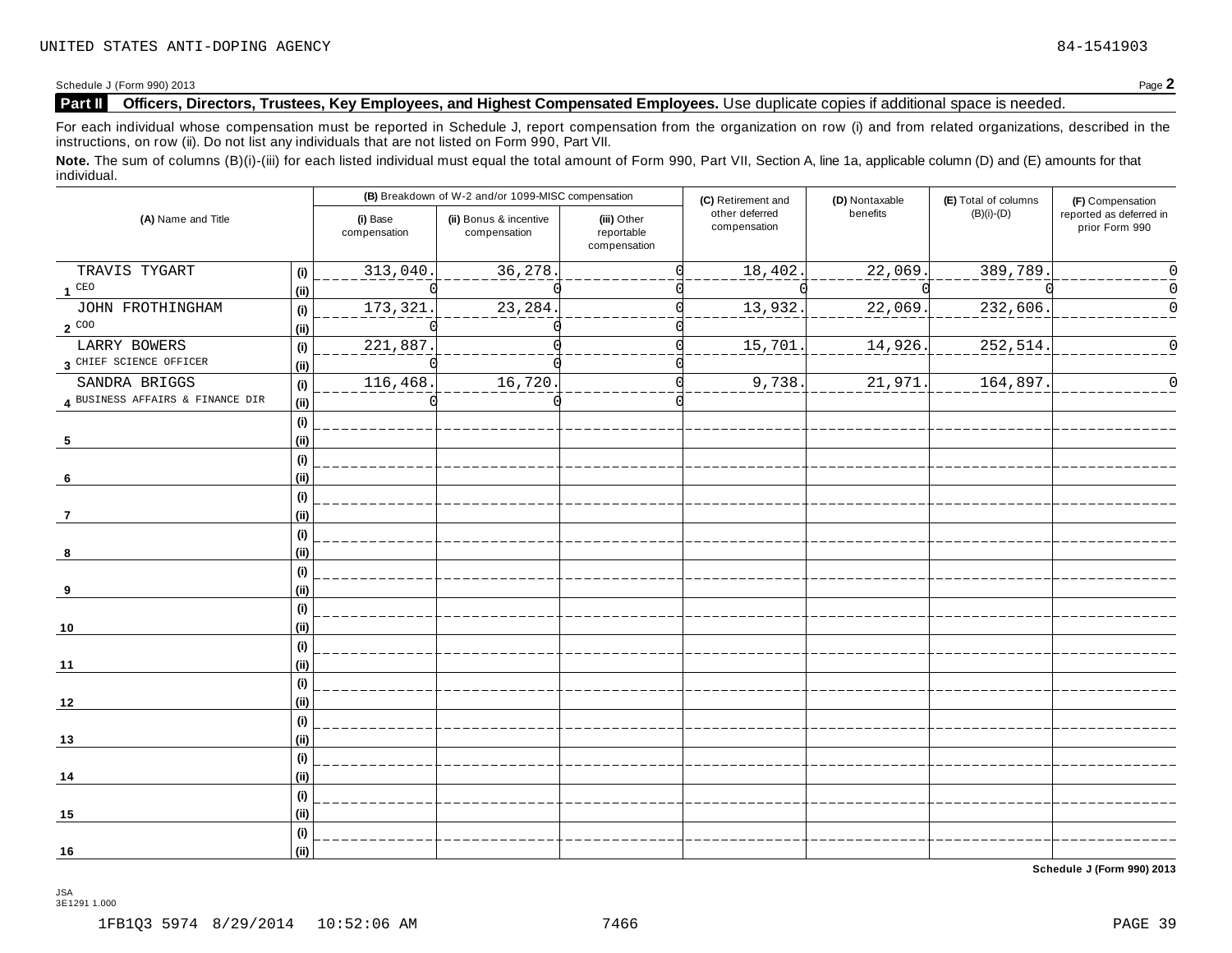### **Part III Supplemental Information**

Complete this part to provide the information, explanation, or descriptions required for Part I, lines 1a, 1b, 3, 4a, 4b, 4c, 5a, 5b, 6a, 6b, 7, and 8, and for Part II. Also complete this part for any additional information.

PART I, LINE 7

NON-FIXED BONUS INCENTIVES WERE PAID DURING 2013. INCENTIVES ARE

PERFORMANCE-BASED AND DETERMINED BY COMPLETED GOALS AND OBJECTIVES.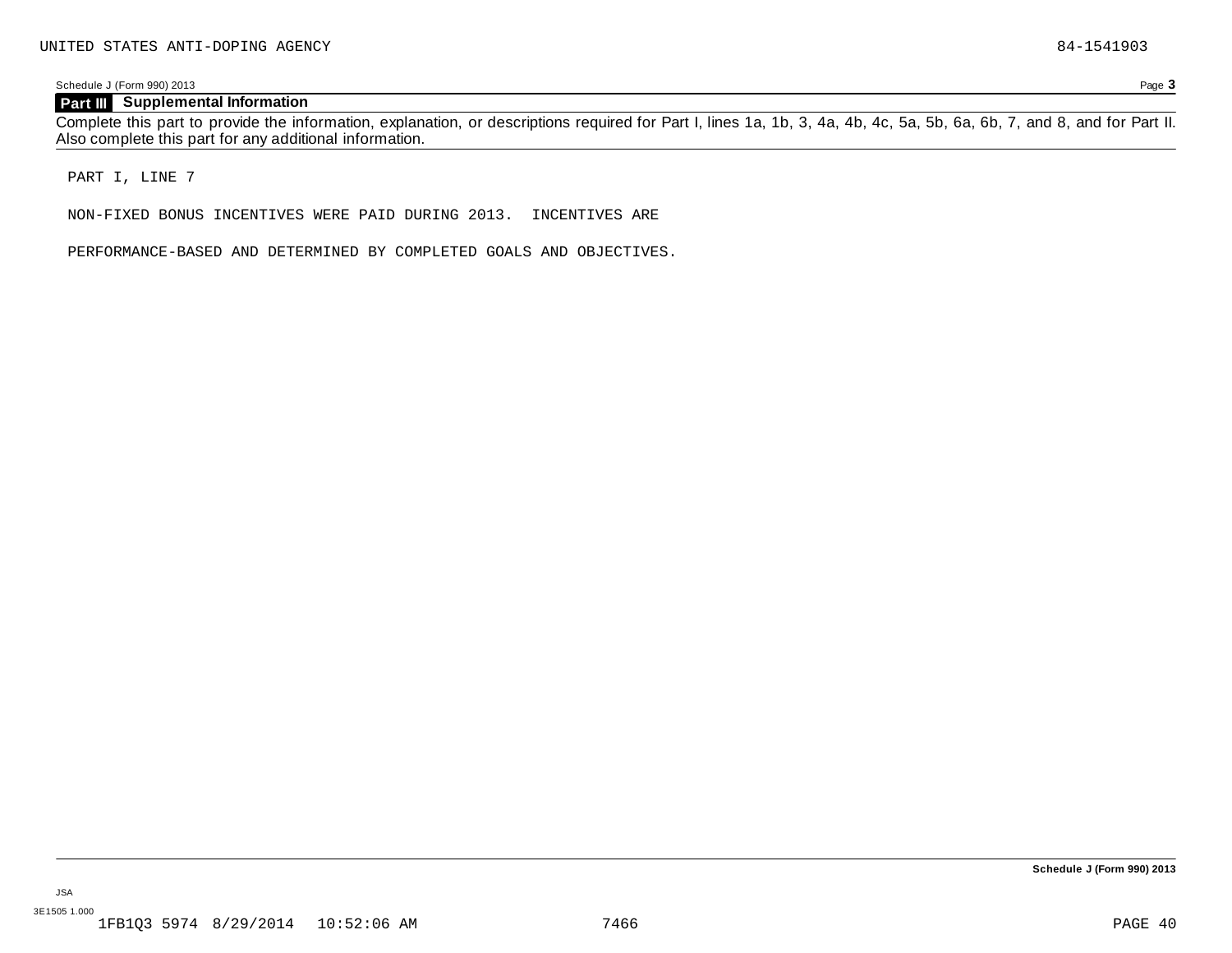**(Form 990 or 990-EZ)**

## **SCHEDULE O** Supplemental Information to Form 990 or 990-EZ  $\frac{100\text{dB No. }1545-0047}{\text{O}}$

**Complete to provide information for responses to specific questions on Form 990 or 990-EZ or to provide any additional information.** Fraction of the Proposes to specific questions on<br>
10-EZ or to provide any additional information.<br>
Attach to Form 990 or 990-EZ.<br>
Attach to Form 990 or 990-EZ. Department of the Treasury Internal Revenue Service I



UNITED STATES ANTI-DOPING AGENCY **84-1541903** 

Name of the organization **Employer identification number**

FORM 990, PART III, LINE 4D

IN ADDITION TO HOSTING AN ANNUAL USADA SYMPOSIUM OF ANTI-DOPING SCIENCE, USADA INITIATES AND SUPPORTS ADVANCEMENTS IN THE DETECTION OF AND TESTING FOR PROHIBITED SUBSTANCES AND METHODS THROUGH RESEARCH GRANTS AND DIRECTED RESEARCH PROJECTS.

### FORM 990, PART VI, QUESTION 11B

USADA'S FORM 990 IS PREPARED BY A THIRD PARTY AND IS REVIEWED IN DETAIL BY MANAGEMENT AND A SECONDARY REVIEW IS PERFORMED BY THE MEMBERS OF THE AUDIT & ETHICS COMMITTEE. ONCE FINALIZED, EACH BOARD MEMBER RECEIVES AN ELECTRONIC COPY OF THE FINAL RETURN AND THE FORM 990 IS FILED WITH THE IRS.

### FORM 990, PART VI, QUESTION 12C

ALL OFFICERS, STAFF AND DIRECTORS OF USADA WILL BE REQUIRED TO COMPLETE A CONFLICT OF INTEREST FORM ANNUALLY. ALL SUCH INDIVIDUALS WILL MAKE FULL DISCLOSURE OF THE NATURE AND EXTENT OF ANY ACTUAL OR POTENTIAL CONFLICT OF INTEREST AND SUBMIT FORMS TO THE DIRECTOR OF BUSINESS AFFAIRS & FINANCE. ALL DOCUMENTED DISCLOSURES WILL BE REVIEWED BY THE GENERAL COUNSEL, UNLESS THE GENERAL COUNSEL IS IMPLICATED, IN WHICH CASE A COPY WILL BE PROVIDED TO THE CHAIR OF THE AUDIT & ETHICS COMMITTEE. AFTER REVIEW, THE GENERAL COUNSEL OR THE CHAIR OF THE AUDIT & ETHICS COMMITTEE WILL SUMMARIZE THE DISCLOSURE AND RESULTING ACTIONS IN A REPORT TO THE AUDIT & ETHICS COMMITTEE.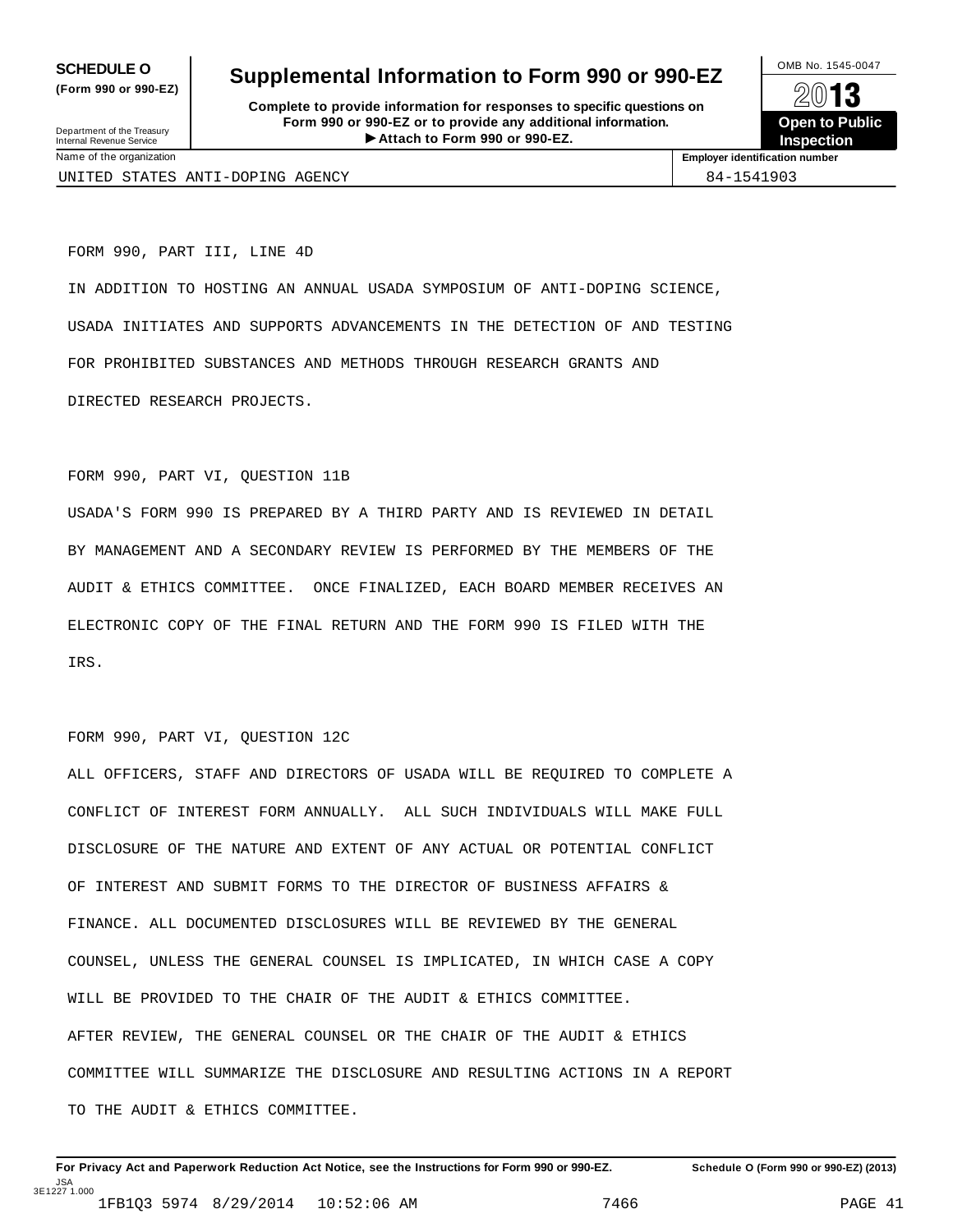# THE SURVEYS, TO DETERMINE THE COMPENSATION FOR OTHER OFFICERS AND KEY

ATTACHMENT 1

FORM 990, PART VI, QUESTION 19

EMPLOYEES OF THE ORGANIZATION FOR 2012.

<span id="page-42-0"></span>FORM 990, PART VI, QUESTION 15A & 15B

THE GOVERNING DOCUMENTS, CONFLICT OF INTEREST POLICY, AND FINANCIAL

THE COMPENSATION COMMITTEE REVIEWED INDEPENDENT SURVEYS FOR OLYMPIC SPORT

ACTIVITY, FOR COMPARATIVE DATA IN REVIEW OF THE CEO COMPENSATION. THESE

2012. THE COMPENSATION COMMITTEE ALSO USED COMPARABILITY DATA, INCLUDING

SURVEYS WERE THEN USED AS THE BASIS FOR DETERMINING THE CEO SALARY FOR

AND NATIONAL NOT FOR PROFIT SURVEYS OF ORGANIZATIONS OF LIKE SIZE AND

STATEMENTS ARE MADE AVAILABLE TO THE PUBLIC UPON REQUEST.

### FORM 990, PART III, LINE 1 - ORGANIZATION'S MISSION

TO BE THE GUARDIAN OF THE VALUES AND LIFE LESSONS LEARNED THROUGH TRUE SPORT. WE HOLD THE PUBLIC TRUST TO: PRESERVE THE INTEGRITY OF COMPETITION - WE PRESERVE THE VALUE AND INTEGRITY OF ATHLETIC COMPETITION THROUGH JUST INITIATIVES THAT PREVENT, DETER AND DETECT VIOLATIONS OF TRUE SPORT. INSPIRE TRUE SPORT - WE INSPIRE PRESENT AND FUTURE GENERATIONS OF U.S. ATHLETES THROUGH INITIATIVES THAT IMPART THE CORE PRINCIPLES OF TRUE SPORT - FAIR PLAY, RESPECT FOR ONE'S COMPETITOR AND RESPECT FOR THE FUNDAMENTAL FAIRNESS OF COMPETITION.

PROTECT THE RIGHTS OF U.S. ATHLETES - WE PROTECT THE RIGHT OF U.S. OLYMPIC AND PARALYMPIC ATHLETES TO COMPETE HEALTHY AND CLEAN - TO ACHIEVE THEIR OWN PERSONAL VICTORIES AS A RESULT OF UNWAVERING COMMITMENT AND HARD WORK - TO BE CELEBRATED AS TRUE HEROES.